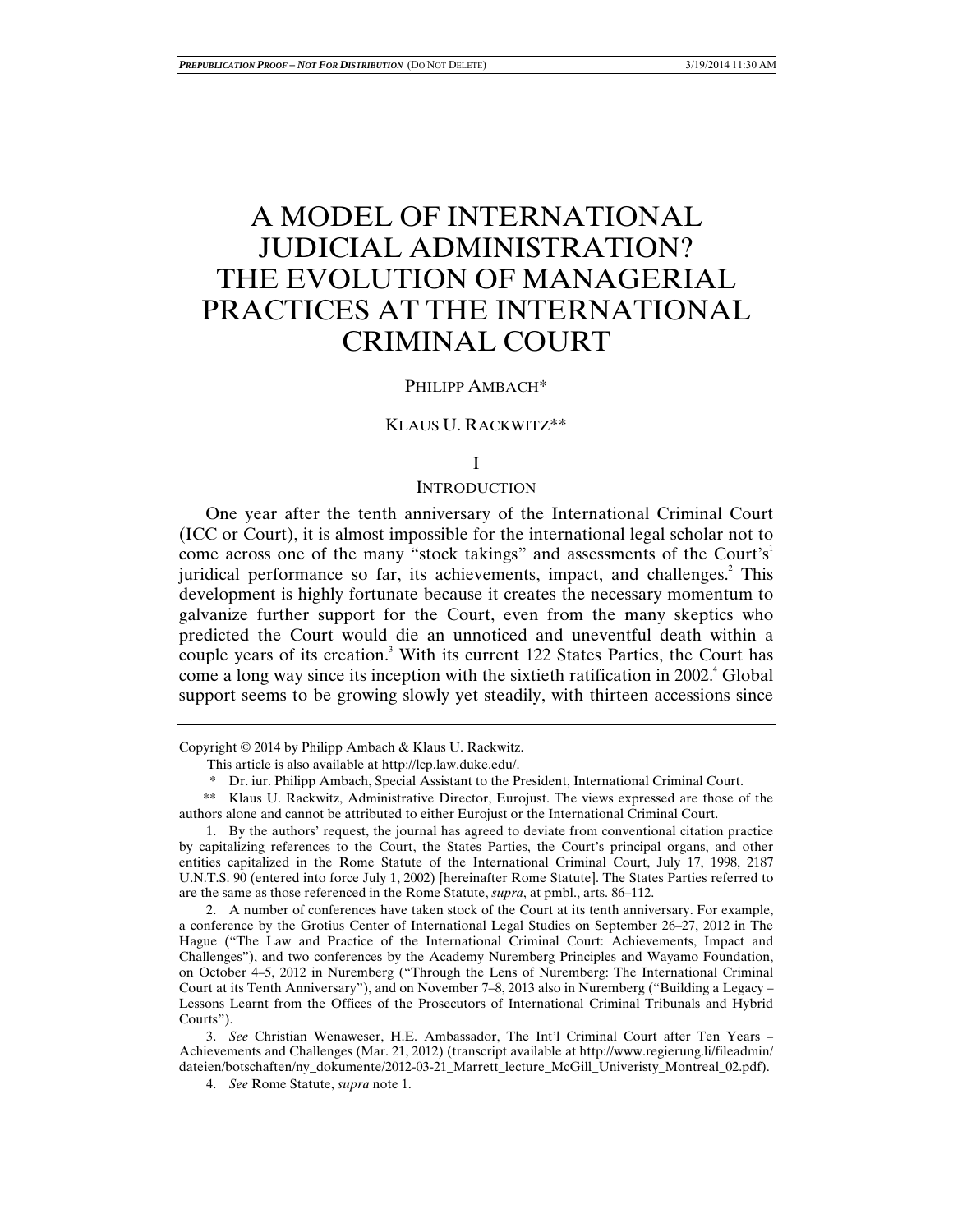only 2010. However, in this article we do not intend to examine the Court's performance, achievements, or shortcomings as a central player on the scene of international criminal justice. Rather, we will take a critical look behind the scenes of the Court, focusing on its institutional and administrative framework as an institution that is striving to become "[a] [m]odel of [p]ublic [a]dministration."<sup>5</sup>

In order to evaluate the merits and shortcomings of the Court's structure, as well as the approach taken by its senior management and stakeholders when fundamental decisions had to be made, we begin this article with a brief overview of the Court's institutional and administrative structure and a discussion of the relationship of the principal organs of the Court to one another. Subsequently, we discuss a small selection of elemental topics—most prominently among them the Court's financial management—with a view to evaluating the extent to which the members of the institution have been able to learn from their initial mistakes and revamp the Court's operations into those of an efficient and effective international criminal justice mechanism.

# II

# MANAGERIAL PRACTICES

The Court, like any other institution of comparable size and structure, heavily relies on managerial practices that have evolved over the past eleven years of its existence. Its administrative framework has developed in response to the growing demands of administrative regulation, in particular through Presidential Directives, Administrative Instructions, and Information Circulars.<sup>6</sup> The Court's practices, be they in conjunction with governing administrative norms or in the absence of any formal codification, remain a major driver of the Court's managerial dynamics.

In the abstract, managerial practices can best be described as the recurrent performances of material activities.<sup>7</sup> In a given normative and hierarchical framework, these routine contributions and activities serve to define the average scope and structure of operations, as well as relevant *modi operandi*. Managerial practices always stand in a specific relationship to the normative

 <sup>5.</sup> Int'l Criminal Court, Assembly of States Parties, 5th Sess., Nov. 23–Dec. 1, 2006, *Strategic Plan of the International Criminal Court*, ¶ 39, ICC Doc. ICC-ASP/5/6 (Aug. 4, 2006) [hereinafter Int'l Criminal Court, *Previous Strategic Plan*], *available at* http://www.icc-cpi.int/ iccdocs/asp\_docs/library/asp/ICC-ASP-5-6\_English.pdf. In early 2013, the ICC issued its revised *Strategic Plan 2013–2017*, in which it defined as part of its mission to "[b]e administratively transparent, efficient and accountable." Int'l Criminal Court, Tripartite Committee, *International Criminal Court Strategic Plan 2013–2017*, at 2 (Apr. 18, 2013) [hereinafter Int'l Criminal Court, *Strategic Plan 2013– 2017*], *available at* http://www.icc-cpi.int/iccdocs/registry/ICC-Strategic-Plan-2013-2017-190413.pdf.

 <sup>6.</sup> *See Vademecum of Administrative Issuances*, INT'L CRIM. COURT (Oct. 30, 2013), http://www.icc-cpi.int/en\_menus/icc/legal%20texts%20and%20tools/vademecum/Pages/default.aspx ("provid[ing] the Court with a tool compiling all administrative issuances").

 <sup>7.</sup> DAVIDE NICOLINI*,* PRACTICE THEORY, WORK, AND ORGANIZATION: AN INTRODUCTION 3f (2012).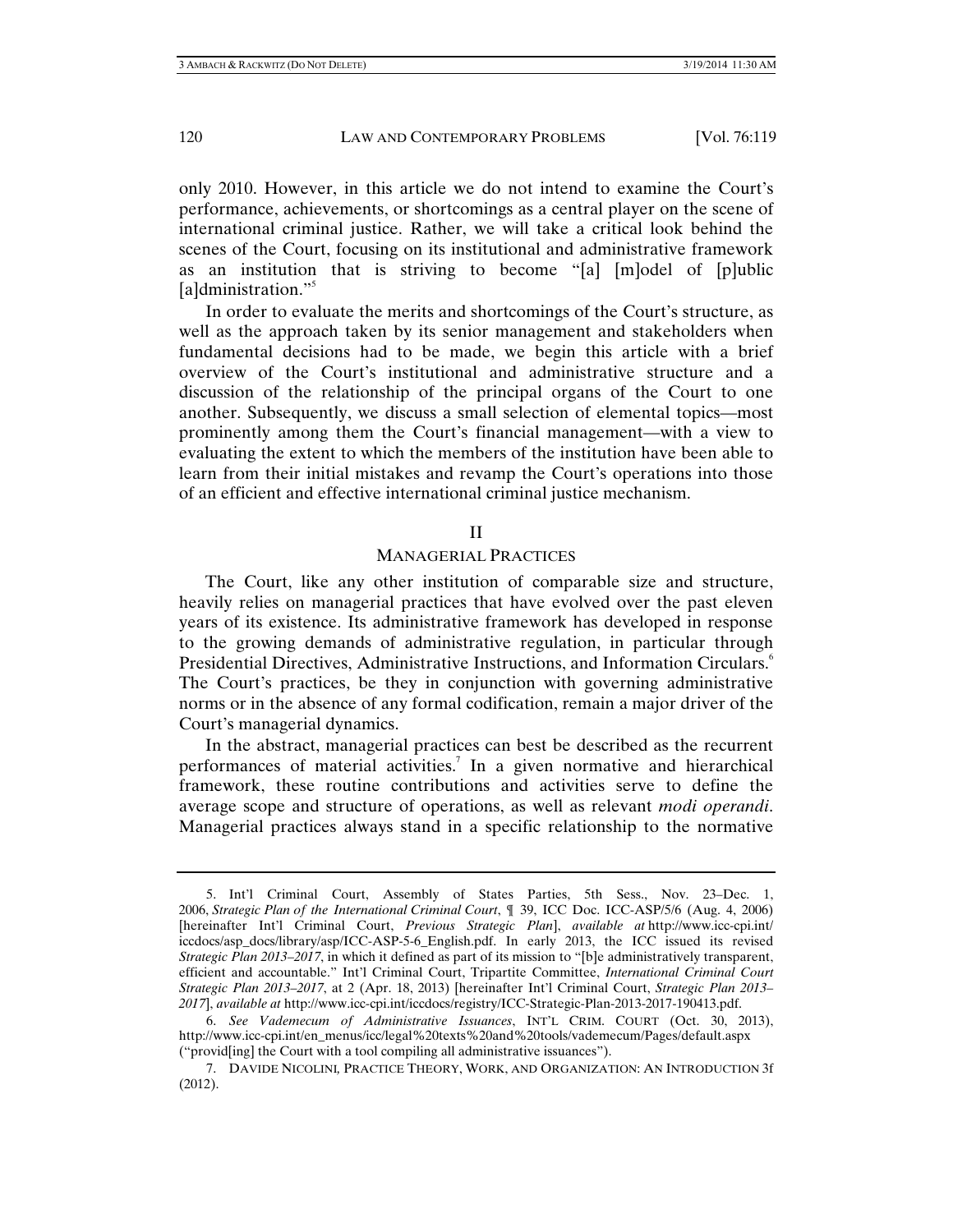framework in which operations are carried out. They define the relationship between (formal) rules and (informal) practices in a given operative context. The more detailed the normative framework that regulates the pertinent procedures and administrative structures, the more limited the scope for the development of practices that are not a mere *mise en oeuvre* of the authoritative legal context, but rather a pragmatic solution to a recurrent operational challenge. In particular, heavily hierarchical management structures with a strong concentration of decision-making resting upon a comparatively limited number of governing leaders will rely on governance structures that leave little space for the development of *pragmatic* practices. Examples of this can be found in the military.

However, where a governance structure is newly established it is highly unlikely that a comprehensive normative framework regulates all of its operations and processes in sufficient detail. Although this may be regarded as a deficiency from a purely security-oriented managerial standpoint (because not all processes are yet fully regulated and un- or underregulated processes can lead to disruptions of the system), from an efficiency-oriented standpoint it also represents a window of opportunity for good—and inventive—management. If and when senior and midlevel management become aware of gaps in the governance structure of a new program entailing a number of unforeseeable managerial challenges, leadership will be alert to possible problems. When a problem surfaces, the management will have the liberty to find a pragmatic, dynamic, and efficient solution and thus establish a practice tailored to the challenge and unimpeded by a preexisting normative framework; a preexisting framework may at times even represent an obstacle to the most effective and efficient solution to a given operational challenge.

Moreover, managerial practices can develop even in (partial) contradiction to the governing regulatory framework when that framework in fact poses an obstacle to efficient and effective management. In such cases the challenge is not so much in establishing the accurate and conducive practice but rather in speedily and transparently amending the normative framework to match the management practice—provided that this practice is indeed more appropriate. In contrast, the promulgation of a certain legal or administrative framework can be a means to rectify a prior erroneous managerial practice. In fact, codifying previous managerial practice is a golden opportunity for the senior management of an organization to optimize and amend the previous practice in some of its aspects. Finally, it must be emphasized that the balance between systematic regulatory codification and rigid managerial practice on the one hand, and flexible managerial practice within a more strategic administrative framework on the other, needs to be calibrated on a case-by-case basis by considering the specific mandate, field of operations, and general framework of the organization. As such, it can be safely said that the ICC's status as the first permanent international criminal court with jurisdiction over individuals accused of the worst international crimes makes it a truly unique institution operating within an equally unique setting of internal and external mandates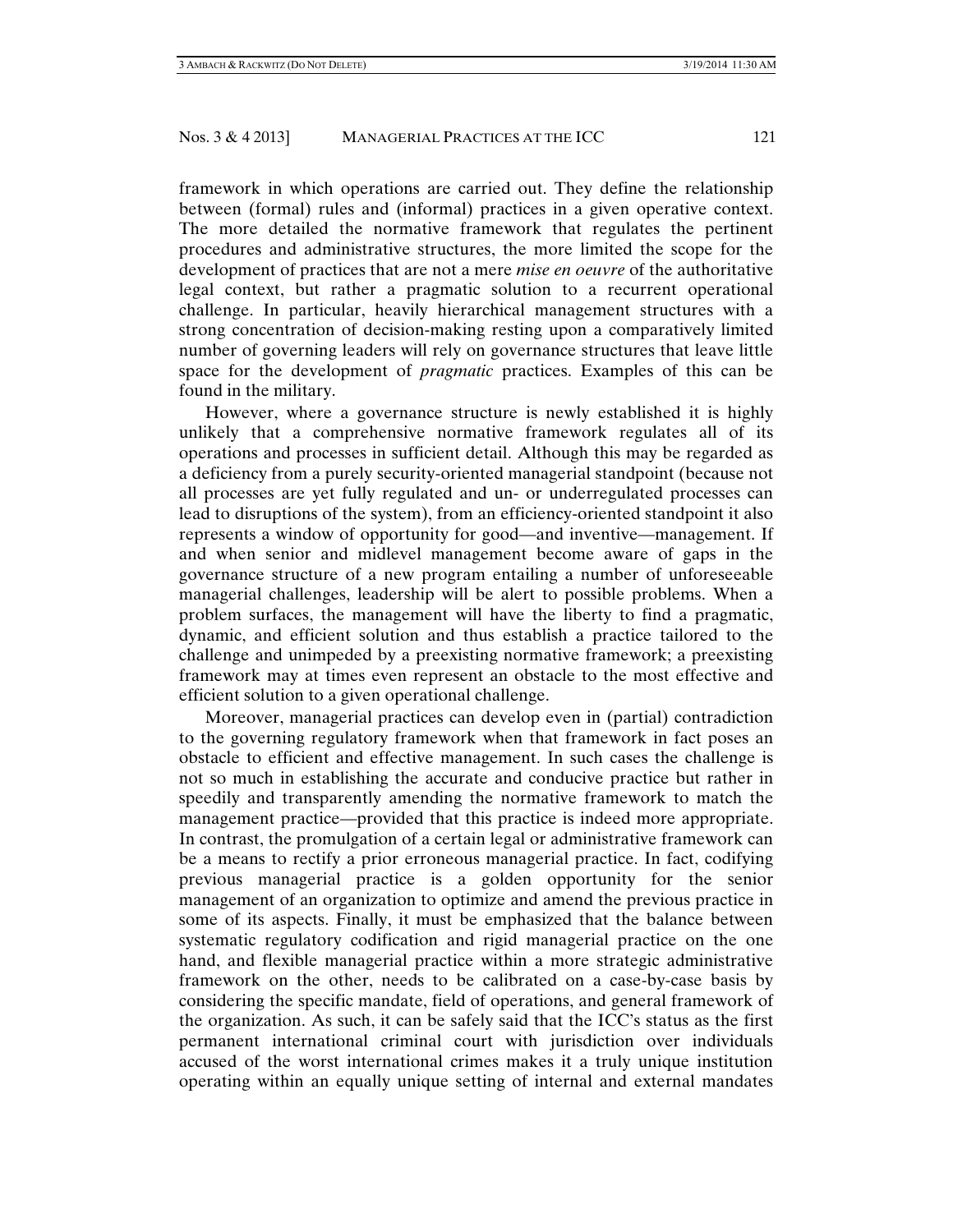and responsibilities.

At the outset, the ICC's administrative structure in many essential areas such as human resources, procurement, and internal oversight was at best rudimentary, if not downright nonexistent. The Court's principal legal sources, the Rome Statute, the Elements of Crimes, and its Rules of Procedure and Evidence  $(RPE)$ , contain only limited guidance and instead mandate that the organs of the Court<sup>9</sup> issue secondary legal texts governing the institutional administrative structure. For example, article 44, paragraph 3 of the Rome Statute tasks the Registrar to draft staff regulations containing the fundamental conditions of service and the basic rights and obligations of the staff of the Court. Another crucially important set of rules is contained in the Regulations of the Court, whose adoption pursuant to article 52, paragraph 1 of the Rome Statute falls within the judges' competence.<sup>10</sup> Other essential texts governing important areas of the institution's management fall within the remit of competence of the Court's constitutive body, the Assembly of States Parties (ASP or Assembly). The Court's Financial Regulations and Rules  $(FRR)$ ,<sup>11</sup> as well as its Independent Oversight Mechanism, $\frac{1}{2}$  are just two examples of such

10. Int'l Criminal Court, Regulations of the Court, *supra* note 9.

 <sup>8.</sup> *See* Rome Statute, *supra* note 1, at art. 21(1)(a); Int'l Criminal Court, Assembly of States Parties, 1st Sess., Sept. 3–10, 2002, *Official Records*, pt. II.A., ICC Doc. ICC-ASP/1/3 and Corr.1 (Sept. 9, 2002) [hereinafter Int'l Criminal Court, RPE], *available at* http://www.icc-cpi.int/ en\_menus/icc/legal%20texts%20and%20tools/official%20journal/Documents/RulesProcedureEvidenc eEng.pdf (setting forth the ICC's Rules of Procedure and Evidence), *as amended by* Int'l Criminal Court, Assembly of States Parties, *Amendment of the Rules of Procedure and Evidence*, ICC-ASP/11/Res.2 (Nov. 21, 2012) [hereinafter Int'l Criminal Court, RPE Amendment], *available at*  http://www.icc-cpi.int/ iccdocs/asp\_docs/Resolutions/ASP11/ICC-ASP-11-Res2-ENG.pdf.

 <sup>9.</sup> The "organs" of the Court are defined as the Presidency, the judicial Divisions, the Office of the Prosecutor (OTP), and the Registry. Rome Statute, *supra* note 1, at art. 34. However, for managerial and financial purposes, and therefore also for the purpose of this article, the Presidency represents the Judicial Divisions. *See, e.g.*, Int'l Criminal Court, Assembly of States Parties, 5th Sess., May 17–28, 2004, *Regulations of the Court*, regulation 3(1), ICC Doc. ICC-BD/01-01-04 (May 26, 2004) [hereinafter Int'l Criminal Court, Regulations of the Court], *available at* http://www.icccpi.int/NR/rdonlyres/B920AD62-DF49-4010-8907-E0D8CC61EBA4/277527/

Regulations\_of\_the\_Court\_170604EN.pdf (setting forth the ICC's regulations on internal representation); Int'l Criminal Court, Assembly of States Parties, *Proposed Programme Budget for 2014 of the International Criminal Court,* ¶ 53, ICC Doc. ICC-ASP/12/10 (July 29, 2013) [hereinafter Int'l Criminal Court, *Proposed Programme Budget for 2014*], *available at* http://www.icccpi.int/iccdocs/asp\_docs/ASP12/ICC-ASP-12-10-ENG.pdf (external representation in administrative as well as financial matters).

 <sup>11.</sup> Int'l Criminal Court, Assembly of States Parties, 1st Sess., Sept. 3–10, 2002, *Official Records*, ICC Doc. ICC-ASP/1/3 and Corr.1 (Sept. 9, 2002) [hereinafter Int'l Criminal Court, FRR], *available at* http://www.icc-cpi.int/iccdocs/asp\_docs/publications/compendium/Compendium.4th.07.ENG.pdf. The ICC FRR are to be "adopted by the Assembly of States Parties." Rome Statute, *supra* note 1, at art. 113.

 <sup>12.</sup> *See* Rome Statute, *supra* note 1, at art. 112(4). For the latest progress on the matter, see Int'l Criminal Court, Assembly of States Parties, 11th Sess., Nov. 14–22, 2012, *Report of the Bureau on the Independent Oversight Mechanism*, ICC Doc. ICC-ASP/11/27 (Nov. 27, 2012), *available at* http://www.icc-cpi.int/iccdocs/asp\_docs/ASP11/ICC-ASP-11-27-ENG.pdf; Int'l Criminal Court, Assembly of States Parties, *Independent Oversight Mechanism*, Res. 4, ICC Doc. ICC-ASP/11/Res.4 (Nov. 21, 2012), *available at* http://www.icc-cpi.int/iccdocs/asp\_docs/Resolutions/ASP11/ICC-ASP-11- Res4-ENG.pdf; Int'l Criminal Court, Assembly of States Parties, 11th Sess., Nov. 14–22, 2012, *II*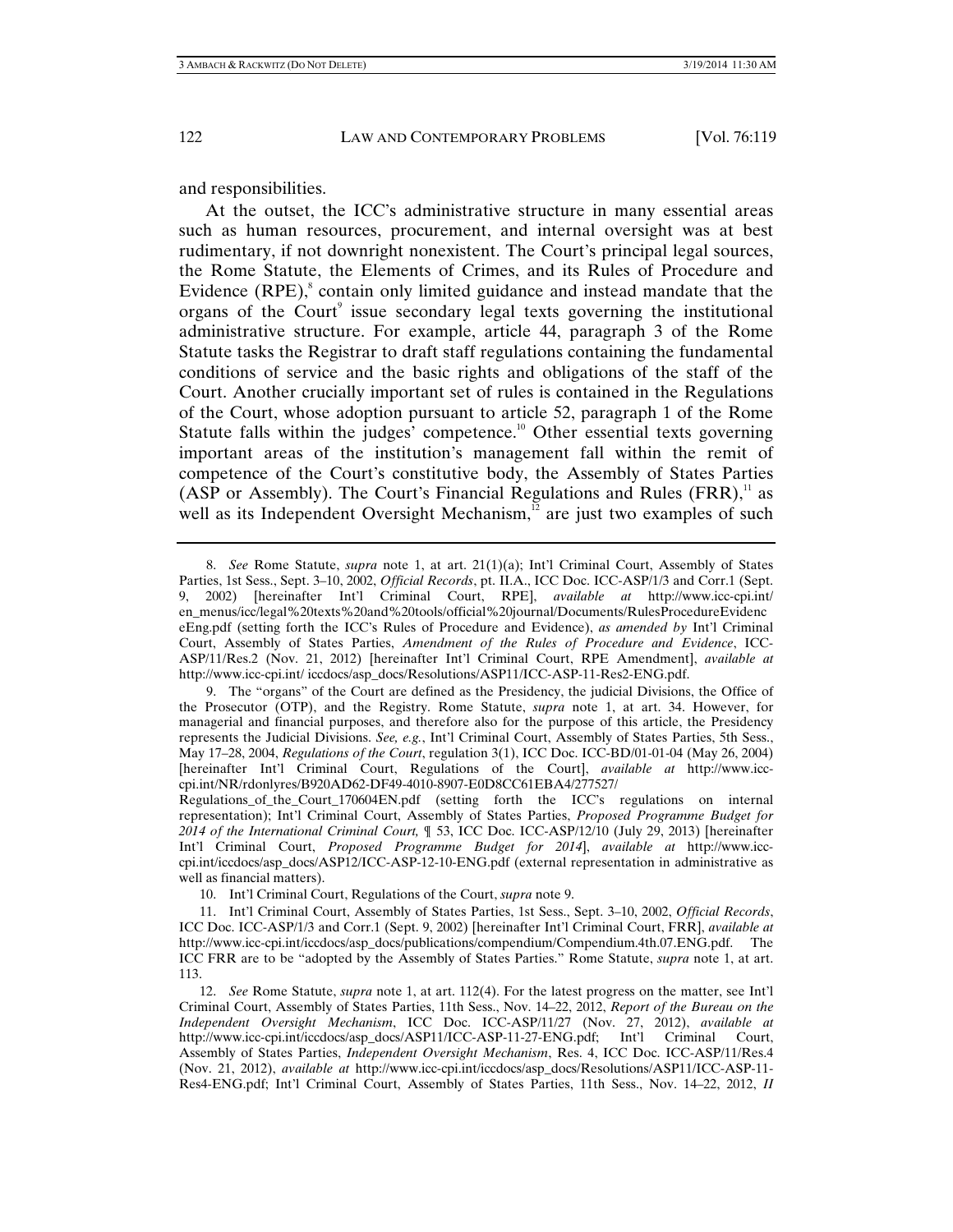texts.

Upon the Court's commencement of operations, its principals (namely, the President, the Prosecutor, and the Registrar) had the challenging task of first drafting and then adopting the major administrative legislation containing guidelines of common interorgan importance such as the Staff Regulations, $^{13}$  as well as legal texts governing matters of a more organ-specific nature, such as the Regulations of the Registry<sup>14</sup> and the Regulations of the Office of the Prosecutor.<sup>15</sup> At the same time, the multitude of everyday challenges of both an intraorgan and interorgan nature led to the rapid development of managerial practices in a more-or-less-coordinated fashion. Many of these practices in fact represented major sources for ensuing codification. One of the benefits of managerial practice is that it not only has the potential to generate a viable framework for repetitive practice, but also has the flexibility to manage new challenges<sup>16</sup> by way of adaption and escalation structures. These structures usually result out of ad hoc solutions that, in hindsight, have proven to be accurate and effective, or that indicate the need for improvement. In this way, managerial practice can function as a "lessons learnt"<sup>17</sup> exercise allowing for a transition from managerial "ad hocism" to a codification of structures. The ICC has made use of this practice not only in the aforementioned regulations and rules,18 but also in the development of an increasing network of administrative issuances.

In 2003, the Presidency of the Court issued its first Presidential Directive, stipulating the *Procedures for the Promulgation of Administrative Issuances*. 19 It

3019CC1D0E21/140182/Staff\_Regulations\_120704EN.pdf.

*Official Records*, ICC Doc. ICC-ASP/11/20 (Nov. 20, 2012), *available at* http://www.icc-cpi.int/ iccdocs/asp\_docs/ASP11/OR/ICC-ASP-11-20-VolII-ENG.pdf.

 <sup>13.</sup> Int'l Criminal Court, Assembly of States Parties, 2d Sess., Sept. 8–12, 2003, *Staff Regulations*, ICC Doc. ICC-ASP/2/Res.2 (Sept. 12, 2003), *available at* http://www.icc-cpi.int/ NR/rdonlyres/3119BD70-DFB6-4B8C-BC17-

 <sup>14.</sup> Int'l Criminal Court, Assembly of States Parties, *Regulations of the Registry*, ICC Doc. ICC-BD/03-01-06-Rev.1 (Sept. 25, 2006) [hereinafter Int'l Criminal Court, Regulations of the Registry], *available at* http://www.icc-cpi.int/NR/rdonlyres/A57F6A7F-4C20-4C11-A61F-759338A3B5D4/140149/ ICCBD\_030106\_English1.pdf (pursuant to rule 14 of the ICC RPE).

 <sup>15.</sup> Rome Statute, *supra* note 1, at art. 42(2); Int'l Criminal Court, Assembly of States Parties, *Regulations of the Office of the Prosecutor*, regulation 9, ICC Doc. ICC-BD/05-01-09 (Apr. 23, 2009), *available at* http://www.icc-cpi.int/NR/rdonlyres/FFF97111-ECD6-40B5-9CDA-792BCBE1E695/ 280253/ICCBD050109ENG.pdf [hereinafter Int'l Criminal Court, Regulations of the Office of the Prosecutor].

 <sup>16.</sup> *See* NICOLINI*, supra* note 7, at 5–6.

 <sup>17.</sup> *See* Int'l Criminal Court, Assembly of States Parties, 11th Sess., Nov. 14–22, 2012, *Study Group on Governance: Lessons Learnt: First Report of the Court to the Assembly of States Parties*, § I, ICC Doc. ICC-ASP/11/31/Add.1 (Oct. 23, 2012) [hereinafter Int'l Criminal Court, *Study Group Lessons Learnt Report 2012*], *available at* http://www.icc-cpi.int/iccdocs/asp\_docs/ASP11/ICC-ASP-11-31-Add1- ENG.pdf.

 <sup>18.</sup> The Regulations of the Registry, *supra* note 14, were only entered into force on March 6, 2006, almost four years after the commencement of the Court's operations; further, the Regulations of the Office of the Prosecutor, *supra* note 15, were issued only on April 23, 2009.

 <sup>19.</sup> Int'l Criminal Court, President, *Procedures for the Promulgation of Administrative Issuances*,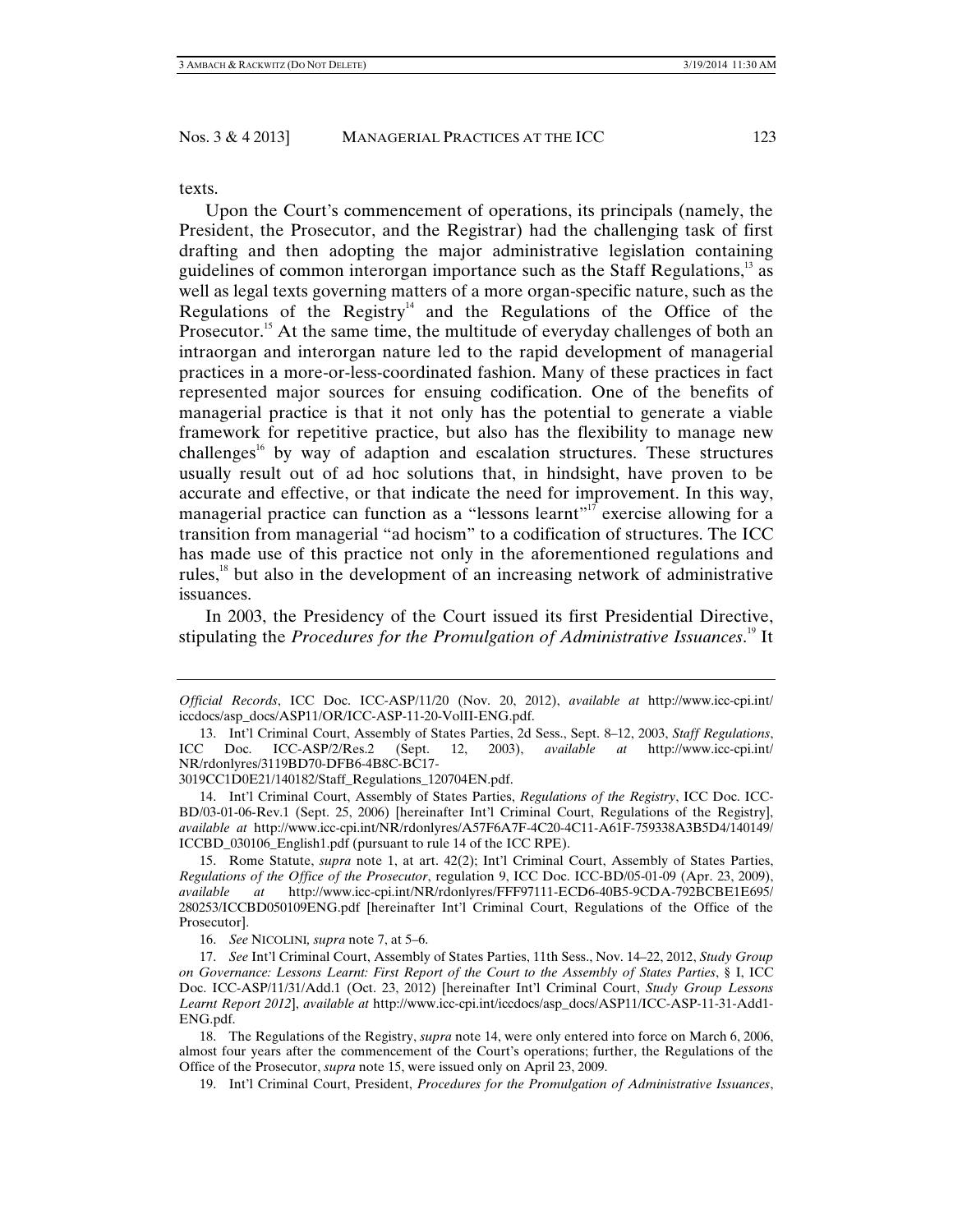clarified that the Court's administrative issuances may be promulgated as (1) Presidential Directives, (2) Administrative Instructions, or (3) Information Circulars.<sup>20</sup> General rules, procedures, and policies—which would arguably include the essence of managerial practices developed over time—may only be established by either Presidential Directives or Administrative Instructions.<sup>21</sup> As a fundamental feature of all administrative issuances, proper consultation amongst the organs and all major organizational units concerned is required for their promulgation.<sup>22</sup> In the ten years since then, a multitude of administrative issuances has been promulgated in as many as seventeen broad categories governing the Court's administration, from human-resources issues to professional conduct, disciplinary issues, security, procurement, rules applicable in field duty stations, and so on.<sup>23</sup>

However, despite these efforts to map its administrative framework, the Court has developed and maintained a number of important managerial practices in its operations that are not necessarily fully mapped and mirrored by administrative texts. These practices are testimony to the organs' interpretation of the ICC's normative framework on both the interorgan and organ-specific levels. In the following parts of this article, assessments of the Court's underlying administrative structure and institutional arrangements will be followed by brief subparts analyzing how managerial practices have (1) developed alongside, in contrast to, or in the absence of a normative framework, and (2) impacted the institution's operations.

#### III

# THE COURT'S INSTITUTIONAL AND ADMINISTRATIVE STRUCTURE UNDER **SCRUTINY**

Unlike the ad hoc International Criminal Tribunals of the United Nations for the former Yugoslavia and Rwanda (the ICTY and ICTR, respectively, or the ad hoc Tribunals if mentioned together), the Court is based on an international treaty, the Rome Statute.<sup>24</sup> The Court is thus not a UN organ, let alone a product of UN Security Council measures pursuant to Chapter VII of the UN Charter, as were the UN ad hoc Tribunals.<sup>25</sup> However, the Court

25. *See* S.C. Res. 935, U.N. Doc. S/RES/955 (Nov. 8, 1994) [hereinafter ICTR Statute]

ICC Doc. ICC/PRESD/G/2003/001 (Dec. 9, 2003), *available at* http://www.icc-cpi.int/en\_menus/ icc/legal%20texts%20and%20tools/vademecum/PD/Procedures%20for%20the%20Promulgation%20o f%20Administrative%20Issuances.PDF.

 <sup>20.</sup> *Id.* § 1.1.

 <sup>21.</sup> *Id.* § 1.2.

 <sup>22.</sup> *Id.* §§ 2.4, 3.3, 5.

 <sup>23.</sup> For a comprehensive overview of (1) Staff Regulations, (2) Staff Rules, (3) Financial Regulations and Rules, (4) Presidential Directives, (5) Administrative Instructions, (6) Information Circulars, and (7) other relevant policies and guidelines, see the Court's *Vademecum of Administrative Issuances*, INT'L CRIM. COURT (Oct. 30, 2013), http://www.icc-cpi.int/en\_menus/icc/ legal%20texts%20and%20tools/vademecum/Pages/default.aspx

 <sup>24.</sup> *See* Rome Statute, *supra* note 1.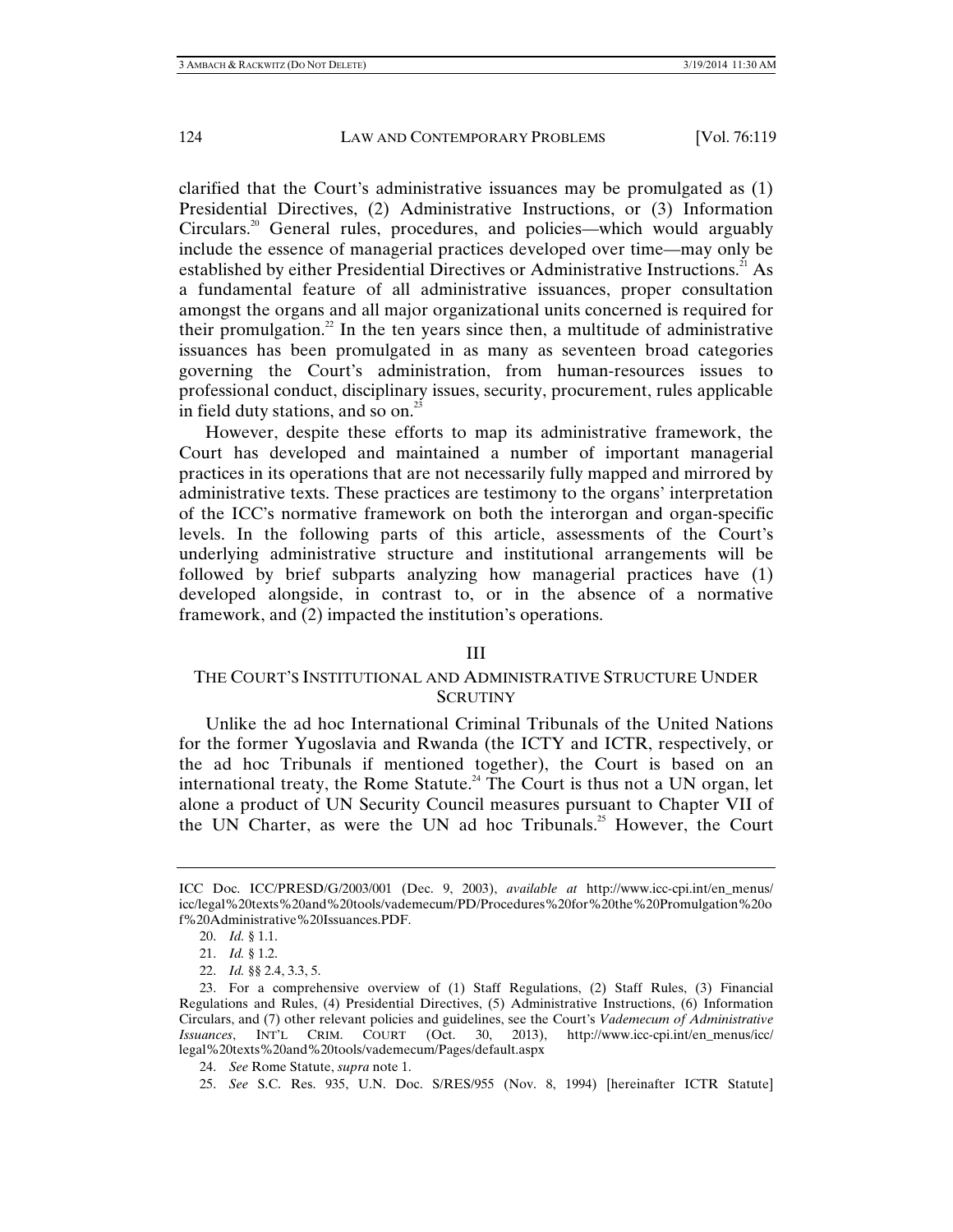cooperates quite closely with a number of UN agencies, in particular with regard to its field operations in the current eight situation countries. Furthermore, the Court and the UN have issued a "relationship agreement" governing the legal ties between the two international organizations.<sup> $\frac{3}{6}$ </sup> Another quite remarkable difference remains between the Court and the UN ad hoc Tribunals, both vis-à-vis their stakeholders and in front of third parties from whom judicial or prosecutorial cooperation measures are sought: In the case of the ad hoc Tribunals, *every* UN member state is one of the Tribunals' stakeholders. When UN member states are asked to cooperate with the Tribunals, articles 25 and 103 of the UN Charter bind them to do so. Even in the case of conflicting duties under international treaties, the obligations under the UN Charter prevail.<sup>27</sup> By contrast, States Parties to the Rome Statute are bound only by weaker statutory provisions, such as articles 86 *et sequentes* of the Rome Statute, by virtue of the general international legal principle of *pacta sunt servanda*, as enshrined in article 26 of the Vienna Convention on the Law of Treaties of  $1969$ .<sup>28</sup> In case the state whose assistance is sought has conflicting obligations under international law, the Rome Statute proves a far less powerful tool to enforce state cooperation than the UN Charter, as article 98 of the Rome Statute illustrates.<sup>29</sup>

From the treaty-based nature of the Court, as well as its relative independence from the UN system, flows its liberty to adopt an administrative framework that does *not* mirror existing UN agencies, suborgans, or otherwise related bodies. On the other hand, with liberty comes responsibility—and with a multilateral founding treaty comes diversity of opinions, interests, administrative cultures, and philosophies. The Rome Statute has been described as a "unique compromise"<sup>30</sup> between the many different legal traditions that sought to influence the Rome Statute in one way or another. $31$  A similar

<sup>(</sup>establishing the ICTR); S.C. Res. 808, U.N. Doc. S/RES/808 (Feb. 22, 1993) [hereinafter ICTY Statute] (establishing the ICTY).

 <sup>26.</sup> Int'l Criminal Court, Assembly of States Parties, *Negotiated Relationship Agreement Between the International Criminal Court and the United Nations*, Res. 1, ICC Doc. ICC-ASP/3/Res.1 (Apr. 10, 2004), *available at* http://www.icc-cpi.int/iccdocs/asp\_docs/Resolutions/ICC-ASP-ASP3-Res-01- ENG.pdf.

 <sup>27.</sup> U.N. Charter art. 103.

 <sup>28.</sup> May 23, 1969, 1155 U.N.T.S. 331.

 <sup>29.</sup> For a discussion regarding the possible inapplicability of article 98(1) of the Statute with regard to immunities of heads of states, see Prosecutor v. Al Bashir, Case No. ICC-02/05-01/09, Decision Pursuant to Article 87(7) of the Rome Statute on the Refusal of the Republic of Chad to Comply with the Cooperation Requests Issued by the Court with Respect to the Arrest and Surrender of Omar Hassan Ahmad Al Bashir (Dec. 13, 2011), http://www.icc-cpi.int/iccdocs/doc/doc1384955.pdf; Dapo Akande*, ICC Issues Detailed Decision on Bashir's Immunity (. . . At long Last . . . ) But Gets the Law Wrong*, EJIL: TALK! BLOG EURO. J. INT'L L. (Dec. 15, 2011), http://www.ejiltalk.org/icc-issuesdetailed-decision-on-bashir%E2%80%99s-immunity-at-long-last-but-gets-the-law-wrong/.

 <sup>30.</sup> *See* Claus Kress, *The Procedural Law of the International Criminal Court in Outline: Anatomy of a Unique Compromise*, 1 J. INT'L CRIM. JUST. 603, 603 (2003).

 <sup>31.</sup> Most prominently, a steady tension between those states favoring the inquisitorial approach to criminal legal doctrine and other states defending the adversarial approach continued to complicate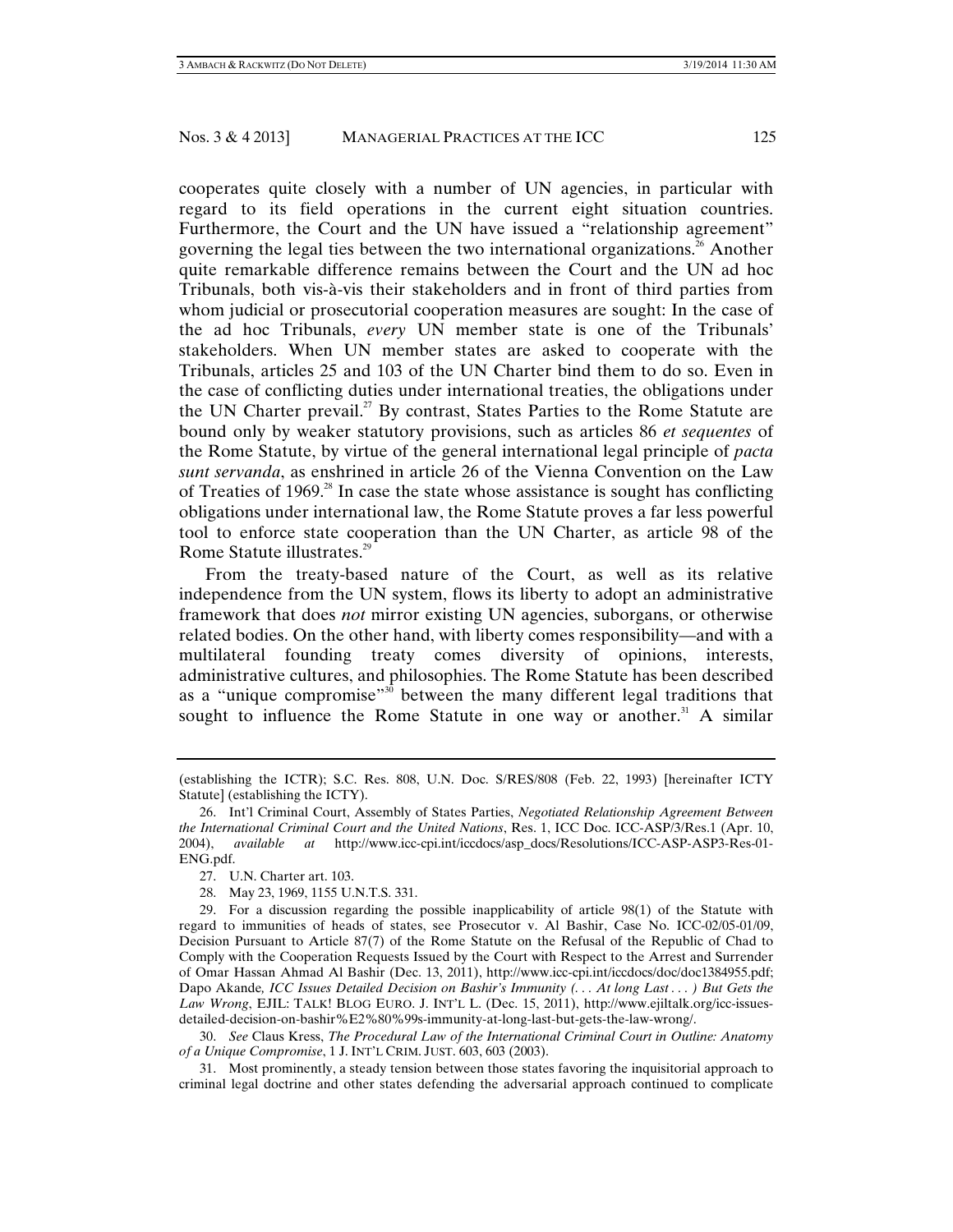assessment can be made of the Court's institutional and administrative structure. Although certain elements of the UN, such as the United Nations Common System on Salaries and Entitlements, have been adopted or incorporated into the ICC's framework, the Court has gone in a new direction as regards its structure of administrative issuances. It has thus diverged in a number of aspects from one of its most natural points of reference, the ICTY across town.

# A. Administrative Structure and Institutional Challenges

The Court has jurisdiction over the crimes of genocide, crimes against humanity, war crimes, and the crime of aggression32 committed by individuals after July 1, 2002, at which point the Rome Statute entered into force.33 For the Court to exercise its jurisdiction, one or more statutory crimes must have either been committed in the territory of a State Party, or by a national of a State Party.34 Further, the Court has jurisdiction over crimes committed after July 1, 2002 in those situations referred to it by the UN Security Council regardless of any territorial or personal restriction.35 Finally, under the Court's principle of complementarity, a case is inadmissible before the Court if it is being or has already been investigated or prosecuted in a state with jurisdiction over the crime(s) of the individual(s), unless that state is "unwilling or unable genuinely to carry out the investigation or prosecution. $\mathfrak{g}^{\mathfrak{so}}$ 

The general structure of the Court broadly follows the logic applied by the UN Security Council when setting up the ICTY in 1994, $37$  the ICTR in 1995, $38$ the Special Court for Sierra Leone (SCSL) in 2001,<sup>39</sup> or any other

- 36. *Id.* at arts. 1 & 17.
- 37. S.C. Res. 827, U.N. Doc. S/RES/827 (May 25, 1993).
- 38. ICTR Statute, *supra* note 25.

negotiations leading to the adoption of the Rome Statute. *See* Morten Bergsmo & Frederik Harhoff, *Article 42: The Office of the Prosecutor*, *in* COMMENTARY ON THE ROME STATUTE OF THE INTERNATIONAL CRIMINAL COURT: OBSERVERS' NOTES, ARTICLE BY ARTICLE 971, 973, ¶ 6 (Otto Triffterer ed., 2d ed. 2008) [hereinafter COMMENTARY]; Otto Triffterer, *Preliminary Remarks: The Permanent International Criminal Court – Ideal and Reality*, *in* COMMENTARY, *supra*, at 15, 18, ¶ 6; GERHARD WERLE, PRINCIPLES OF INTERNATIONAL CRIMINAL LAW ¶ 366 (2d ed. 2009).

 <sup>32.</sup> Rome Statute, *supra* note 1, at art. 5. For the future activation of the Court's jurisdiction over the latter crime, see Int'l Criminal Court, Assembly of State Parties, May 31–June 11, 2010, *Resolution RC/Res.6*, U.N. Doc. RC/Res.6 (June 11, 2010), *available at* http://www.icc-cpi.int/iccdocs/ asp\_docs/Resolutions/RC-Res.6-ENG.pdf.

 <sup>33.</sup> Rome Statute, *supra* note 1, at arts. 11(1) & 126.

 <sup>34.</sup> *Id.* at art. 13.

 <sup>35.</sup> *Id.* at art. 13(b).

 <sup>39.</sup> The SCSL was established by an agreement between the United Nations and the government of Sierra Leone, U.N. Secretary-General, Letter dated Mar. 6, 2002 from the Secretary-General addressed to the President of the Security Council, attachment, U.N. Doc. S/2002/246, art. 11 (Jan. 16, 2002) [hereinafter SCSL Statute], as mandated by S.C. Res. 1315, U.N. Doc. S/RES/1315 (Aug. 14, 2000). It is mandated to try those who bear the greatest responsibility for serious violations of international humanitarian law and Sierra Leonean law committed in the territory of Sierra Leone since November 30, 1996. *Id.*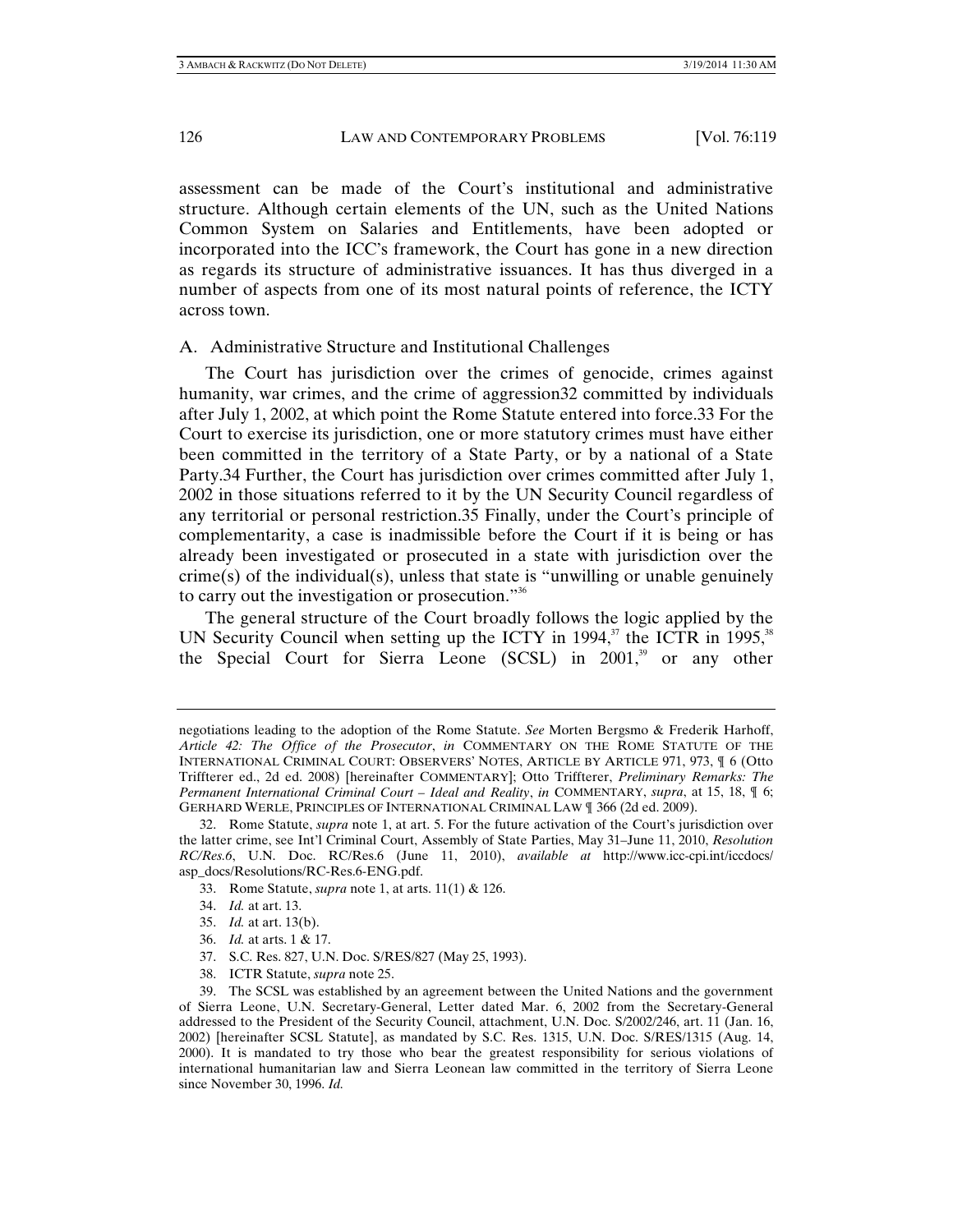international(ized) criminal courts<sup>40</sup>: A separation between the judiciary (comprised of the Chambers and the Presidency), the Office of the Prosecutor (OTP), and the Registry.41 The Prosecutor is independent from the other organs of the Court, a feature that is common among all international(ized) courts and tribunals.<sup>42</sup> The Registry operates as the service provider to both, $43$  assisting with general administrative services, courtroom support, and witness- (and victim-) protection matters in ongoing judicial proceedings and (to a lesser degree) during the investigations by the Prosecutor.

However, the Court differs from the UN ad hoc Tribunals in a number of respects, which create certain knock-on effects for the institutional framework. Furthermore, due to the Court's unique structure and features, managerial practices have formed and developed in a different manner, giving the institution a different "spin" altogether.

1. The Role of the Organs and Their Relationship to One Another

*a. The role of the President and Presidency*. First, the Court consists of four organs: the Presidency, the judicial divisions, the OTP, and the Registry.<sup>44</sup> This contrasts with the ad hoc Tribunals as well as the SCSL in that the President and the Presidency receive a considerably more prominent role in the Court's institutional framework. Or, to be more precise, that the Court consists of a fourth organ, the Presidency, which represents a novel institutional arrangement.<sup>45</sup> Two distinct relationships merit specific attention in that regard, namely (1) the relationship between the Presidency and the President; and (2) the relationship between the President/Presidency on the one hand and the other organs of the Court on the other.

*(1) The relationship between the Presidency and the President.* Article 38 of the Rome Statute is the only statutory provision that explicitly mentions both the Presidency and the President, and it puts them into an institutional relationship. In particular, it stipulates that the Presidency consists of the President as well as a first and second Vice President.<sup>46</sup> Further, it outlines the

 <sup>40.</sup> *See, e.g.*, S.C. Res. 1757, U.N. Doc. S/RES/1757 (May 30, 2007) [hereinafter STL Statute] (establishing the Special Tribunal for Lebanon (STL)).

 <sup>41.</sup> Rome Statute, *supra* note 1, at art. 34; ICTR Statute, *supra* note 25, at art. 10; ICTY Statute, *supra* note 25, at art. 11; SCSL Statute, *supra* note 39, at art. 11. For an example of another international(ized) court, see STL Statute, *supra* note 40, at art. 7.

 <sup>42.</sup> Agreement Between the United Nations and the Royal Government of Cambodia Concerning the Prosecution Under Cambodian Law of Crimes Committed During the Period of Democratic Kampuchea, art. 6, June 6, 2003, 2329 U.N.T.S. 117 [hereinafter ECCC Statute] (establishing, pursuant to G.A. Res. 57/228, U.N. Doc. A/RES/57/228 (May 22, 2003), the Extraordinary Chambers in the Courts of Cambodia (ECCC) and, in article 6, declaring that "co-prosecutors shall be independent"); STL Statute, *supra* note 40, at art. 11(2); ICTR Statute, *supra* note 25, at art. 15; ICTY Statute, *supra* note 25, at art. 16; SCSL Statute, *supra* note 39, at art. 15(1). Note, however, that article 53 of the Rome Statute provides the Pre-Trial Chamber's with a (limited) power to review a decision of the Prosecutor not to proceed with an investigation. Rome Statute, *supra* note 1, at art. 53(3).

 <sup>43.</sup> ICTR Statute, *supra* note 25, at art. 10; ICTY Statute, *supra* note 25, at art. 11.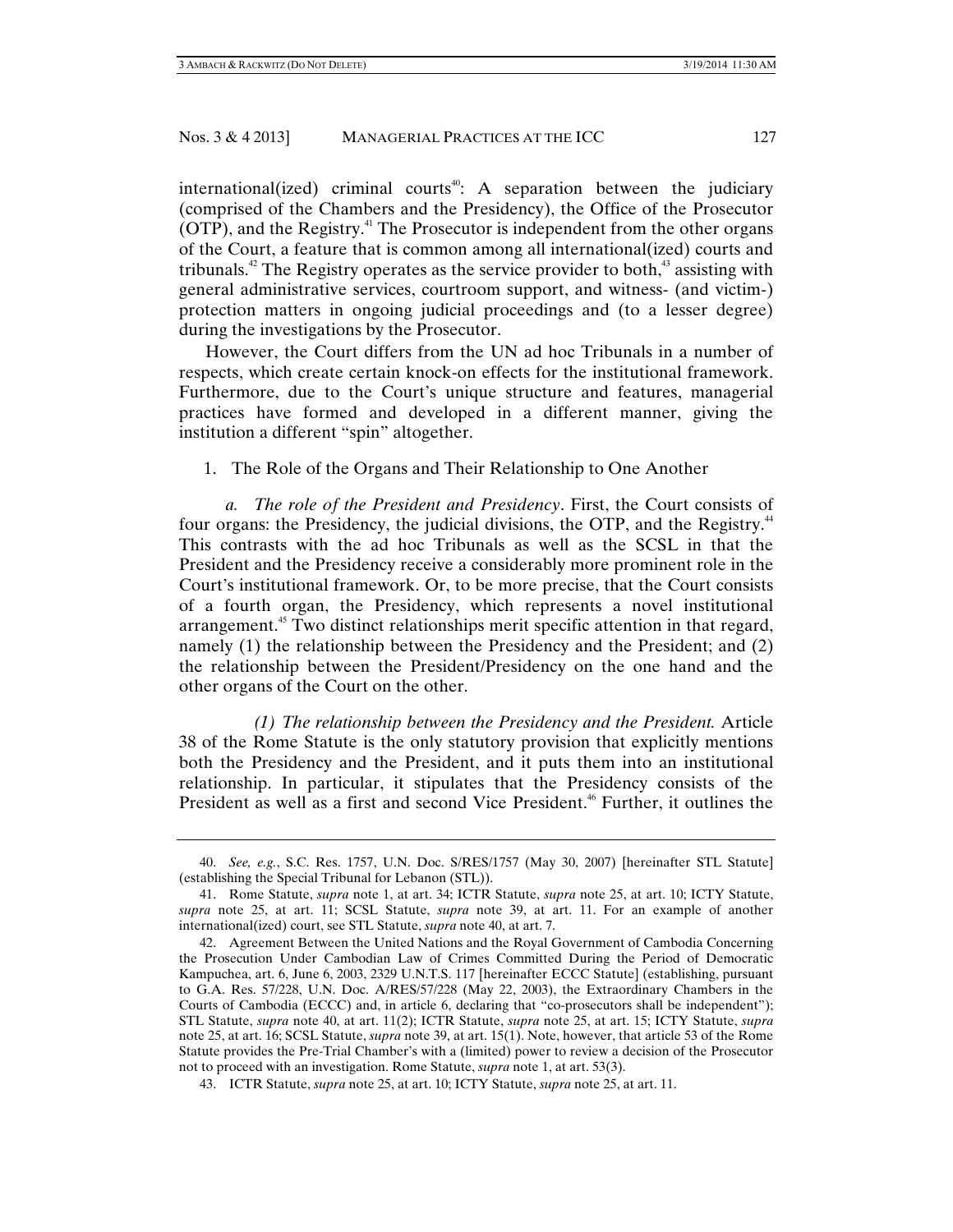responsibilities of the Presidency in its paragraph 3: "(a) [t]he proper administration of the Court, with the exception of the Office of the Prosecutor; and (b) [t]he other functions conferred upon it in accordance with [the Rome] Statute." $\overline{A}$ <sup>17</sup> In particular, the first prong of paragraph 3, the proper administration of the Court, is filled with life in a number of provisions in the Court's RPE.<sup>48</sup> Pursuant to rule 4 *bis*(2), the Presidency decides on the assignment of judges to judicial divisions. $4^{\circ}$  Rule 8 provides that the Presidency is to draw up a draft code of professional conduct for counsel before the Court.<sup>50</sup> Pursuant to rule 12, the Presidency prepares the election of the Registrar; it approves the Regulations of the Registry in accordance with rule 14. The Presidency also receives complaints in disciplinary proceedings and decides on the imposition of disciplinary measures for judges, the Registrar, and the deputy registrar. The list of the Presidency's administrative duties is long.<sup>51</sup>

An insight into the Presidency's internal decision-making procedure can be found in the Regulations of the Court, a legal text containing the administrative and procedural provisions for the proper application of the Statute and Rules. Pursuant to article 52 of the Statute, it is for the judges of the Court to establish the Regulations.<sup>52</sup> Regulation 11 stipulates that the members of the Presidency

48. Int'l Criminal Court, RPE, *supra* note 8.

 49. *See* Rome Statute, *supra* note 1, at art. 39(1). Note that the ICC RPE was only recently amended to include rule 4 *bis*. *See* Int'l Criminal Court, Assembly of States Parties, *Amendments to Rule 4 of the Rules of Procedure and Evidence,* Res. 1, ICC Doc. ICC-ASP/10/Res.1 (Dec. 20, 2011) [hereinafter Int'l Criminal Court, Amendments to Rule 4], *available at* http://www.icc-cpi.int/ iccdocs/asp\_docs/ASP10/Resolutions/ICC-ASP-10-Res.1-ENG.pdf.

 50. Rule 8 of the ICC RPE provides that the draft code is based on a proposal prepared by the Registrar; the draft code is then submitted to the ASP and adopted in accordance with article 112(7) of the Rome Statute. Int'l Criminal Court, RPE, *supra* note 8.

 51. Other presidential administrative duties are contained in rule 37(1) (addressing a judge's resignation), rule 41 (regarding the working languages of the Court), and rule 21(3) (providing that the Presidency reviews the Registrar's decision on the assignment of counsel). Int'l Criminal Court, RPE, *supra* note 8. However, the Presidency's *review* of administrative decisions issued by the Registrar is not counted among the presidential administrative functions; it is rather a *judicial* function of the Presidency which falls under article 38(3)(b) of the Rome Statute, *supra* note 1. Lastly, rules 211–222 vest the Presidency with several tasks regarding the enforcement of sentences, fines, forfeiture measures and reparation orders, and supervision and transfer of convicts. Int'l Criminal Court, RPE, *supra* note 8; *see also* Jules Deschênes & Christopher Staker, *Article 38: The Presidency*, *in* COMMENTARY, *supra* note 31, at 951, 953, ¶ 6.

 52. Pursuant to rule 4(5) of the ICC RPE, *supra* note 8, the Regulations are adopted by the judges of the ICC in plenary sessions. However, unlike at the UN ad hoc Tribunals, the judges of the Court cannot adopt rules of procedure and evidence themselves. Article 51 of the Rome Statute, *supra* note 1,

 <sup>44.</sup> Rome Statute, *supra* note 1, at art. 34.

 <sup>45.</sup> The ad hoc Tribunals only have a President who does not represent a separate organ of the Tribunals but is a member of the Chambers. *See* ICTR Statute, *supra* note 25, at art. 13; ICTY Statute, *supra* note 25, at art. 14; *see also* SCSL Statute, *supra* note 39, at art. 11.

 <sup>46.</sup> Rome Statute, *supra* note 1, at art. 38(3). The Presidency is elected by the plenary of the judges. *Id.* at art. 38(1).

 <sup>47.</sup> Rome Statute, *supra* note 1, at art. 38. Lastly, article 38 of the Rome Statute provides that in case the President is unavailable or disqualified from a case pursuant to article 41, the First Vice President shall act in place of the President, and in case of the unavailability of the latter, the Second Vice President is to take over. *Id.*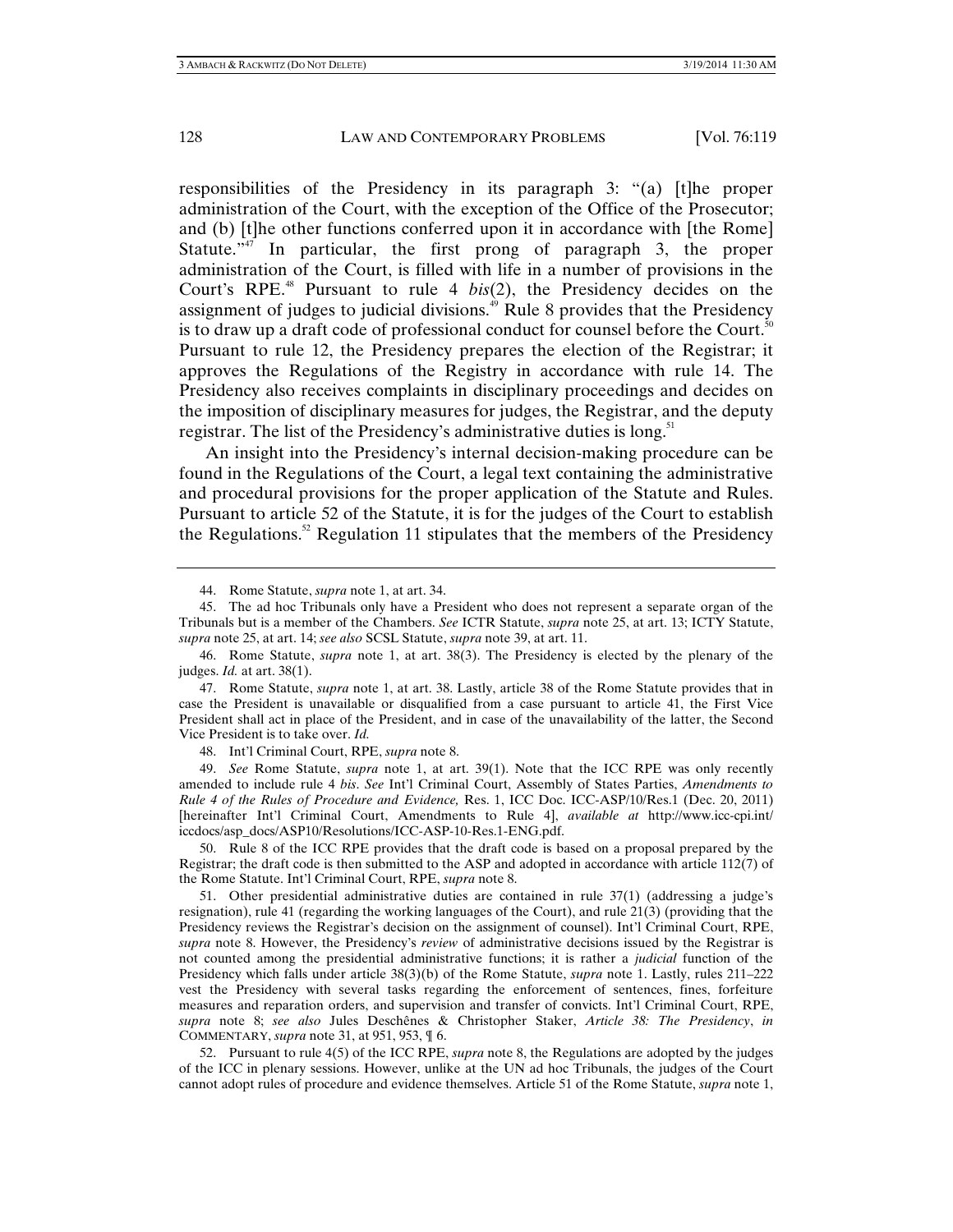shall attempt to achieve unanimity in any decision made in the course of carrying out their responsibilities under article 38(3) of the Statute, and that, failing unanimity, such decision shall be made by majority.<sup>53</sup>

In contrast to the role defined in the Statute, Rules, and Regulations of the Court for the Presidency, the Statute confers an equally prominent role on the President in that pursuant to article 43(2) of the Statute, the Registrar shall exercise his or her functions as principal administrative officer of the Court "*under the authority of the President of the Court*."<sup>54</sup> This provision stands in direct tension to article  $38(3)(a)$ , which places the proper administration of the Court into the hands of the Presidency. Further, pursuant to regulation 11(1) of the Regulations of the Court, the Presidency has authority to *overrule* the President on questions within the regulatory scope of article  $38(3)(a)$ . However, article 43(2) vests the President with the sole authority to oversee the Registrar's functions—an activity which prima facie falls squarely within the remit of the "proper administration of the Court."<sup>55</sup>

How to resolve this ambiguity between two provisions in the same (founding) document of the Court? To interpret the term "the President of the Court" in article 43(2) to be synonymous with "the Presidency of the Court" would be inaccurate, because it would not take into account that the President has additional personal functions elsewhere in the Statute.<sup>56</sup> Also, the logic of article 38(1) and (2) of the Statute would be negated if the President had no genuine functions linked to his title. Another interpretation could be that the only administrative duties that fall within the remit of the Presidency are those that are directly assigned to the Presidency in the Court's founding texts, such as where the latter make explicit reference to "the Presidency." This interpretation, however, would stand in conflict with the wording of article 38(3) of the Statute, which defines the Presidency's responsibilities as the proper administration of the Court *and* other functions conferred upon it in accordance with the Statute. The reference to the proper administration of the Court would be devoid of any content if only those functions explicitly indicated in the Statute fell within the Presidency's competence.

It would appear that the judges of the Court were guided by noble concerns when they drafted regulation 11, probably intending to constrain the President by requiring the Presidency to make all decisions by majority. However, the

55. *Id.* at art. 38(3)(a).

clarifies that the ASP adopts the Court's RPE. *Cf.* STL Statute, *supra* note 40, at art. 28; ICTR Statute, *supra* note 25, at art. 14; ICTY Statute, *supra* note 25, at art. 15; SCSL Statute, *supra* note 39, at art. 14(2) (adopting own rules of procedure and evidence).

 <sup>53.</sup> Int'l Criminal Court, Regulations of the Court, *supra* note 9.

 <sup>54.</sup> Rome Statute, *supra* note 1, at art. 43(2) (emphasis added).

 <sup>56.</sup> See articles 2 and 3 of the Rome Statute, pursuant to which the President, on the Court's behalf, concludes the Relationship Agreement with the United Nations as well as the Headquarters Agreement with the Host State. *Id.* at arts. 2 & 3. Further, pursuant to article 112(5) of the Rome Statute, "the *President* [. . .] may participate, as appropriate, in meetings of the Assembly and of the Bureau." *Id.* at art. 112(5) (emphasis added).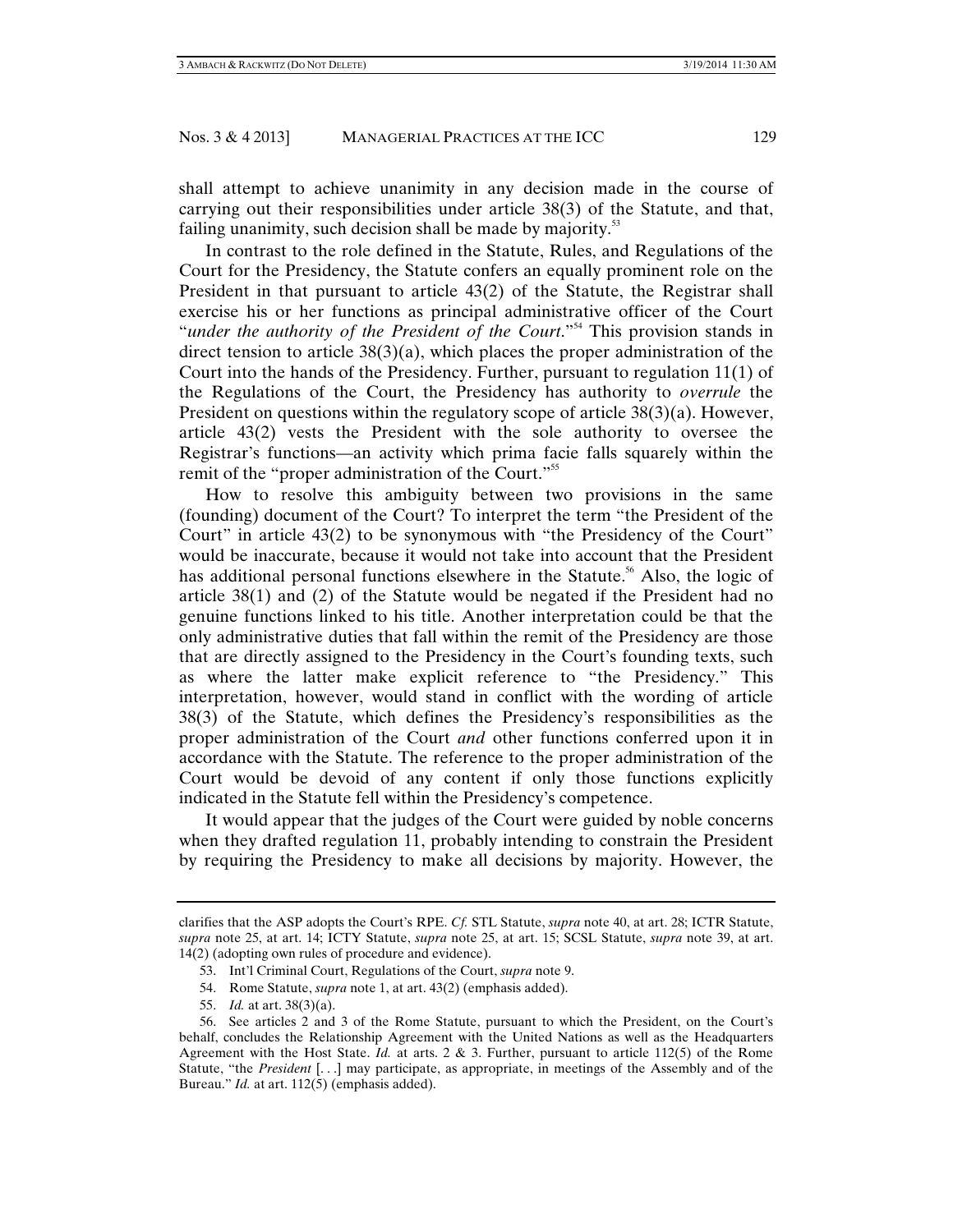Statute remains nebulous when one attempts to discern which of the Court's administrative duties would require a majority decision of the Presidency pursuant to article 38(3) of the Statute, and which of the duties would be within the President's exclusive remit of authority pursuant to article 43(2). Article 43(1) of the Statute describes the Registrar's scope of responsibility as the "non-judicial aspects of the administration and servicing of the Court." These aspects, however, would appear to be encompassed in the general term of the "proper administration of the Court,"<sup>57</sup> thus providing no conclusive guidance. Yet a drafting suggestion at the Preparatory Committee to the Rome Statute which spelled out the Presidency's "supervision and direction of the Registrar" was finally rejected and the matter was settled in today's article 43(2), providing for the President's authority, rather than the Presidency's.<sup>58</sup> This historic fact allows for the conclusion that a certain ambit of the Registrar's responsibilities was intended to remain in the President's sole authority, rather than automatically the Presidency's oversight.

In practice, the ideal effect of this classic example of statutory-provision ambiguity may simply be that the Presidency will discuss the matter and come to a strategic solution agreeable to all members of the Presidency regarding which of the Registrar's core functions fall under the President's sole authority and which items would be within the Presidency's remit under article  $38(3)(a)$ . The potential for gridlock, however, is real. Thus, one could ask whether Court regulation 11(1) does not in fact contravene article 43(2) of the Statute if the latter were to be read in a way that the President's authority under article 43(2) is merely part of the general administrative oversight exercised by the Presidency and thus subject to majority ruling. In this case regulation 11(1), and with it the majority voting arrangement, would contradict the wording of article 43(2) speaking of the President's (not Presidency's) authority and thus be inapplicable as the "inferior" legal norm.<sup>59</sup> However, the wording of regulation  $11(1)$ , referring to article 38(3) alone (and not article 43(2)) would rather seem to support the solution that article 43(2) contains an ambit under the President's sole authority. Only the content of that ambit remains unclear.

Managerial practice within the Presidency has led to a pragmatic solution of the issue. Periodic meetings between the President and the Registrar serve as a platform for the Registrar to seek strategic guidance on all those nonjudicial aspects of the Court's administration that merit the President's awareness. Separately, periodic meetings between the President and his two Vice-Presidents provide an independent forum to discuss matters that concern the

 <sup>57.</sup> Rome Statute, *supra* note 1, at art. 38(3)(a).

 <sup>58.</sup> Deschênes & Staker, *supra* note 51, at 952, ¶ 5 (citing Rep. of the Preparatory Comm. on the Establishment of an Int'l Criminal Court, Mar. 25–Apr. 12 and Aug. 12–30, 1996, Vol. I, U.N. Doc. A/51/22 (Vol. I); GAOR, 51st Sess., Supp. No. 22 (1996).

<sup>59.</sup> Pursuant to article  $21(1)(a)$ , the Statute as the principal legal instrument adopted by the States Parties takes precedence over other applicable legal texts such as the Regulations of the Court, which are a creation of the judges of the Court. Rome Statute, *supra* note 1, at art. 52(1).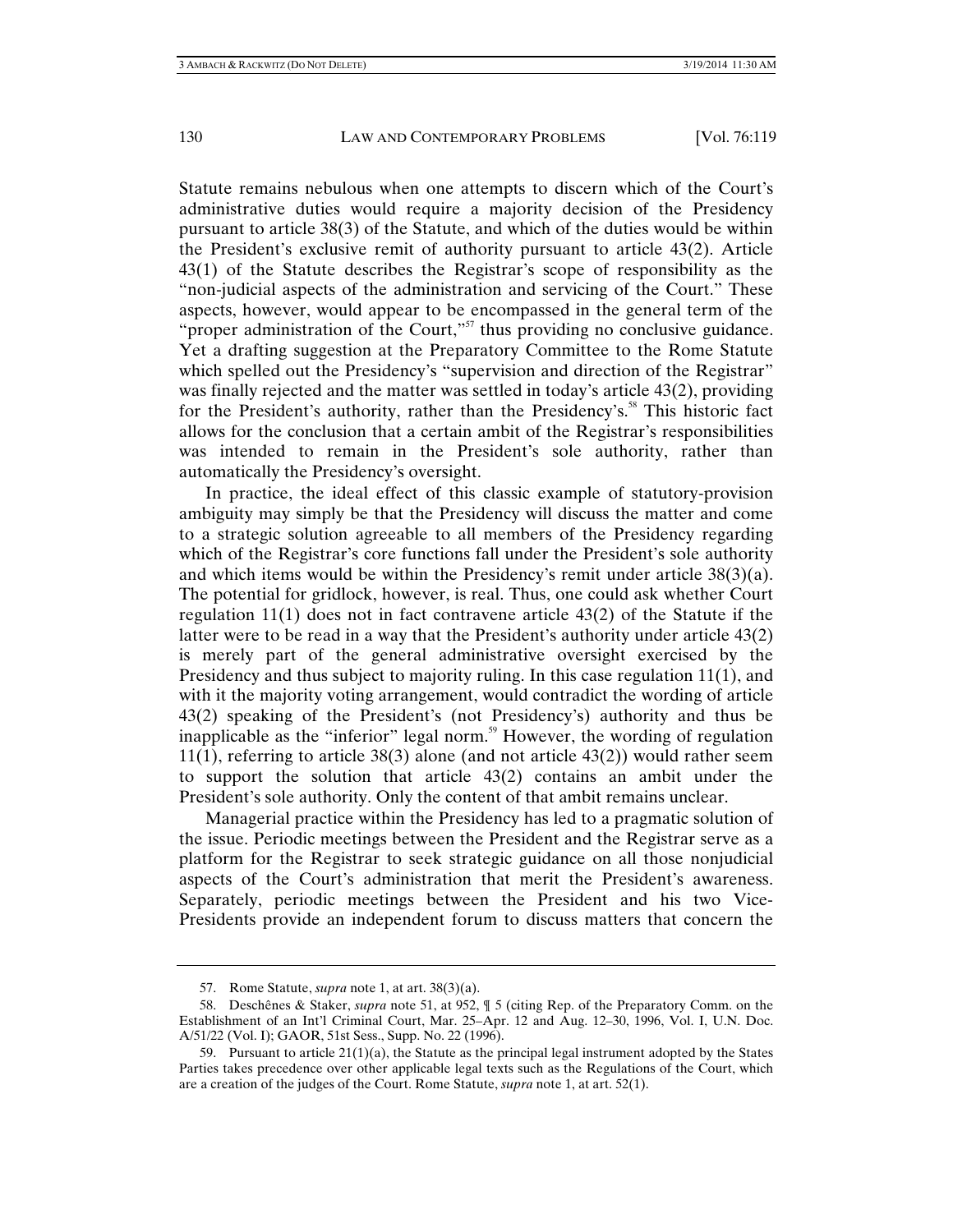proper administration of the Court. Issues discussed in the first forum may be brought to the other for further discussion and vice versa. Staff of the Office of the President render advice in both fora and support the President, as well as the Presidency, where necessary. This transparent and dynamic practice has in fact achieved a sound harmony between articles 38(3)(a) and 43(2). It connects the rather active duty of the Presidency (who "shall be responsible") with the passive role of the President (for whom the Registrar acts, albeit "under the authority of the President") through a flexible arrangement guided by effective and efficient communication between all concerned. Furthermore, the involvement of Presidency staff in the principals' communication and coordination guarantees that institutional knowledge can be passed from the outgoing to the incoming Presidency every three years.<sup>60</sup> This in turn provides for continuity and minimal disruption after each changing of the guard. Finally, the current managerial practice is of such a straightforward nature that its codification would threaten overregulation more than it would promise to provide legal certainty when there is none.

*(2) The relationship between the Presidency and the Judicial Divisions*. The judicial divisions consist of eighteen judges organized into the Pre-Trial Division, the Trial Division, and the Appeals Division. $61$  Judges are assigned to the Pre-Trial and Trial Divisions for a period of three years, but remain there until the completion of any case that has already commenced. $62$  The Appeals Division is composed of the President of the Court and four other judges. The Trial Division and the Pre-Trial Division have at least six judges each. The judges assigned to the Appeals Division serve exclusively in that division for their entire term of office. $65$ 

Apart from the fact that the Presidency consists of members of the judicial divisions, the Presidency as such has practically no material role to play in deciding the merits of ongoing judicial proceedings before the chambers—with the exception of the judicial review of administrative decisions of the Registrar. This may have a certain effect on the administrative aspects of a case before the Court, depending on the subject of contention. Issues include detention conditions of a detained accused, issues dealing with his or her legal representation, or any other administrative matters impacting the parties in the proceedings.64 However, the most important judicial functions of the Presidency vis-à-vis the judicial divisions lie in the institutional arrangements that have to be fixed before a chamber starts hearing a case. The Presidency assigns judges to divisions<sup>65</sup> and decides on the composition of chambers as well as the

 <sup>60.</sup> *See id.* at art. 38(1).

 <sup>61.</sup> *Id.* at arts. 34(b), 36(1) & 39.

 <sup>62.</sup> *Id.* at art. 39(3)(a).

 <sup>63.</sup> *Id.* at art. 39(2), (3) & (4).

 <sup>64.</sup> *See* Int'l Criminal Court, RPE, *supra* note 8, at r. 21(3).

 <sup>65.</sup> *Id.* at r. 4 *bis*; *see* Rome Statute, *supra* note 1, at arts. 36(3) & 39(1).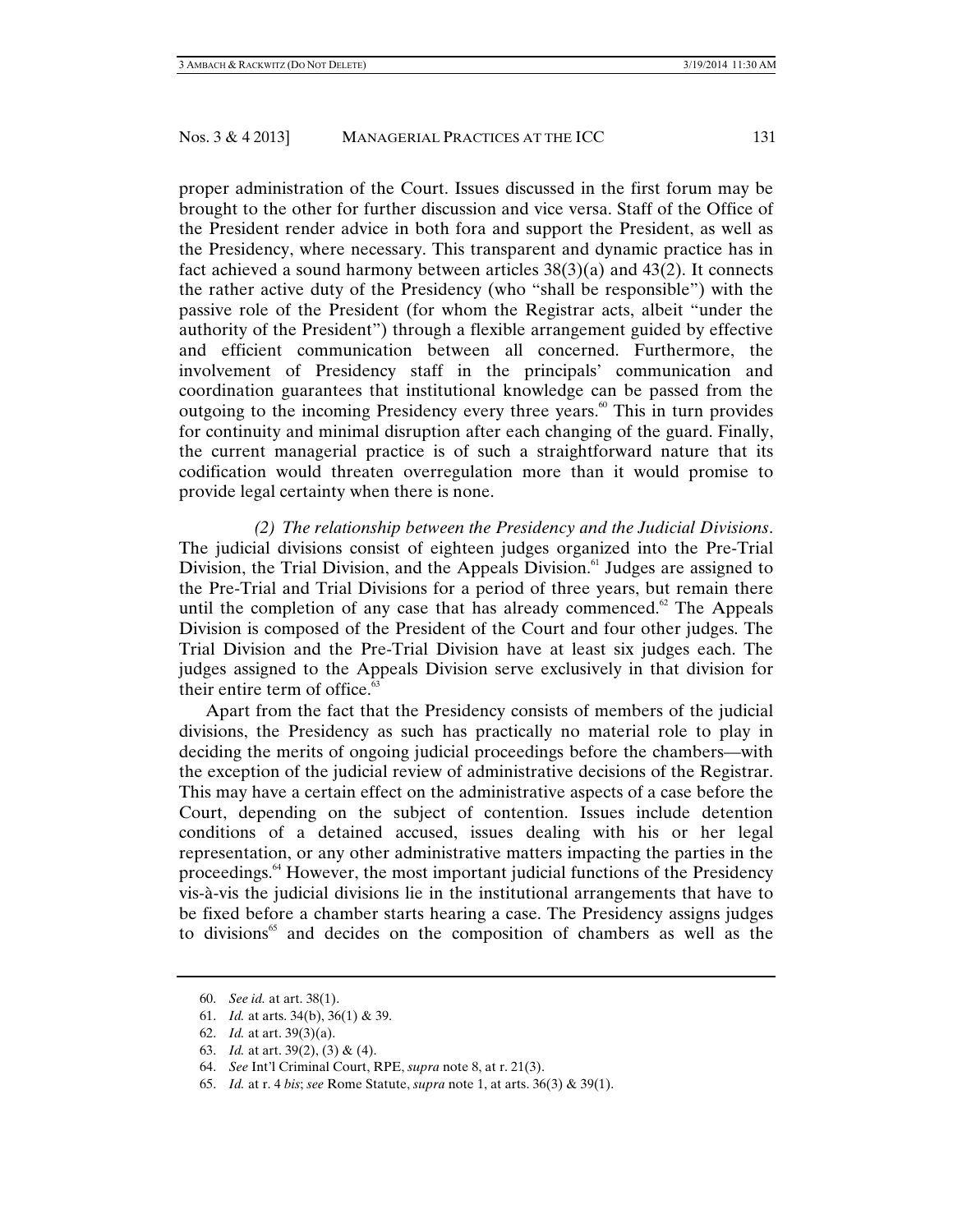assignment of situations and cases to chambers. The Presidency can also decide to temporarily attach a judge of the Trial Division to the Pre-Trial Division and vice versa if the workload of the Court so requires.<sup>66</sup> Similarly, it can temporarily attach a judge to the Appeals Chamber if appropriate.<sup> $\sigma$ </sup> Finally, the Presidency decides when to call newly elected judges to full-time service if at the time of the judges' election there is insufficient workload to call them then.<sup>68</sup>

With regard to the criteria for selecting judges for the judicial divisions, article 39(1) of the Rome Statute provides some guidance:

The assignment of judges to divisions shall be based on the nature of the functions to be performed by each division and the qualifications and experience of the judges elected to the Court, in such a way that each division shall contain an appropriate combination of expertise in criminal law and procedure and in international law.

This sentence suggests that each of the three judicial divisions may need a different proportion of criminal and international lawyers. The distinction between these two areas of law stems from article 36(3)(b), which defines two general determinative competence areas for judges. Further, article 39(1) provides that the Trial and Pre-Trial Divisions shall be composed predominantly of judges with criminal-trial experience. This reflects the great need for judges with hands-on procedural experience in (domestic) criminal-law cases in the Pre-Trial and Trial Divisions. Both the importance and possible effects of the judges' assignment to divisions should not be underestimated. It is of crucial importance that the pretrial judge in particular, $69$  and later the presiding—or single<sup>70</sup>—judge, on the case be firmly versed in the general principles applicable to criminal proceedings, as well as the specific legal and procedural framework of the Court.

Up until 2011, rule 4 of the RPE provided that the decision on the assignment of the newly sworn-in judges to the divisions was to be taken by the judges in plenary session.<sup>71</sup> However, in an effort to enhance the efficiency and effectiveness of the Court (and in this case the judiciary in particular), the ASP amended rule 4 and added a new rule 4 *bis*, which stipulates in relevant part that "[a]s soon as possible following its establishment, the Presidency shall, after consultation with the judges, decide on the assignment of judges to divisions in accordance with article  $39$ , paragraph  $1.^{72}$ . This amendment increased the Presidency's competencies and also placed a fair amount of responsibility on its

 <sup>66.</sup> *Id.* at art. 39(4).

 <sup>67.</sup> Int'l Criminal Court, Regulations of the Court, *supra* note 9, at regulation 12.

 <sup>68.</sup> *See* Rome Statute, *supra* note 1, at art. 35(3).

<sup>69.</sup> Article  $39(2)(b)(iii)$  of the Rome Statute provides for the possibility that a single judge will rule on a number of routine and procedural matters. *Id.* at art. 39(2)(b)(iii); *see also* Int'l Criminal Court, RPE, *supra* note 8, at r. 7.

 <sup>70.</sup> *See* Int'l Criminal Court, RPE, *supra* note 8, at r. 132 *bis*. Rule 132 *bis* was added to the RPE by amendment. Int'l Criminal Court, RPE Amendment, *supra* note 8.

 <sup>71.</sup> Int'l Criminal Court, RPE, *supra* note 8.

 <sup>72.</sup> Int'l Criminal Court, Amendments to Rule 4, *supra* note 49 (internal quotation marks omitted).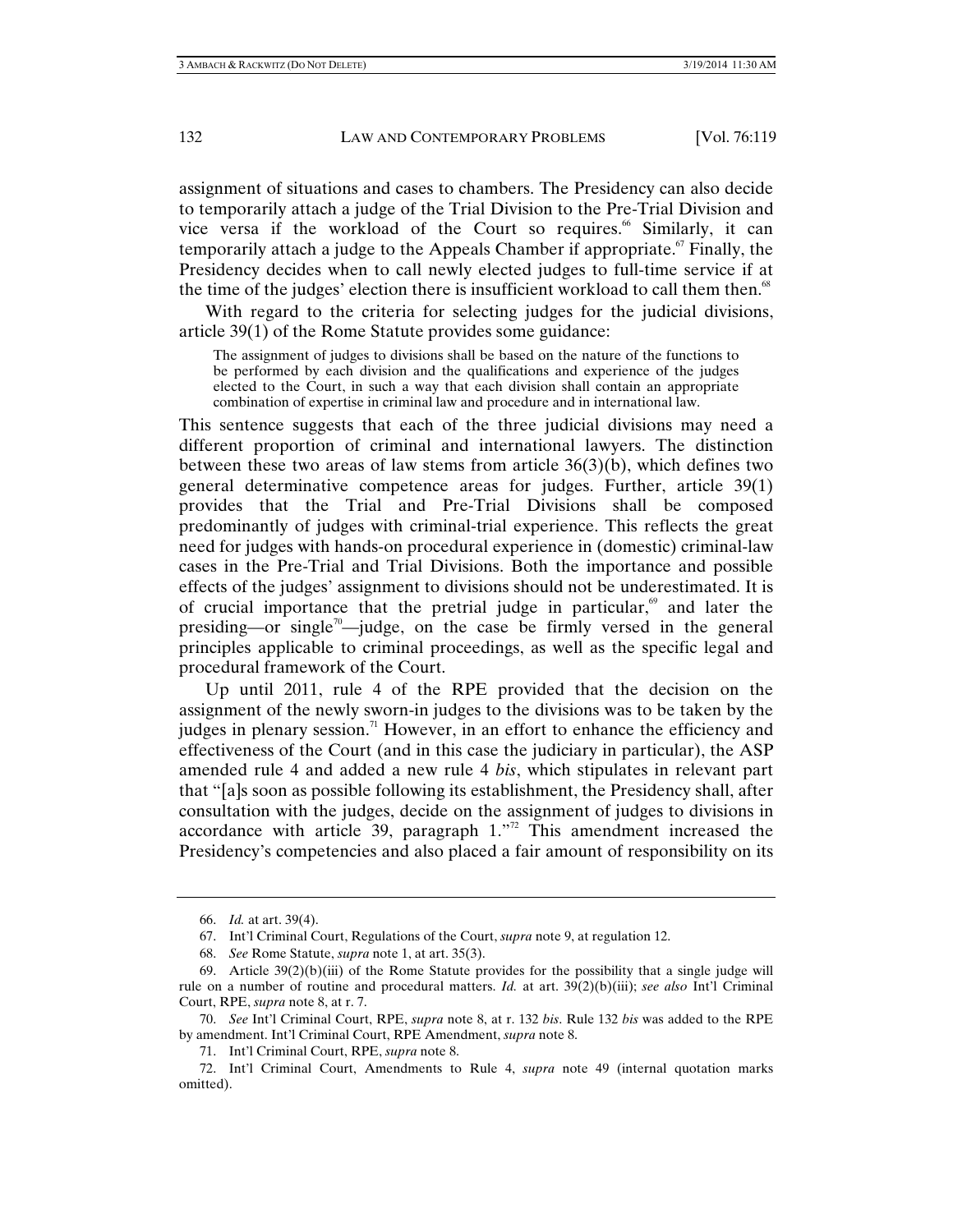shoulders to find administratively and strategically sound arrangements, while being mindful of the statutory selection criteria detailed in particular in article 36.

Other assignment decisions of the Presidency follow no explicit criteria, be they on the composition of Chambers or on the assignment of situations and cases to Chambers. As a prerequisite to the temporary re-assignment of judges between Pre-Trial and Trial Divisions, article 39(4) of the Statute states that in the Presidency's view the temporary reassignment must be required by "the efficient management of the Court's workload."<sup>3</sup> States thus left the matter to the discretion of the Presidency with the sole postulate that it exercise its discretion efficiently. Further, the judges decided in regulation 12 that a temporary attachment to the Appeals Chamber must be "in the interests of the administration of justice."<sup>74</sup> The slight difference in the legitimizing criteria may be founded in the consideration that although the temporary assignment of a judge pursuant to regulation 12 may indeed—as with article 39(4)—be a mere efficiency measure, the temporary attachment of a judge to the Appeals Chamber to replace another colleague in case of an interlocutory appeal may have the consequence of blocking that judge for a later deployment into that case on the pretrial or trial level.<sup>75</sup>

Fortunately, in their exercise of management oversight pursuant to article 112(2)(b) of the Statute, States Parties have given the Presidency the appropriate managerial autonomy and have, also on a more general level, not sought to micromanage the Court. The Presidency's leeway has been solidified with managerial practice that has been carefully fine-tuned over the years. With regard to the general communication between the Presidency and the other fifteen judges of the Chambers, periodic formal and informal meetings of all judges have been instituted. This fosters a dynamic exchange between the different divisions, as well as between the judges and the Presidency. With the rising caseload in all divisions and the many administrative issues with judicial components, the necessity of regular informal information exchanges between all judges has become ever more pressing. These meetings provide a more general and flexible informal discussion platform than the plenary sessions of all judges that are provided in the Court's regulatory framework.<sup>76</sup> Furthermore, as regards the Presidency's competence regarding the assignment of judges to

 <sup>73.</sup> Rome Statute, *supra* note 1, at art. 39(4). The provision clarifies, however, that "under no circumstances shall a judge who has participated in the pre-trial phase of a case be eligible to sit on the Trial Chamber hearing that case." *Id.* Similarly, regulation 12 of the Regulations of the Court provides for the temporary assignment of a judge to the Appeals Chamber "in the interests of the administration of justice." Int'l Criminal Court, Regulations of the Court, *supra* note 9, at regulation 12.

 <sup>74.</sup> Int'l Criminal Court, Regulations of the Court, *supra* note 9, at regulation 12. Article 52 of the Rome Statute, *supra* note 1, stipulates that the judges adopt, by absolute majority, the Regulations of the Court. *See also* Int'l Criminal Court, Regulations of the Court, *supra* note 9, at regulation 1.

 <sup>75.</sup> Int'l Criminal Court, Regulations of the Court, *supra* note 9, at regulation 12.

 <sup>76.</sup> *See, e.g.*, Rome Statute, *supra* note 1, at art. 41(2); Int'l Criminal Court, RPE, *supra* note 8, at rs. 4, 12, 29 & 100.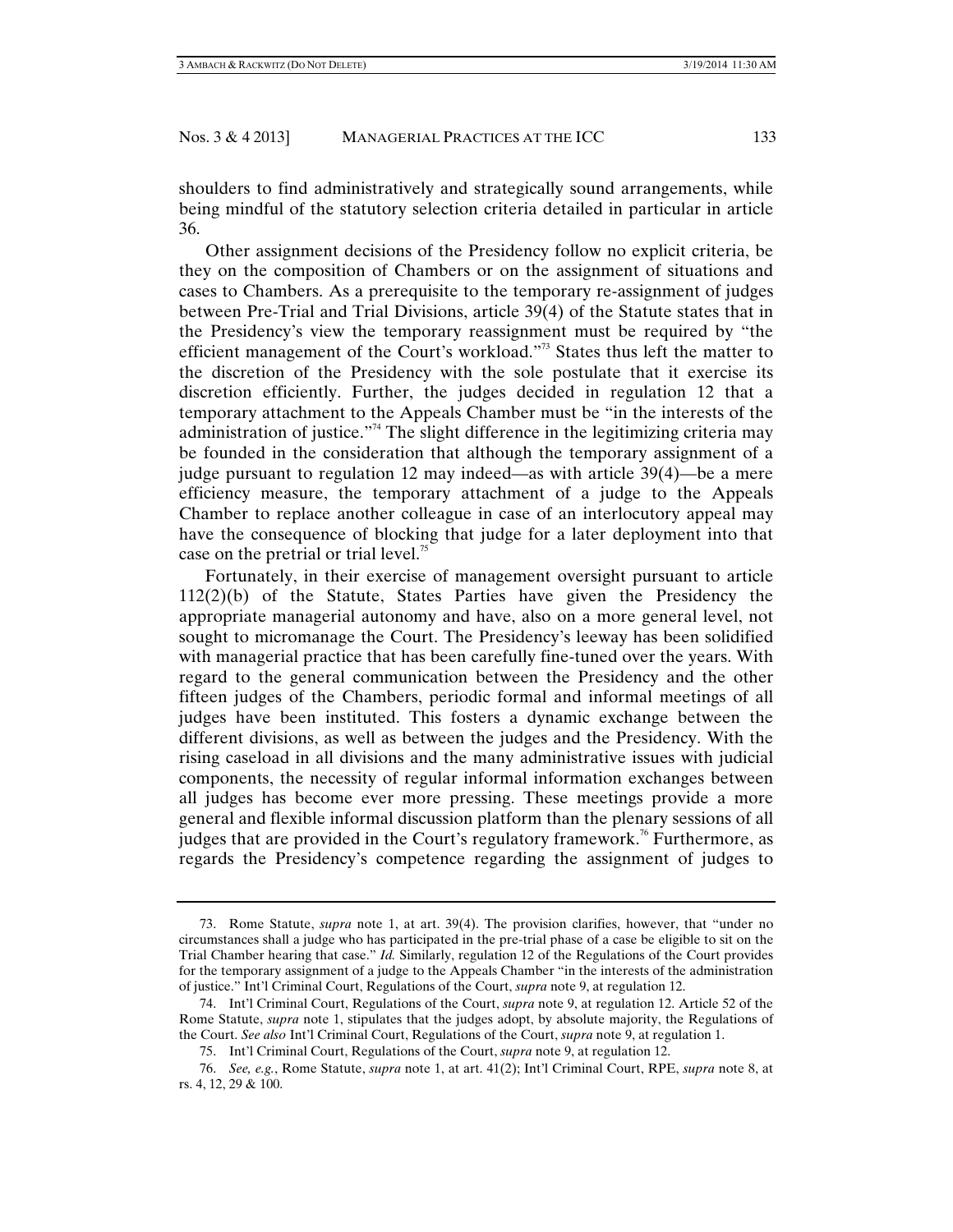divisions, chambers, and cases, the absence of formally predefined criteria and guidelines has left the past and present Presidencies with the task of establishing a sound and adequate practice, tailored to the specific circumstances at hand. In particular, when it comes to the assignment of judges to divisions, it is up to the Presidency to carefully tailor an arrangement by which as few judges as possible risk being conflicted in a given case as well as foreseeable future cases due to prior involvement at a different stage. Likewise, the constitution of a chamber has to be made while mindful of the length of the respective judges' remaining terms, amongst other factors. In its managerial practice, the Presidency has identified a large array of different criteria for each and every one of its constitutive tasks; these criteria must be carefully applied to the case at hand, keeping in mind the case's specific ramifications. It could certainly add to procedural transparency and administrative certainty if the catalogues of criteria applied were codified as general guidelines. However, any such guidelines would have to remain at a high level of generality in order to leave space for case-specific considerations and flexible solutions. In any initiative to add more predictability and regulatory framework to the Presidency's operations, the decision-makers would be well-advised not to issue an all-too-rigid set of guidelines that could stand in the way of sound and effective case-oriented practice.

*(3) The relationship between the President and Presidency and the Registry*. Article 43 of the Rome Statute stipulates that the Registry "shall be responsible for the non-judicial aspects of the administration and servicing of the Court, without prejudice to the functions and powers of the Prosecutor. $\mathbb{Z}^7$ The nonjudicial aspects of administration encompass not only the bulk of all incourt support functions for the other organs of the Court, but also the establishment of a Victims and Witnesses Unit,<sup>78</sup> external communication on relevant items, and general administration including human resources, information technology, procurement, and security, among many other duties.<sup>79</sup> Pursuant to rule 14 of the ICC RPE, the Registrar has put in place regulations to govern the operations of the Registry.<sup>80</sup> Further, all administrative services for the judiciary are centralized in the Registry.

One of the major improvements of the ICC over the ICTY and ICTR was the clear delineation of the relationship between the organs, and more specifically of the relationship between the Presidency and the Registrar. In the regulatory framework of the UN ad hoc Tribunals, the Registrar is appointed by the Secretary-General, $\alpha$ <sup>81</sup> while the Prosecutor is appointed by the Security

 <sup>77.</sup> Rome Statute, *supra* note 1, at art. 43(1).

 <sup>78.</sup> *Id.* at art. 43(6); Int'l Criminal Court, RPE, *supra* note 8, at rs. 17 & 18.

 <sup>79.</sup> Int'l Criminal Court, RPE, *supra* note 8, at rs. 13, 15, 20, 21 & 22 (regarding the Registrar's responsibilities relating to the rights of the defense); *see also* Int'l Criminal Court, Regulations of the Court, *supra* note 9, at regulations 40, 69, 70, 71, 72, 73, 75, 76, 77, 79, 81, 83, 84, 85 & 90.

 <sup>80.</sup> Int'l Criminal Court, Regulations of the Registry, *supra* note 14.

 <sup>81.</sup> ICTR Statute, *supra* note 25, at art. 16(3); ICTY Statute, *supra* note 25, at art. 17(3).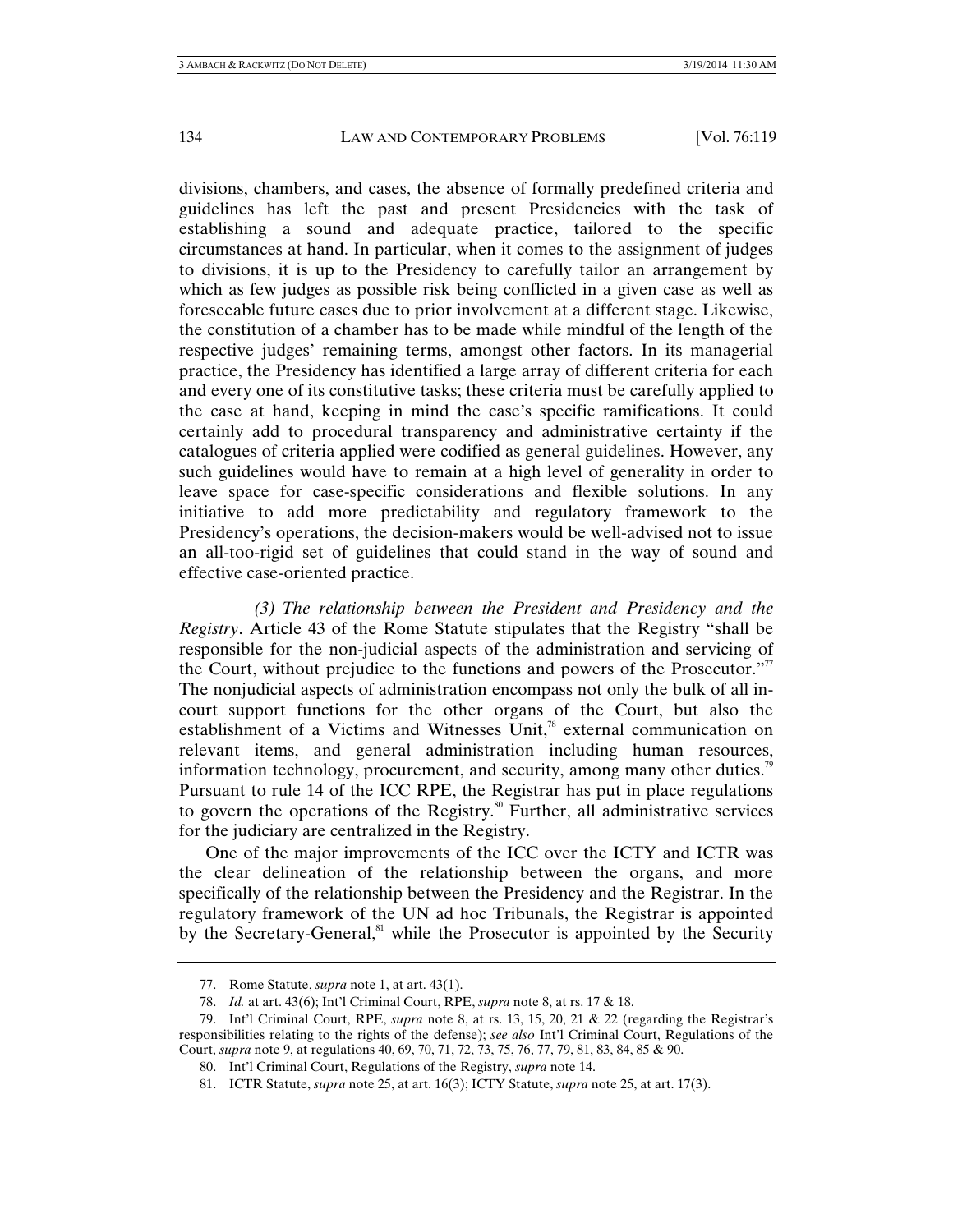Council, $82$  and the judges are elected by the General Assembly.<sup>83</sup> Although the appointment of the Registrar has to follow the Secretary-General's "consultation with the President of the International Tribunal," the final prerogative rests with the Secretary-General.<sup>84</sup> All three organs of the ad hoc  $Tribunals<sup>85</sup>$  thus have in common that their principals are elected or appointed by an external authority. Further, although the Tribunals' statutes prescribe that the Registry is "responsible for the administration and servicing of the International Tribunal,"86 nowhere do they establish an explicit *hierarchy* between the organs. Instead, the Tribunals' Rules of Procedure and Evidence, adopted by the judges themselves, merely dictate that the President supervises the activities of the Registry and that the Registrar acts "[u]nder the authority of the President."87 This suggests not only a certain lack of clarity as regards the (in)dependence of the Registrar from the President, but also that the Registrar may in fact be accountable to an *outside* actor, and not to any organ *inside* the institution.88 An audit of the administrative and institutional arrangements of the ICTR in 1997 (known as the *Paschke Report*) discovered "mismanagement in almost all areas of the Tribunal and frequent violations of United Nations rules and regulations."<sup>89</sup> It further noted the following with regard to one perceived reason for the mismanagement:

The Registrar acknowledged that both the Chambers and the Office of the Prosecutor have raised questions with him concerning decisions he has taken which impact on their functions. The Rules of Procedure and Evidence provide the President of the Tribunal with authority over the Registrar and provide the Prosecutor with independence of decisions. However, the Registrar argued that the Rules were subsidiary to the statute and therefore could not subject the Registrar to the supervision of another organ of the Tribunal. The Registrar has declined to meet administrative requests from the judges or the Office of the Prosecutor where in his judgement they were insufficiently justified. The disputes over the authority of the

88. *See* David Tolbert, *Article 43: The Registry*, *in* COMMENTARY, *supra* note 31, at 981, 986, ¶ 9.

 89. Karl Th. Paschke, Under-Secretary-General for Internal Oversight Services, *Rep. of the Office of Internal Oversight Services on the Audit and Investigation of the International Criminal Tribunal for Rwanda*, *Annex to the Report of the Secretary-General on the Activities of the Office of Internal Oversight Services*, ¶ 7, U.N. Doc. A/51/789 (Feb. 6, 1997) [hereinafter Paschke, *Paschke Report*].

 <sup>82.</sup> ICTR Statute, *supra* note 25, at art. 15(4); ICTY Statute, *supra* note 25, at art. 16(4).

 <sup>83.</sup> Both permanent and *ad litem* judges are elected from a list submitted by the UN Security Council. ICTR Statute, *supra* note 25, at arts. 12 *bis*, 12 *ter*; ICTY Statute, *supra* note 25, at arts. 13 *bis*, 13 *ter*.

 <sup>84.</sup> ICTY Statute, *supra* note 25, at art. 17(3).

 <sup>85.</sup> Pursuant to art. 11 of the ICTY Statute, *supra* note 25 (and art. 10 of the ICTR Statute, *supra* note 25), the Tribunals consist of the Chambers, the Prosecutor and the Registry.

 <sup>86.</sup> ICTR Statute, *supra* note 25, at art. 16(1); ICTY Statute, *supra* note 25, at art. 17(1); *see also*  ICTR Statute, *supra* note 25, at art. 10(c); ICTY Statute, *supra* note 25, at art. 11(c).

 <sup>87.</sup> Int'l Criminal Tribunal for the former Yugoslavia, 2d Sess., Jan. 17–Feb. 11, 1994, *Rules of Procedure and Evidence*, rs. 19(A) & 33(A), ICTY Doc. IT/32/Rev. 49 (May 22, 2013) [hereinafter Int'l Criminal Tribunal for the former Yugoslavia, RPE] (first adopted on Feb. 11, 1994), *available at*  http://www.icty.org/x/file/Legal%20Library/Rules\_procedure\_evidence/IT032Rev49\_en.pdf; Int'l Criminal Tribunal for Rwanda, *Rules of Procedure and Evidence*, r. 19(A) (Apr. 10, 2013) (first adopted on June 29, 1995), *available at* http://www.unictr.org/Portals/0/English/Legal/Evidance/ English/130410amended%206\_26.pdf.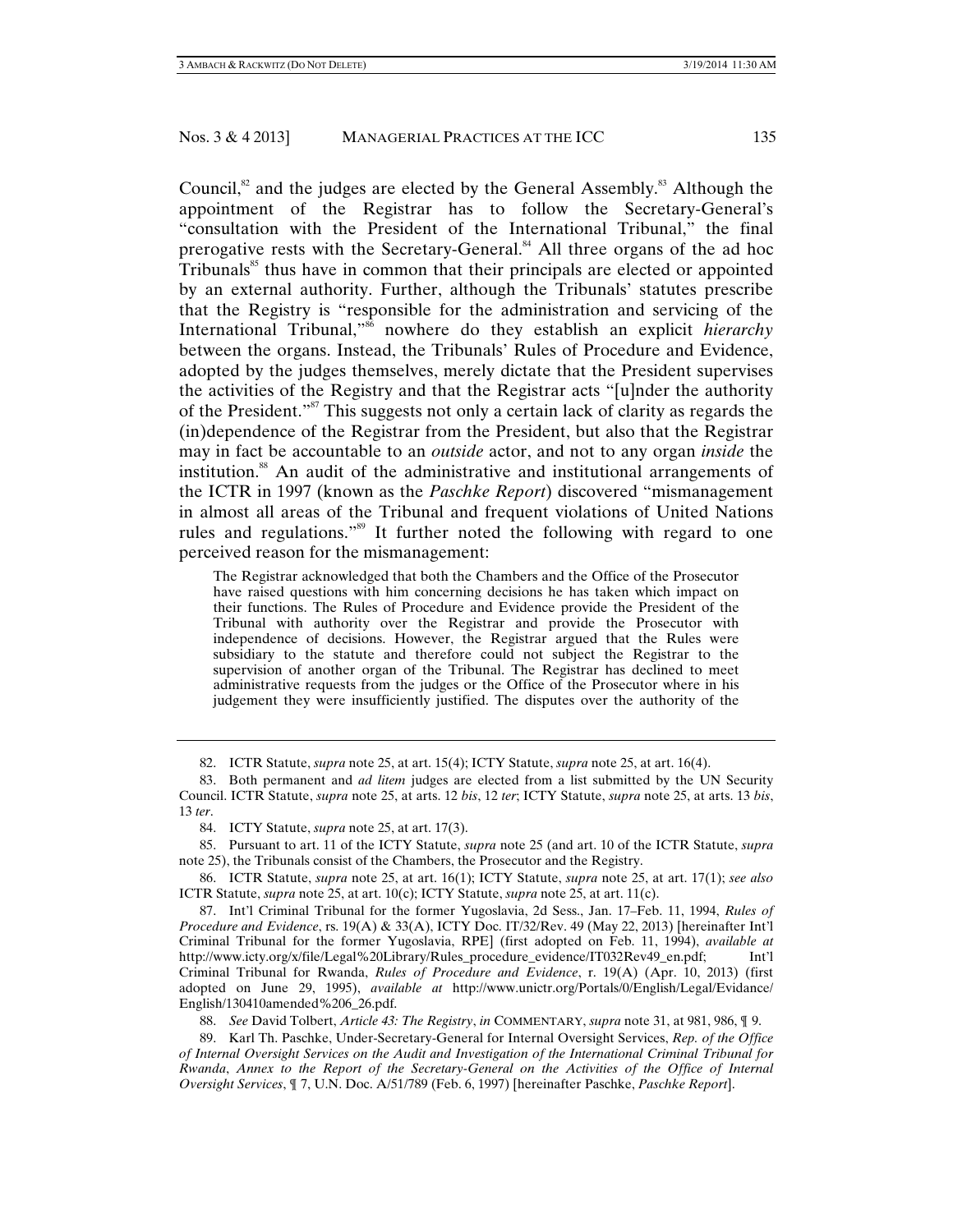Registrar need to be addressed. As currently perceived by him, he can - and does overrule decisions on substantive administrative matters taken by the judges and the Office of the Prosecutor. According to the Registrar, he has absolute authority when it comes to any matter with administrative or financial implications. Because of this perception, almost no decision can be taken by the other organs of the Tribunal that does not receive his review and agreement or rejection.<sup>9</sup>

In response to the *Paschke Report*, the Secretary-General proceeded to replace the Registrar. Presumably, the Secretary-General was also guided by the general submission that the Registrar indeed "service[s] both the Chambers and the Prosecutor"91 and cannot be an entity operating independently from the others.<sup>92</sup> However, the lack of institutional clarity concerning the Registrar's role in the ad hoc Tribunals' statutes remains a fact.

Aware of this statutory weakness and of the resulting threat of inefficiencies, the drafters of the Rome Statute supplied statutory provisions entrusting the Presidency with the responsibility for the proper administration of the Court. Even more explicitly, they stipulated the President's authority over the Registrar.<sup>93</sup> Further underlining the Registrar's subordination, the Rome Statute provides that the Registrar be elected (and can be removed from office) by the judges. $94$  The lesson learned from the UN ad hoc Tribunals was that if the administration is to serve the mission of the Court as a whole, it needs to be accountable to the ultimate authorities in the courtroom, namely the judges.

Despite the institutional guidance of the statutory framework, the powers and competencies of the Registrar vis-à-vis the President and Prosecutor were the subject of discussions in the first years of the Court's existence. There was a perceived lack of clarity in the delineation of competencies between the organs of the Court resulting in some resistance in implementing the statutory framework in practice. However, in 2010, the Court issued a report describing the relevant aspects of its corporate governance framework in an effort to increase clarity with respect to the responsibilities of the Court's organs.<sup>95</sup> The so-called *Governance Report* addresses what the heads of organs had previously identified as the major potential risks the Court should avoid or contain: (1) lack of effectiveness or quality of the Court's operations, (2) divisions inside the Court, and  $(3)$  the loss of external support for the Court.<sup>96</sup> It outlines the most

 <sup>90.</sup> *Id.* ¶ 8.

 <sup>91.</sup> ICTR Statute, *supra* note 25, at art. 10(c); ICTY Statute, *supra* note 25, at art. 11(c).

 <sup>92.</sup> *See* Int'l Criminal Court, RPE, *supra* note 8, at r. 19(A) (of both ad hoc Tribunals).

 <sup>93.</sup> Rome Statute, *supra* note 1, at arts. 38(3)(a) & 43(2).

 <sup>94.</sup> *Id.* at art. 43(4) (for the election); *id.* at art. 46(3) (for the removal). The Registrar can be removed for reasons of "serious misconduct or a serious breach of his or her duties under this Statute, as provided for in the Rules of Procedure and Evidence." *Id.* at art. 46(1)(a).

 <sup>95.</sup> Int'l Criminal Court, Assembly of States Parties, 9th Sess., Dec. 6–10, 2010, *Report of the Court on Measures to Increase Clarity on the Responsibilities of the Different Organs*, ICC Doc. ICC-ASP/9/34 (Dec. 3, 2010) [hereinafter Int'l Criminal Court, *Governance Report*], *available at* http://www.icc-cpi.int/ iccdocs/asp\_docs/ASP9/ICC-ASP-9-34-ENG.pdf.

 <sup>96.</sup> *Id.* ¶¶ 1, 15.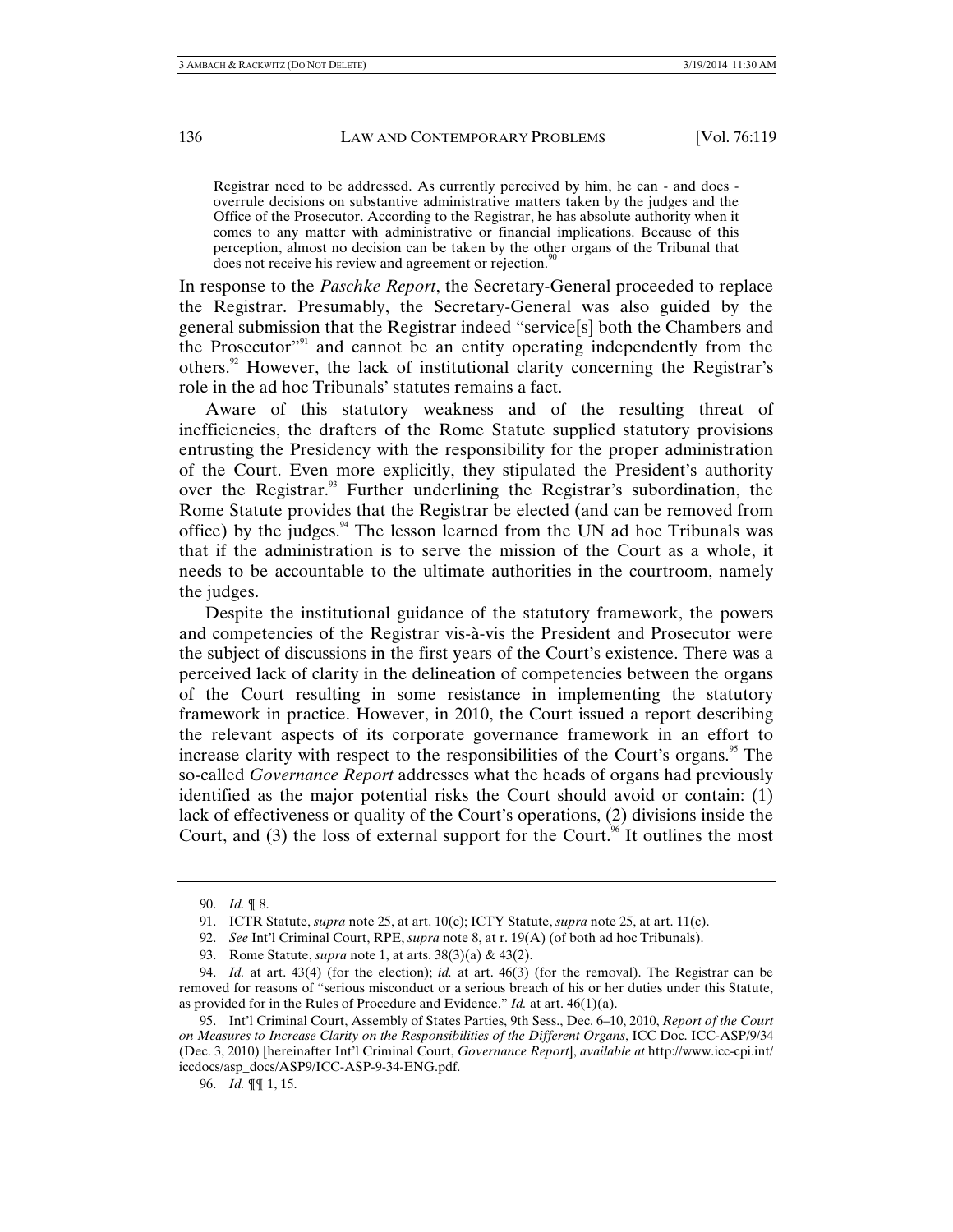significant measures taken to date and others remaining to be taken in order to assess and manage these risks. These measures include, among others, (1) a series of court-wide administrative issuances establishing a "common, unified system for the setting of Court rules, policies and procedures," $(2)$  the Court's Coordination Council, (3) the Court's strategic planning in operational core areas, $\frac{98}{9}$  (4) a number of interorgan coordination groups and mechanisms, $\frac{99}{9}$  and  $(5)$  the Court's Audit Committee.<sup>100</sup>

Most importantly, however, the *Governance Report* delineates the roles and responsibilities of the Presidency and the Registry for all areas of the Registry's activities with interorgan relevance, adding clarity to the distinction between the Court's administrative and judicial functions.<sup>101</sup> Further, in order to achieve effective strategic supervision of the Registry, appropriate management as well as reporting mechanisms and tools are necessary to ensure that the Presidency has adequate assurance and control. To this end, the Court adopted its corporate governance statement on February 25, 2010, clarifying the roles and responsibilities of the different organs at a general level.<sup>102</sup> Furthermore, a comprehensive, integrated management-control system covering all areas of the Registry is currently being developed.

In essence, the *Governance Report* demonstrates that the Court has been able to devise a proper structure and equilibrium between the organs by assessing the major risks to the institution, identifying measures to reduce or control these risks, and putting these measures in place. Specifically regarding the relationship between the Presidency and Registry, effective strategic supervision of the Registry will be greatly facilitated once the managementcontrol system becomes fully operational.

However, managerial practice remains the most relevant means to facilitate communication and coordination between the President and the Registrar. Periodic meetings between the President and the Registrar continue to be the most direct and effective forum to discuss all administrative matters of strategic concern for the President or Presidency. In addition, staff of the respective immediate offices liaises frequently in order to facilitate a swift and flexible information exchange.<sup>103</sup> The steady increase in activities over the past five years has made efficient communication between the President and the Registrar all

 <sup>97.</sup> *Id.* ¶ 16.

 <sup>98.</sup> *Id.*

 <sup>99.</sup> For a comprehensive overview of standing interorgan working groups, see *id.* ¶ 25.

 <sup>100.</sup> *See* Int'l Criminal Court, President, ICC. Doc. ICC/PRESD/G/2008/001 (Aug. 4, 2008), *available at* http://www.icc-cpi.int/en\_menus/icc/legal%20texts%20and%20tools/vademecum/PD/ Audit%20Committee%20(2008).PDF.

 <sup>101.</sup> Int'l Criminal Court, *Governance Report*, *supra* note 95, ¶¶ 27–30.

 <sup>102.</sup> *Id.* at annex I.

 <sup>103.</sup> Int'l Criminal Court, Assembly of States Parties, 10th Sess., Dec. 12–21, 2011, *Report of the Court on the Implementation and Operation of the Governance Arrangements*, ¶ 11, ICC Doc. ICC-ASP/10/7 (June 17, 2011), *available at* http://www.icc-cpi.int/iccdocs/asp\_docs/ASP10/ICC-ASP-10-7- ENG.pdf.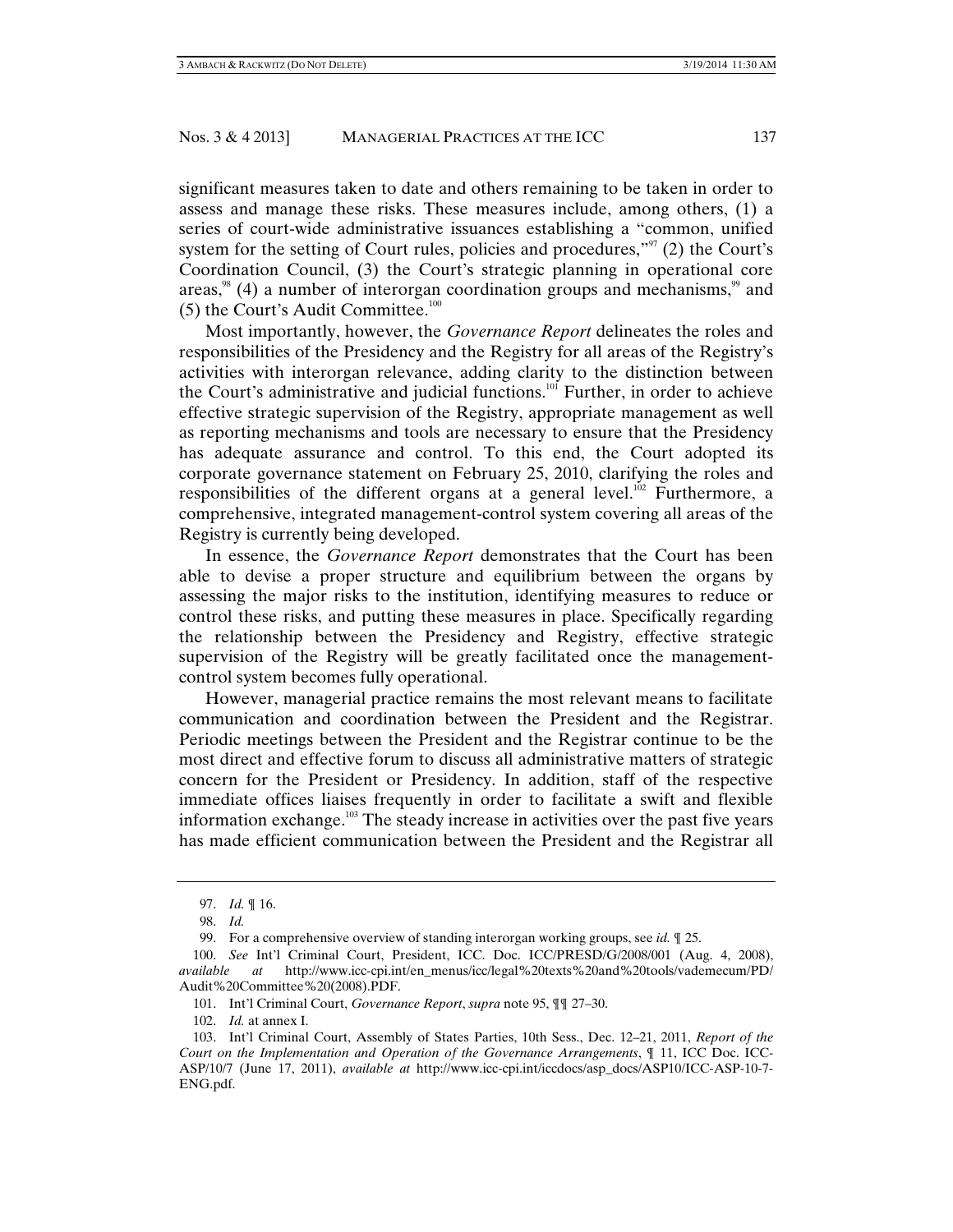the more essential. In particular, informal communication on the operational level has proven to be indispensable to disposing of the multitude of items arising on a daily level that require mutual information and coordination. Current practice is based on a common understanding between both organs as to which issues fall within the remit of consultation and coordination and which issues are part of routine administration and thus do not merit express discussion between the President and the Registrar. It remains a challenge to maintain this common understanding in light of the often rapid pace of events, multiple assignments for all involved, and occasional personnel changes. In particular, for comparatively small structures such as the Presidency and the Registrar's Immediate Office (which have no more than a handful of persons on each side dealing with all matters of managerial relevance on a strategic level), it is crucial that managerial practice is backed up by a high degree of flexibility and professionalism, as well as the capacity to quickly produce common solutions to often unconventional and unexpected problems.

Managerial practice has produced a number of operations-level interorgan working groups in order to address recurrent administrative issues. These groups facilitate effective coordination and cooperation not only between the Presidency and Registry, but also with the OTP. The Court's Budget Working Group, External Relations Working Group, and Tripartite Committee (the main body at the operational management level dealing with managerial issues of interorgan concern) are just some illustrative examples of such interorgan groups. These interorgan coordination bodies necessarily represent the practical translation of the constitutional requirements of the Court's legal and constitutive framework. In other words, managerial practice has created the operational arrangements to fulfill the institutional postulates.

*(4) The relationship between the Presidency and the Prosecutor*. Although both the President and the Prosecutor are independent from each other—and this independence is a crucial instance of the segregation of the Court's powers into distinct pillars of Court judicial credibility $104$ —it is obvious that the President and Prosecutor must collaborate in the course of discharging their duties. The Presidency is responsible for the proper administration of the Court<sup>105</sup> while the Prosecutor has authority over the management of the staff and other resources of his or her office.<sup>106</sup> Hence coherence in the approach to individual matters such as conditions of service, administrative practices and policies, and other strategic items is necessary to ensure that the Court does not act inconsistently from organ to organ. Article 38(4) of the Rome Statute sets a clear obligation for the Presidency (and, *mutatis mutandis*, a corresponding obligation for the Prosecutor) to seek the Prosecutor's concurrence on matters related to the administration of the Court. This principle of concurrence rather

 <sup>104.</sup> Int'l Criminal Court, *Governance Report*, *supra* note 95, ¶ 10.

 <sup>105.</sup> Rome Statute, *supra* note 1, at art. 43(2).

 <sup>106.</sup> *Id.* at art. 42(2).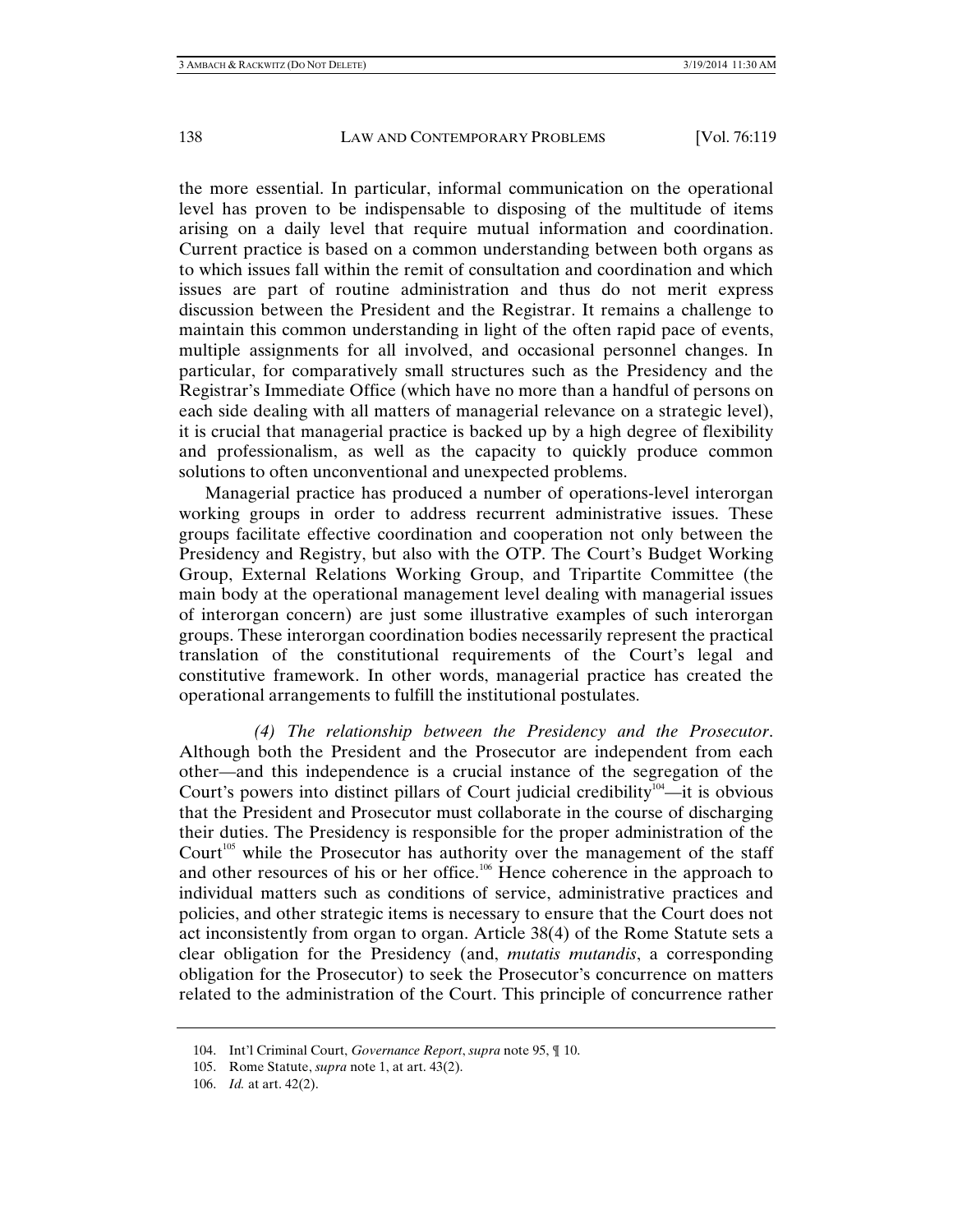than a principle of hierarchy underpins the fact that both the President and the Prosecutor operate on "eye level," while the Registry is ultimately subordinate to the President.<sup>107</sup>

Just as managerial practice has facilitated the relationship between the President and the Registrar, it has also led to a sound and pragmatic communication practice more generally. Although bilateral meetings between the President and the Prosecutor occur on an ad hoc basis, the communication on the senior-management and operational levels is constant and effective. For one, the aforementioned interorgan working groups cover a large array of topics that require coordination. Separately, frequent informal consultations have led to an efficient communication network for essential items. Finally, communication of all three heads of organs in the Court's Coordination Council<sup>108</sup> serves as one of the most powerful means to comply with the requirements of article 38(4) of the Statute with practice arrangements on different levels. $109$ 

*(5) The Coordination Council of the Court*. In practice, it is obvious that all three  $organs<sup>110</sup>$  need to closely cooperate to ensure smooth nonjudicial administration. The Court has therefore established the Coordination Council, as defined in regulation 3 of the Regulations of the Court:

1. There shall be a Coordination Council comprised of the President on behalf of the Presidency, the Prosecutor and the Registrar.

2. The Coordination Council shall meet at least once a month and on any other occasion at the request of one of its members in order to discuss and coordinate on, where necessary, the administrative activities of the organs of the Court.<sup>1</sup>

The Coordination Council is not intended to be a decision-making body, but rather serves as the coordination platform on all managerial and strategic issues of interorgan concern within the Court.<sup>112</sup> Agreements between all three organs, which is the desired outcome of discussions on all matters of common concern, are made in the Coordination Council. In practice, such agreements have a binding effect, and any intention of any of the organs to deviate from such agreements would need to be brought again before the Coordination Council.<sup>113</sup> The institution of the Coordination Council has proven extremely useful and in almost all matters a common understanding can be reached between the organs.

113*. Id*.

 <sup>107.</sup> Int'l Criminal Court, *Governance Report*, *supra* note 95, ¶ 11; *see also* Tolbert, *supra* note 88, at 986, ¶ 9.

 <sup>108.</sup> *See infra* Part III.A.1.a.v.

 <sup>109.</sup> Regulation 3 of the Regulations, *supra* note 9, arguably does *not* encompass all matters that fall within the ambit of "matters of mutual concern" of the Presidency and the OTP regarding the proper administration of the Court. *See* Rome Statute, *supra* note 1, at art. 38(4).

 <sup>110.</sup> The Presidency represents the judicial divisions internally in all nonjudicial administrative matters. Int'l Criminal Court, Regulations of the Court, *supra* note 9, at regulation 3(1); Deschênes & Staker, *supra* note 51, at 953, ¶ 6.

 <sup>111.</sup> Int'l Criminal Court, Regulations of the Court, *supra* note 9, at regulation 3.

 <sup>112.</sup> Int'l Criminal Court, *Governance Report*, *supra* note 95, ¶ 21.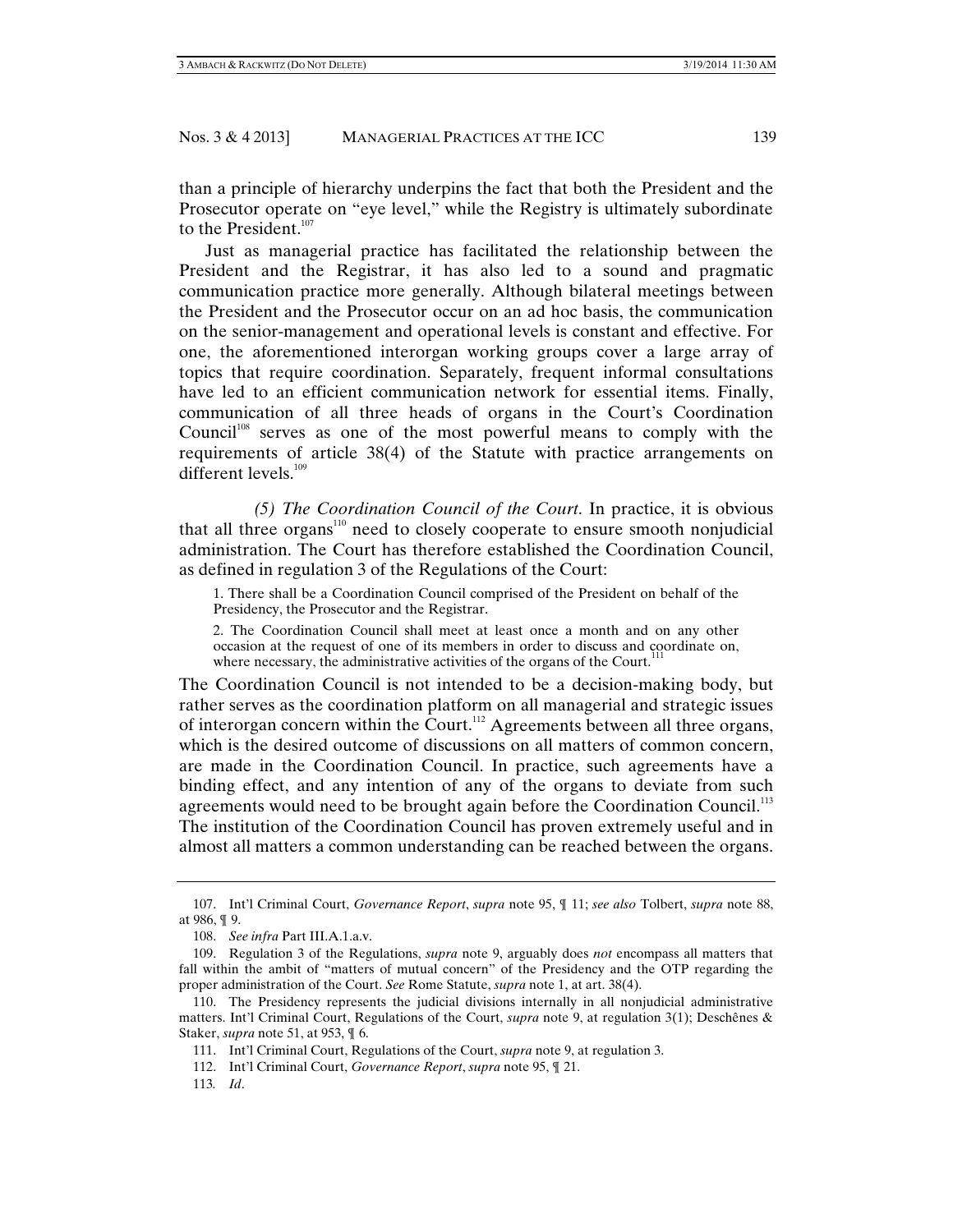Further, in the few instances where a unanimous position cannot be reached between the organs, the Coordination Council is vested with an escalation mechanism.114 It has therefore ensured that the Court's principals have a common approach to administrative issues, possibly in response to the frequent demands of external stakeholders.<sup>115</sup>

The Coordination Council has repeatedly proven to be the appropriate forum for discussing and agreeing upon the major strategic items in the Court's governance framework. In the context of the various governance and internal control mechanisms of the Court, the Coordination Council is the most significant body charting the Court's course. It is supported on the operational level by the Tripartite Committee. The Tripartite Committee carries out all managerial tasks that are either delegated by the Coordination Council or that must be completed before Coordination Council discussion.

Because the Coordination Council consists of only the heads of organs and some of their senior managers, managerial practice over the past years has reinforced the Coordination Council's strategic importance as a forum for the heads of organs to have an informed discussion on all issues that go to the very heart of the institution's operations. It has also secured the council's role as the forum in which to resolve interorgan disagreements with final determinations. This practice, backed up by the Court's governance framework, has provided the ICC with a dynamic and meaningful communication and coordination structure at the highest strategic level.

 *b. The role and independence of the Prosecutor*. The Rome Statute contains a built-in structural bipolarity, with the Prosecutor and the judiciary (comprising the Presidency and Chambers) on equal—and independent footing. Article 42(1) of the Statute provides that the OTP shall act independently as a separate organ of the Court. This institutional arrangement is identical in the UN ad hoc Tribunals and other international(ized) criminal courts such as the SCSL, the Special Tribunal for Lebanon  $(STL)$ ,<sup>116</sup> and (though the similarity of the arrangement is less explicit in the relevant statute) the Extraordinary Chambers in the Courts of Cambodia (ECCC).<sup>117</sup>

 <sup>114.</sup> Although every effort is made to achieve unanimity of all participants in the Coordination Council, agreements reached between the President and the Prosecutor are binding on the Registrar by virtue of the President's authority over the Registrar. *Id*.

 <sup>115.</sup> The principle of all organs of the Court to seek concurrence on the central issues of common administrative concern is part of the Court's governance framework and part of what is generally referred to as the "One-Court-Principle." *See* the Court's *Previous Strategic Plan*, *supra* note 5, ¶¶ 14– 16*.* 

 <sup>116.</sup> STL Statute, *supra* note 40, at art. 11(2); ICTR Statute, *supra* note 25, at art. 15(2); ICTY Statute, *supra* note 25, at art. 16(2); SCSL Statute, *supra* note 39, at art. 15(1) (second sentence); *see also* Bergsmo & Harhoff, *supra* note 31, at 972, ¶ 4.

 <sup>117.</sup> Article 6 of the ECCC Statute, *supra* note 42, provides that "[t]he co-prosecutors shall be independent in the performance of their functions and shall not accept or seek instructions from any Government or any other source," but does not explicitly state that the Prosecutor's office operates as a separate organ of the ECCC. This, however, is made explicit on the ECCC's homepage: "The Office of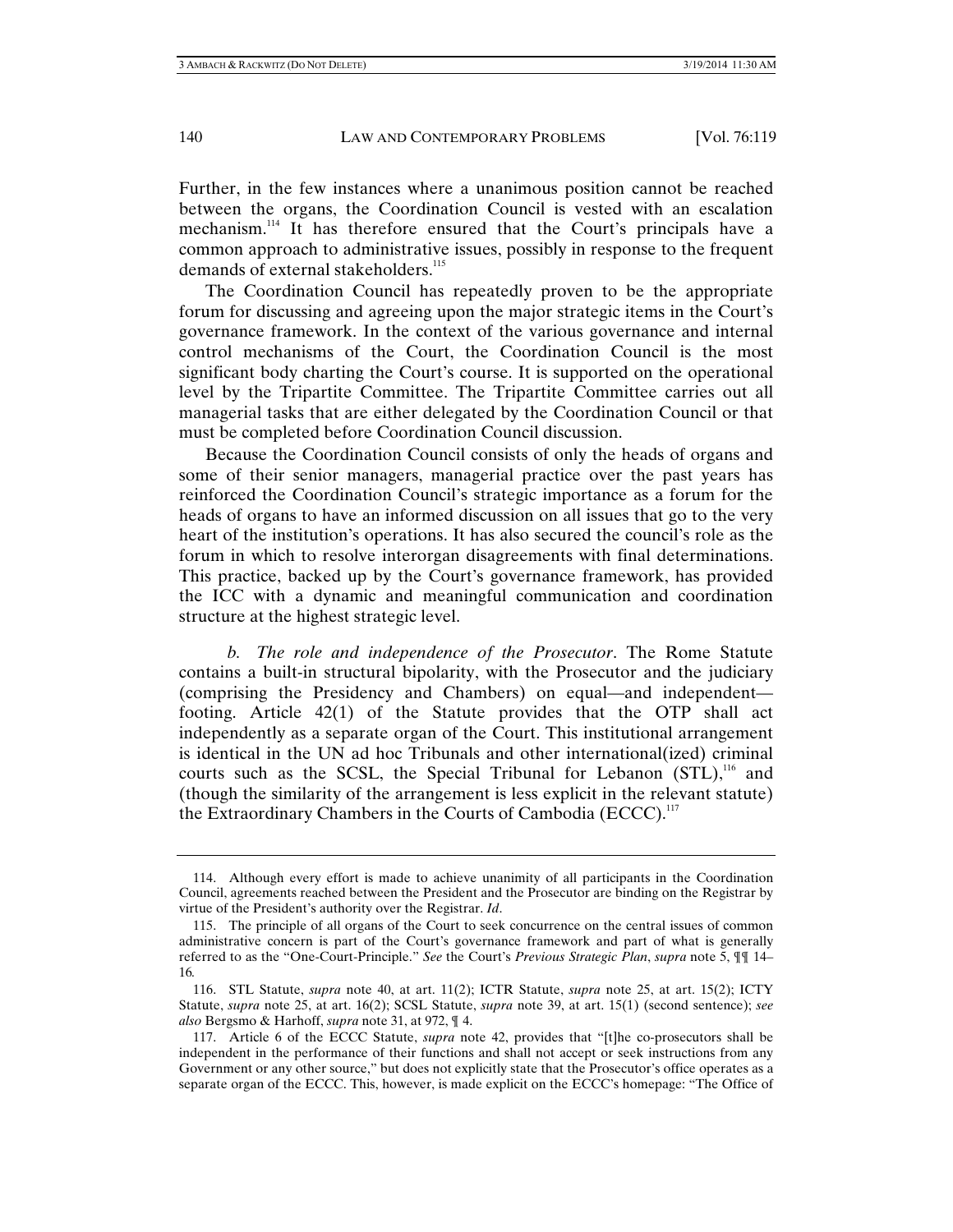The OTP's statutory core function is to trigger the Court's judicial activities.118 This is a significant function, because the Court's activities begin well before trial. As a general matter, before any case against an individual can be brought before the chamber, the Court must first establish its jurisdiction in a situation brought before it—following the parameters as outlined above.<sup>119</sup>

The exact investigative sequence will vary slightly depending on whether a situation is referred to the Court or the Court begins investigation of its own accord.<sup>120</sup> When a potential situation is referred by a State Party or the Security Council, the Prosecutor independently analyzes the information received by way of a preliminary examination.<sup> $121$ </sup> During this phase the Prosecutor determines whether or not there is a basis to begin an investigation.<sup>122</sup> If the Prosecutor then decides that there is a reasonable basis to commence an investigation, she will initiate the investigative activities of her office.<sup>123</sup> However, if the Prosecutor decides to launch a *proprio motu* investigation following her preliminary examination into a situation, the Rome Statute imposes an additional requirement before the Prosecutor may begin. Authorization must be sought from a Pre-Trial Chamber of three judges, which will assess the Court's jurisdiction and the Prosecutor's conclusion that there is a reasonable basis to begin an investigation.<sup>124</sup> This provision is of particular importance because it adds an institutional hurdle for the Prosecutor to justify her case, and thus provides an extra safeguard against politically motivated investigations and prosecutions.<sup>125</sup> Further, although the OTP carries out its investigations independently, during the investigation phase the Pre-Trial Chamber may exercise a number of critical functions including authorizing special investigative steps or taking measures to protect evidence.<sup>126</sup>

As regards the OTP's administrative structure, a certain difference from the UN ad hoc Tribunals' arrangements catches the eye: The ICC OTP unites in its general Services Section (SS) a number of fundamental administrative support

 122. In order to determine whether there is a reasonable basis to proceed with an investigation, article 53(1)(a)–(c) of the Rome Statute, *supra* note 1, provides that the Prosecutor shall consider jurisdiction, admissibility (complementarity), gravity, and whether an investigation would serve the interests of justice.

 125. Morten Bergsmo & Jelena Pejić, *Article 15: Prosecutor*, *in* COMMENTARY, *supra* note 31, at 591, art. 15 ¶ 27.

the Co-Prosecutors (OCP) is an independent office within the ECCC." *Office of the Co-Prosecutors*, EXTRAORDINARY CHAMBERS IN THE COURTS OF CAMBODIA, http://www.eccc.gov.kh/en/ organs/topic/4 (last visited July 22, 2013).

 <sup>118.</sup> Rome Statute, *supra* note 1, at arts. 13, 14 & 15.

 <sup>119.</sup> *See supra* Part III.A.

 <sup>120.</sup> Rome Statute, *supra* note 1, at art. 13.

 <sup>121.</sup> Situations may come before the Court by way of one of the three so-called trigger mechanisms for the Court's jurisdiction: (1) a State Party may refer a situation to the Prosecutor, (2) the Security Council may refer a situation to the Prosecutor, or (3) the Prosecutor may begin an investigation *proprio motu*, on her own initiative. *See* Rome Statute, *supra* note 1, at arts. 13 & 15.

 <sup>123.</sup> *Id.* at art. 18(1).

 <sup>124.</sup> *Id.* at art. 15(3), (4); Int'l Criminal Court, RPE, *supra* note 8, at r. 50.

 <sup>126.</sup> Rome Statute, *supra* note 1, at arts. 56 & 57(3).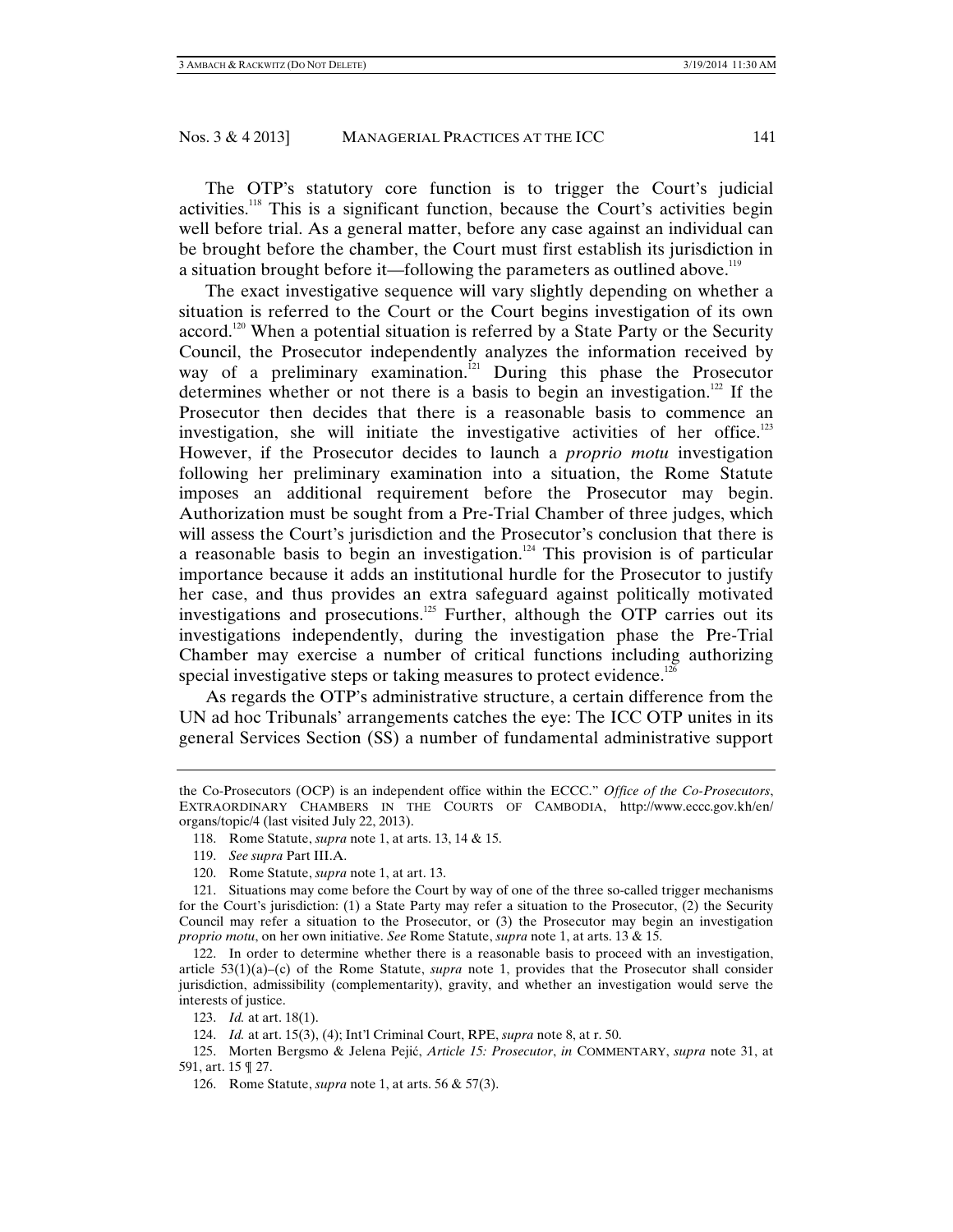services such as the Information and Evidence Unit, the Knowledge Base Unit, and language services, as well as the General Administration Unit, which deals, inter alia, with the preparation of the OTP budget. The SS operates independently from similar support sections of the Registry, serving the proceedings in general, and the judiciary in particular. This separation and parallel system of partially identical services is based to a large extent on negative experiences from the UN ad hoc Tribunals. According to the *Paschke Report* (which was, recall, a 1997 audit of the ICTR's then-existing administrative and institutional arrangements), the majority of the administrative support for the Prosecutor's activities was provided by the Registry.127 Staff carrying out important assignments for the Prosecutor's office did not report to the Prosecutor but to the Registrar, thus depriving the former of its administrative—and possibly institutional<sup>128</sup>—independence.<sup>129</sup> In its conclusion, the *Paschke Report* found it imperative that the ICTR "maintain the separate, specifically assigned authority and responsibilities unique to each organ, particularly as between the Registry and the Office of the Prosecutor."<sup>130</sup> Further, it recommended that the ICTR "should set forth clearly the role, scope and reporting relationships of the Registrar, within the definitions established by the statute, so that the independence of the Chambers and the Office of the Prosecutor are fully recognized and the service function of the Registry is emphasized and guided."<sup>131</sup> Lastly, the report recommended that the ICTR's Victims and Witnesses Unit, previously located in the Registry, be located within the OTP. $^{132}$ 

The *Paschke Report* illustrates that although cooperation and resource sharing can be efficient, independence is necessary. Article  $42(2)$  of the Statute stipulates that the Prosecutor shall have "full authority over the management and administration of the Office, including the staff, facilities and other resources thereof."133 This provision serves as the legal basis for the Prosecutor's "own" independent administrative support services.<sup>134</sup> The provision stands in tension with the ICC's strategic goal of having an efficient and effective administrative support structure.<sup>135</sup> To find the right balance is very

134. Tolbert, *supra* note 88, at 986, ¶¶ 6–7.

 <sup>127.</sup> Paschke, *Paschke Report*, *supra* note 89, ¶¶ 56–59.

 <sup>128.</sup> The *Paschke Report*, *supra* note 89, makes the following finding regarding the situation in the ICTR Office of the Prosecutor in 1997: "In OIOS discussions with the Deputy Prosecutor, when questions concerning deficiencies in the operations of the Office of the Prosecutor were raised and he was asked what he had done to address them, he repeatedly responded that he did not have the authority to do so. This position effectively abolished the independence of the Prosecutor's Office and reduced it to yet another section of the Registry." *Id.* ¶ 58.

 <sup>129.</sup> Thomas Patrick & Cherif Bassiouni, *Organization of the International Criminal Court: Administrative and Financial Issues,* 25 DENV. J. INT'L L. & POL'Y 333, 337 (1997).

 <sup>130.</sup> Paschke, *Paschke Report*, *supra* note 89, ¶ 71.

 <sup>131.</sup> *Id.* ¶ 78.

 <sup>132.</sup> *Id.* ¶ 99.

 <sup>133.</sup> Rome Statute, *supra* note 1, at art. 42(2).

 <sup>135.</sup> Int'l Criminal Court, *Previous Strategic Plan*, *supra* note 5, ¶¶ 41–44; Int'l Criminal Court,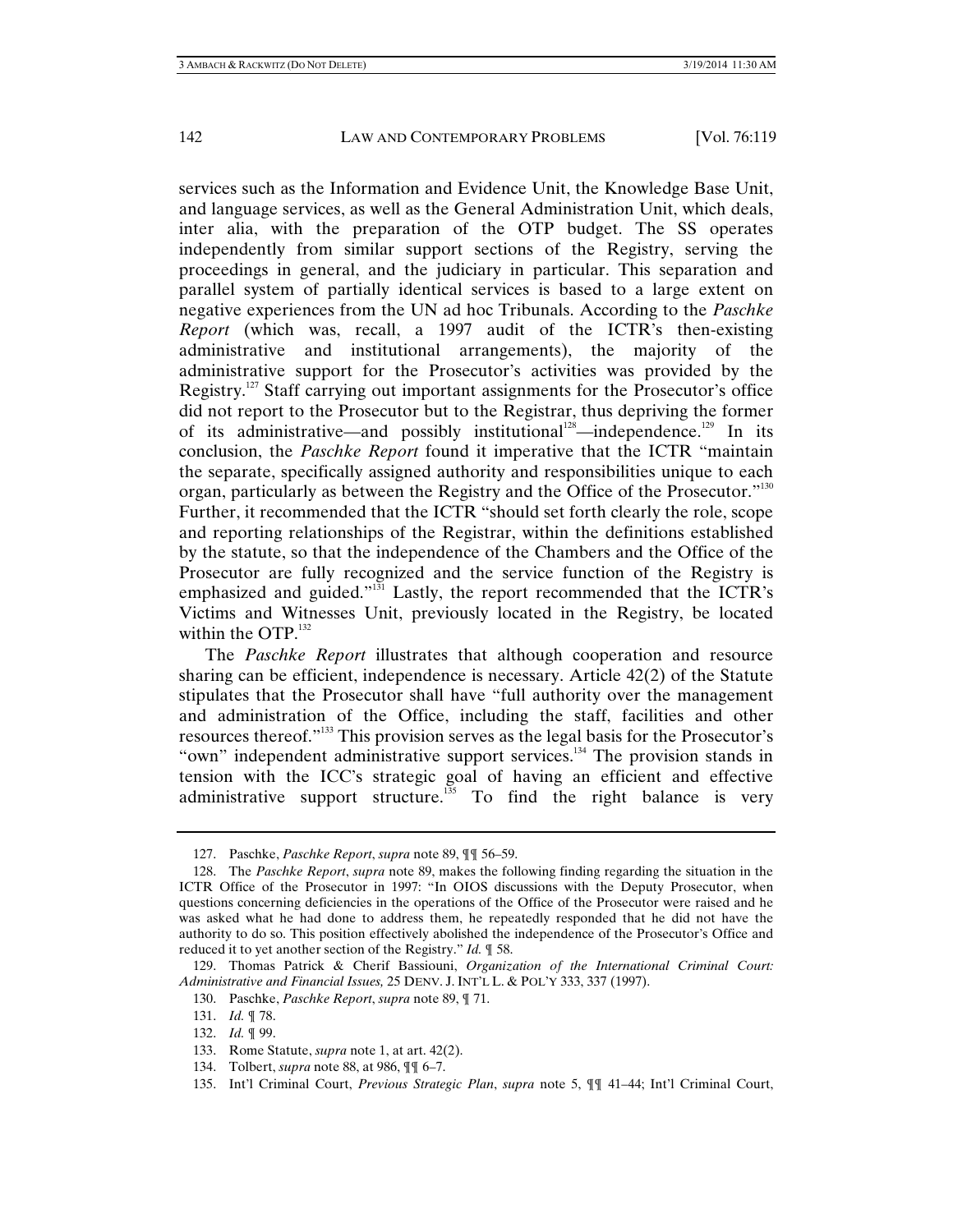complicated, and can only be achieved through frequent policy checks and structural revisions. A past dispute at the ad hoc Tribunals over language services, the administrative support service responsible for interpretation and translation, provides an illustrative example of possible points of contention. In 1998, the Secretary-General called a group of experts (expert group) to conduct a review of the effective operation and functioning of the UN ad hoc Tribunals.<sup>136</sup> On November 11, 1999, the expert group submitted its report,<sup>137</sup> acknowledging that the Prosecutor's dependence on the Registry's language services had led to friction and a struggle for resources. It therefore recommended that the Prosecutor's offices in both ad hoc Tribunals receive administrative responsibility for their own language staff.<sup>138</sup>

Partly as a result of these conclusions of the expert group, the OTP's and Registry's language services at the ICC have, in practice, been separated, with the latter's services assisting other Registry clients as well as the Judiciary. Occasional challenges to this arrangement have not yet indicated any advantage to reverting back to a joint language-support section for the whole ICC. Indeed, the UN ad hoc Tribunals' joint language-support sections were found to be suboptimal in 1999. In order to avoid possible duplication between the two, constructive coordination and cooperation between the sections and organs is of the essence.

The statutory independence of the Prosecutor further provides that she has full managerial autonomy over the administration and management of staff and nonstaff resources like recruitment, funds for travel, equipment, security of information and evidence, and so forth.<sup>139</sup> Against this, article 43(1) of the Rome Statute determines that the Registry shall be responsible for the "nonjudicial aspects of the administration and servicing of the Court, *without prejudice to the functions and powers of the Prosecutor in accordance with article 42*."140 This leads to dual responsibility for these resources, a feature that, to this date, is reflected only cursorily in the Court's legal framework: In the FRR,<sup>141</sup> regulation 1.4 provides that

[t]hese Regulations shall be implemented in a manner consistent with the responsibilities of the Prosecutor and of the Registrar as set out in articles 42, paragraph 2, and 43, paragraph 1, of the Rome Statute. The Prosecutor and the Registrar shall cooperate, taking into account the independent exercise by the Prosecutor of his or her functions under the Statute.

141. Int'l Criminal Court, FRR, *supra* note 11.

*Strategic Plan 2013–2017*, *supra* note 5, at 6–7 (Goal 2: Managerial).

 <sup>136.</sup> G.A. Res. 53/213, ¶ 6, U.N. Doc. A/RES/53/213 (Dec. 18, 1998); G.A. Res. 53/212, ¶ 6, U.N. Doc. A/RES/53/212 (Dec. 18, 1998).

 <sup>137.</sup> Rep. of the Expert Grp. to Conduct a Review of the Effective Operation and Functioning of the Int'l Criminal Tribunal for the Former Yugoslavia and the Int'l Tribunal for Rwanda, U.N. Doc. A/54/634 (Nov. 22, 1999) [hereinafter Report of the Expert Group].

 <sup>138.</sup> *Id*. ¶¶ 251–252 (documenting that the expert group also recommended that the OTP receive administrative responsibility over its own public information and witness protection staff).

 <sup>139.</sup> Bergsmo & Harhoff, *supra* note 31, at 974–75, ¶ 11.

 <sup>140.</sup> Rome Statute, *supra* note 1, at art. 43(1) (emphasis added).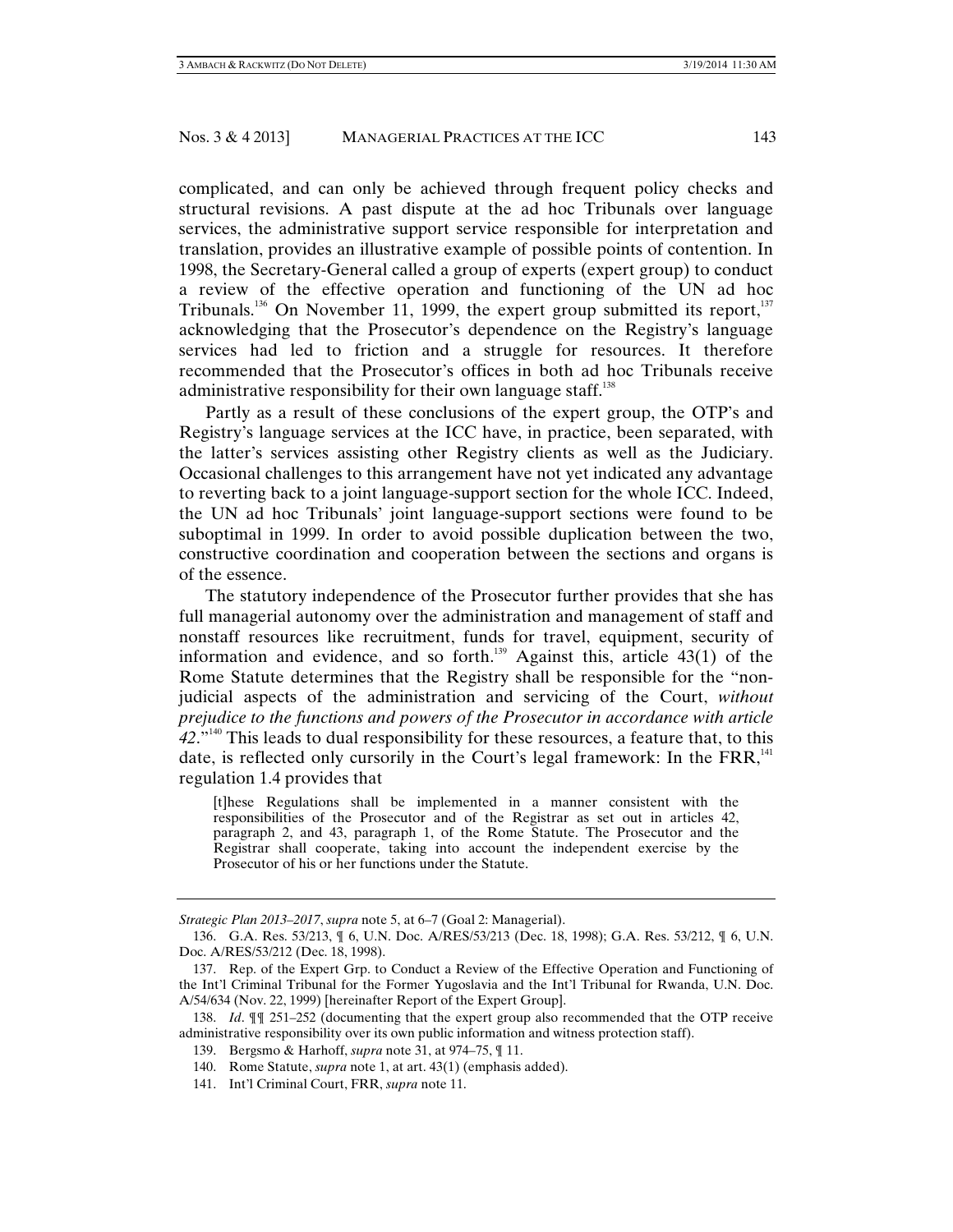The FRR, however, leave undefined the manner by which the Prosecutor's independence shall be implemented. Financial rule 101.1(b) sets out the Registrar's responsibility to ensure compliance with the FRR. Addressing the administrative functions falling under the authority of the OTP, it references "appropriate institutional arrangements" to be made between the Prosecutor and the Registrar. However, to date no such arrangements have been published, and the Registrar only mentioned them in the financial statements for the year 2011;<sup>142</sup> in none of the previous statements had this been the case. It is hoped that the institutional arrangements mentioned in the 2011 financial statements adequately and sustainably regulate an area where a lack of proper arrangements may lead to conflicts, resulting eventually in inefficiencies in the Court's operations—a task that pertains to both organs.<sup>143</sup> Further, the  $2011$ financial statements do not specify where and in what manner the Registrar can actually ensure the required compliance. The lack of notification of such arrangements could constitute a weakness in the controls safeguarding the financial management of the Court. Ultimately, this may be an issue for the Court's financial auditor<sup> $144$ </sup> to assess.

On a general level, practical arrangements between all organs have struck a balance between the independence of the OTP and the Court's need to react to outside pressures and challenges in a united fashion. All Court-internal interorgan bodies and groups that affect the rights and interests of the OTP contain an OTP staff member. Those consultative and management bodies that operate on a strategic level—such as the Coordination Council, the Tripartite Committee, and the Budget Working Group—are comprised of members from each of the organs and follow the statutory postulate of judicial and prosecutorial independence, as well as the Registrar's neutrality.145

2. Major Features of the Administrative Structure

*a. Quasi-Judicial role of the Registry*. The Registry is headed by the Registrar, who is supported by the Immediate Office.<sup>146</sup> It is composed of two divisions, which reflect the scope of its work. The Common Administrative Services Division (CASD) is dedicated to the nonjudicial administration of the ICC, including human resources, budget and finance, information technologies, and general services.<sup>147</sup> The Court Services Division (CSD) provides the Court

147. *Id.* ¶¶ 348–450.

 <sup>142.</sup> Int'l Criminal Court, Assembly of States Parties, 11th Sess., Nov. 14–22, 2012, *Financial Statements for the Period 1 January to 31 December 2011*, at 3, ICC Doc. ICC-ASP/11/12 (Aug. 28, 2012), *available at* http://www.icc-cpi.int/iccdocs/asp\_docs/ASP11/ICC-ASP-11-12-ENG.pdf.

 <sup>143.</sup> *See* Int'l Criminal Court, Regulations of the Office of the Prosecutor, *supra* note 15, at regulation 20 (institutional arrangements with the Registry).

 <sup>144.</sup> *See* Int'l Criminal Court, FRR, *supra* note 11, at regulation 12.1 ("The Assembly of States Parties shall appoint an Auditor, which may be an internationally recognized firm of auditors or an Auditor General or an official of a State Party with an equivalent title.")

 <sup>145.</sup> *See* Rome Statute, *supra* note 1, at arts. 40(1), 42(1), 43(1) & 43(2).

 <sup>146.</sup> Int'l Criminal Court, *Proposed Programme Budget for 2014*, *supra* note 9, ¶¶ 277–280.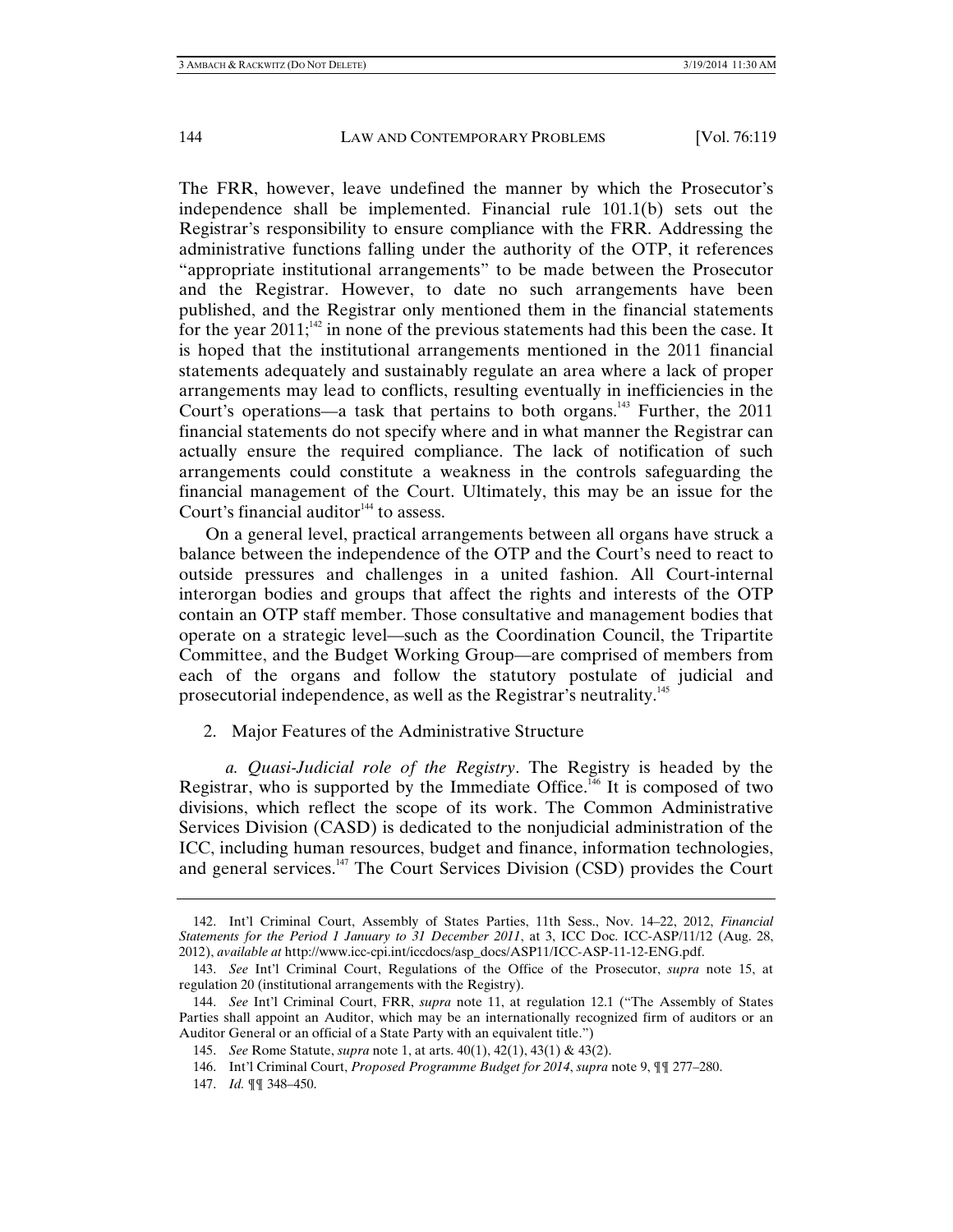with judicial proceedings–management support, language support, and witness protection and support.<sup>148</sup> The CSD also facilitates victim participation in the proceedings through its Victim Participation and Reparation Section.<sup>149</sup>

As has been established above, the Registry is responsible for the nonjudicial aspects of the administration and the servicing of the proceedings. However, at the same time, the role of the Registry goes beyond the role of a mere service provider to the judges and the Prosecutor. As one of the organs of the Court, it has a quasi-judicial role in certain areas like detention, legal aid, and, most importantly, witness protection through its Victims and Witnesses Unit.<sup>150</sup> This dual role has created frictions in several instances, in particular between the Registry and the OTP regarding questions of witness protection. Similar to the current situation at the ICTY, the task of the protection of witnesses is entrusted to the Registry.<sup>151</sup> However, the OTP also has a large number of contact points with victims and potential witnesses, especially during its investigations.<sup>152</sup> Pursuant to article  $68(1)$  of the Rome Statute, it is even subject to a statutory obligation to take appropriate measures to protect the safety of victims and witnesses during the investigation and prosecution of statutory crimes. This has led to legal arguments between the OTP and the Registrar before the Court's chambers. It was ultimately the Appeals Chamber in the case of *Prosecutor v. Katanga & Ngudjolo* that decided on the distribution of roles and responsibilities between the two organs, curtailing the Prosecutor's role with regard to the preventive relocation of witnesses.<sup>153</sup> The Chamber highlighted the particular need for cooperation between the organs in this field. $154$ 

152. *See, e.g.*, Rome Statute, *supra* note 1, at arts. 53(1)(c), 53(2)(c), 54(1), 54(3)(f) & 68(1).

154. *Id.* ¶ 101.

 <sup>148.</sup> *Id.* ¶¶ 451–580.

 <sup>149.</sup> *See Participation of Victims in Proceedings*, INT'L CRIM. COURT (July 26, 2013)*,* http://www.icc-cpi.int/en\_menus/icc/structure%20of%20the%20court/victims/participation/Pages/ participation%20of%20victims%20in%20proceedings.aspx.

 <sup>150.</sup> *See* Rome Statute, *supra* note 1, at art. 43(6); Int'l Criminal Court, RPE, *supra* note 8, at rs. 16, 17, 18 & 19.

 <sup>151.</sup> At the ICTY, the Victims and Witnesses Section of the Registry supports and protects all witnesses, whether they are called by the Prosecution, Defense, or Chambers. The section acts as an independent and neutral body, providing logistical, psychological and protective measures. *See* ICTY Statute, *supra* note 25, at art. 22; Int'l Criminal Tribunal for the former Yugoslavia, RPE, *supra* note 87, at r. 75.

 <sup>153.</sup> Case No. ICC-01/04-01/07, Judgment on the Appeal of the Prosecutor Against the "Decision on Evidentiary Scope of the Confirmation Hearing, Preventive Relocation and Disclosure under Article 67(2) of the Statute and Rule 77 of the Rules" of Pre-Trial Chamber I, ¶¶ 98–103 (Nov. 26, 2008), http://www.icc-cpi.int/iccdocs/doc/doc602198.pdf. (Mathieu Ngudjolo Chui was originally a coaccused in this case; those proceedings have since been severed, *Prosecutor v. Katanga & Ngudjolo*, Case No. ICC-01/04-01/07, Decision on the Implementation of Regultion 55 of the Regulations of the Court and Severing the Charges Against the Accused Persons (Nov. 21, 2012)*,* and are now on appeal, *Prosecutor v. Ngudjolo*, Case No. ICC-01/04/02/12, Decision on the Presiding Judge of the Appeals Chamber in the Appeal of the Prosecutor Against the Decision of Trial Chamber II Entitled "Jugement rendu en application de l'article 74 du Statut," (Jan. 16, 2013).)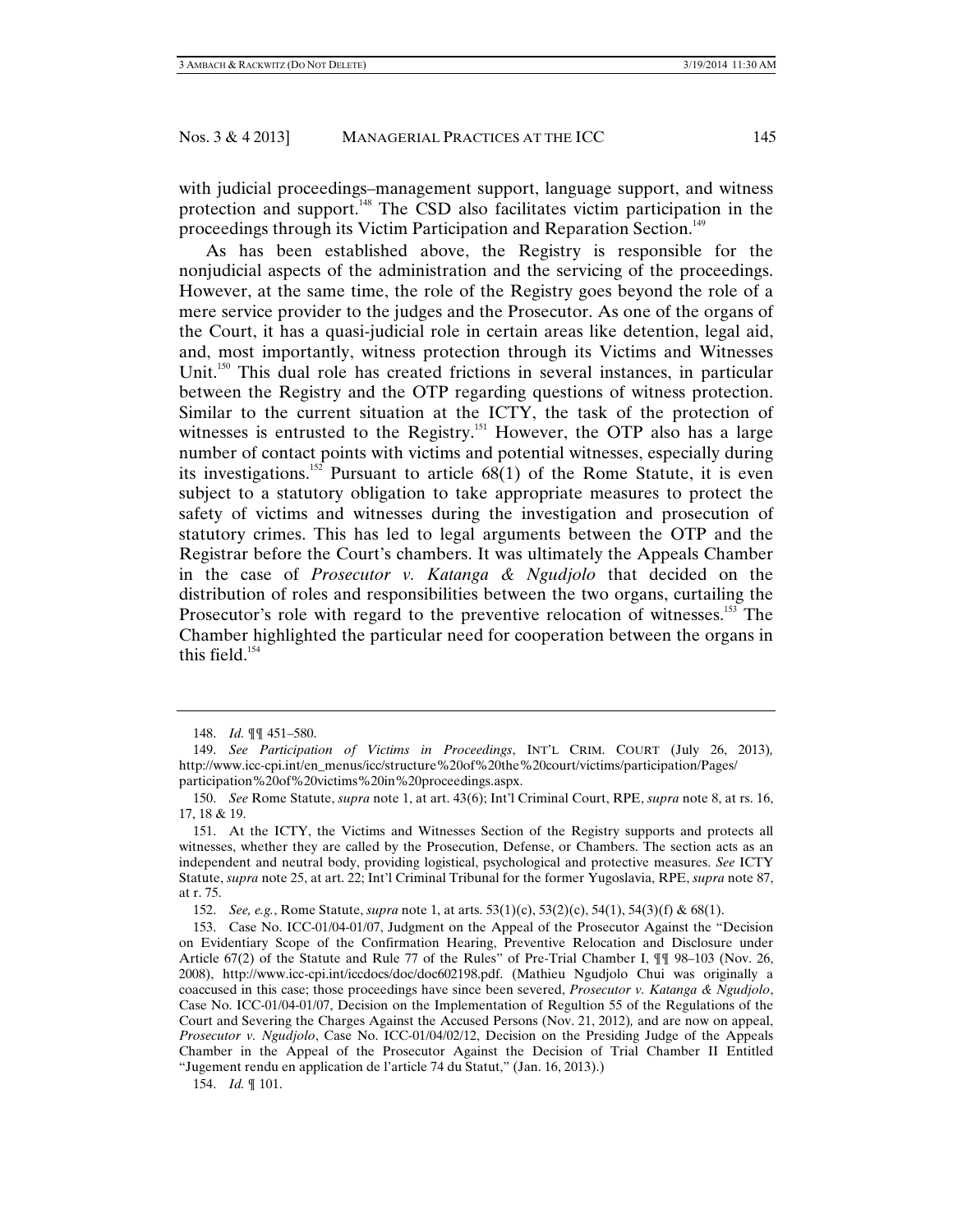With the steady increase of operations in the field to as many as eight different situations by the end of 2013, the managerial practice of coordination between relevant sections of the OTP and the Registry has gone a long way towards reconciling both organs' positions and finding workable solutions in the field. These solutions differ due to the sometimes-high variance of conditions on the ground. Even when discussion is still ongoing at a strategic policy level (as it has been in the past) practice has resulted in solving matters on the ground.

*b. The Common Administrative Services Division of the Registry*. For general administrative matters relevant to all organs, a separate division has been created. It is comprised of the Human Resources Section, the Budget and Finance Section, the IT Section, the General Services Section, and the Field Operations Section. With this setup, the ICC follows the administrative structure of the UN ad hoc Tribunals almost identically. The ad hoc Tribunals themselves follow the structure of the UN, its agencies, and its peacekeeping missions.

In other words, instead of revising this structure with regard to its efficiency and appropriateness for a treaty-based Court of a permanent nature, the ICC copied an existing model. This is somewhat surprising given that the UN itself had doubts about the efficiency and effectiveness of the ad hoc Tribunals' structure,<sup>155</sup> and that practitioners argued for a different structure that ensured the necessary flexibility for the ICC in terms of its administration and financing.156 However, although the expert group had already stated in 1999 that the hybrid construction of the ad hoc Tribunals would create frictions, in particular between the Registry and the  $\text{OTP}$ ,<sup>157</sup> a model of central services for all organs of the Court was created. This was clearly done in the spirit of avoiding duplication of services and saving costs.<sup>158</sup>

The initial plan was to somehow separate the CASD (which, at the time, was called the "Common Services Division") from the rest of the Registry in order to underpin its character as a court-wide and neutral service provider. The President and the Prosecutor would cooperate in the management of that division, especially during times when the Registrar was not yet elected.<sup>159</sup> The neutral approach of the CASD was further underpinned by an attempt to create different budgets for the organs, administered by the division. The official

 <sup>155.</sup> *See* G.A. Res. 53/213, *supra* note 136; G.A. Res. 53/212, *supra* note 136; *see also* Report of the Expert Group, *supra* note 137.

 <sup>156.</sup> Hans Holthuis, Registrar, Int'l Criminal Tribunal for the former Yugoslavia, Address to the Plenary of the Preparatory Commission of the International Criminal Court During Its Seventh Session (Mar. 6, 2001) (transcript available at http://www.icty.org/sid/8011).

 <sup>157.</sup> Report of the Expert Group, *supra* note 137, ¶ 22.

 <sup>158.</sup> Tolbert, *supra* note 88, at 983, ¶ 3.

 <sup>159.</sup> Int'l Criminal Court, Assembly of States Parties, 1st Sess., Sept. 3–10, 2002, *Official Records*, pt. III, ¶ 97, ICC Doc. ICC-ASP/1/3 (Sept. 9, 2002), available at http://www.icc-cpi.int/ NR/rdonlyres/ADB79E04-77FF-40E9-B8F6-E030AFE77110/140185/asp\_official\_recs\_1\_2\_res\_en.pdf.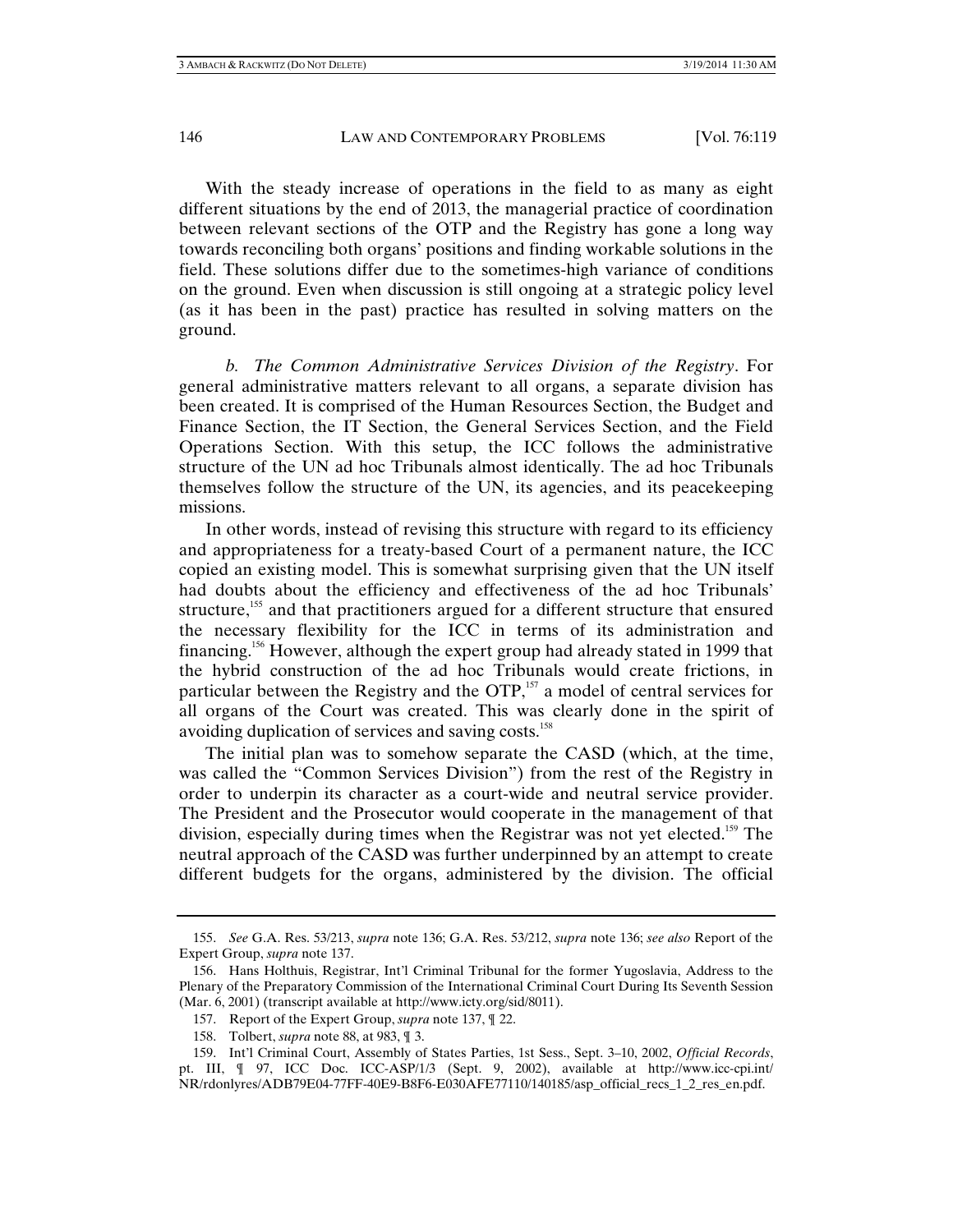records of the first ASP read as follows: "It is envisaged that the CASD would be granted a sub-budget by both the Registrar (on behalf of the Presidency) and the Prosecutor (for the Office of the Prosecutor) to provide the administrative support which each of them requires and would have budgeted for." $160$ However, despite this clear separation, the CASD became a full part of the Registry without organ-specific subbudgets. All staff resources, as well as nonstaff resources like furniture, IT equipment, general utilities, and others, were budgeted within the budget of the Registry (as set forth in Major Programme III).<sup>161</sup> None of the subordinate budgets specified the organ-specific amounts in those areas. This amalgamation of the CASD into the Registry has cast some doubt on whether it could service the OTP as neutrally as would be necessary and appropriate while at the same time being true to its own mandates, which may overlap with the operations of the OTP.<sup>162</sup>

The practical solution to this problem has been the establishment of the aforementioned General Services Section of the OTP, which carries out a number of OTP-support tasks independently from the Registry. For those administrative functions that the CASD continues to cover for the OTP, managerial practice has again filled the gap. Ad hoc bilateral arrangements between both organs have created precedents over time on how to tackle certain issues that occur periodically or else have solidified a practice. Further, interorgan bodies on a managerial level such as the Tripartite Committee or the Budget Working Group have served to calibrate the organs' roles and functions on all routine administrative matters of interorgan concern—and provide a forum for discussion of all novel and unforeseen items.

*c. The financial management of the Court*. The annual budget of the ICC is drafted by the different organs and sections of the Court under the coordination of the Registrar, and is approved by the  $ASP<sup>163</sup>$  Prior to its submission to the Assembly, it is submitted to the Committee on Budget and Finance (CBF) for budgetary and financial review.<sup>164</sup>

 <sup>160.</sup> *Id.* 

 <sup>161.</sup> Int'l Criminal Court, *Proposed Programme Budget for 2014*, *supra* note 9, ¶¶ 348–450. The subdivision of the Court's budget into Major Programmes has been followed since the adoption of its second yearly budget. Int'l Criminal Court, Assembly of States Parties, 2nd Sess., Sept. 8–12, 2003, *Official Records*, pt. I.A, ¶¶ 48–51, ICC Doc. ICC-ASP/2/10, *available at* http://www.icc-cpi.int/ NR/rdonlyres/524487BC-0DC1-4FBD-B4CA-44D06C4E796A/140196/ICCASP2\_EN.pdf.

 <sup>162.</sup> Again, the field of witness protection can be highlighted. *See* Prosecutor v. Katanga, Case No. ICC-01/04-01/07, Judgment on the Appeal of the Prosecutor Against the "Decision on Evidentiary Scope of the Confirmation Hearing, Preventive Relocation and Disclosure under Article 67(2) of the Statute and Rule 77 of the Rules" of Pre-Trial Chamber I, ¶¶ 98–103 (Nov. 26, 2008), http://www.icccpi.int/iccdocs/doc/doc602198.pdf.

 <sup>163.</sup> Int'l Criminal Court, FRR, *supra* note 11, at regulation 3.1 & r. 103.2(1).

 <sup>164.</sup> *Id.* at r. 103.2(2).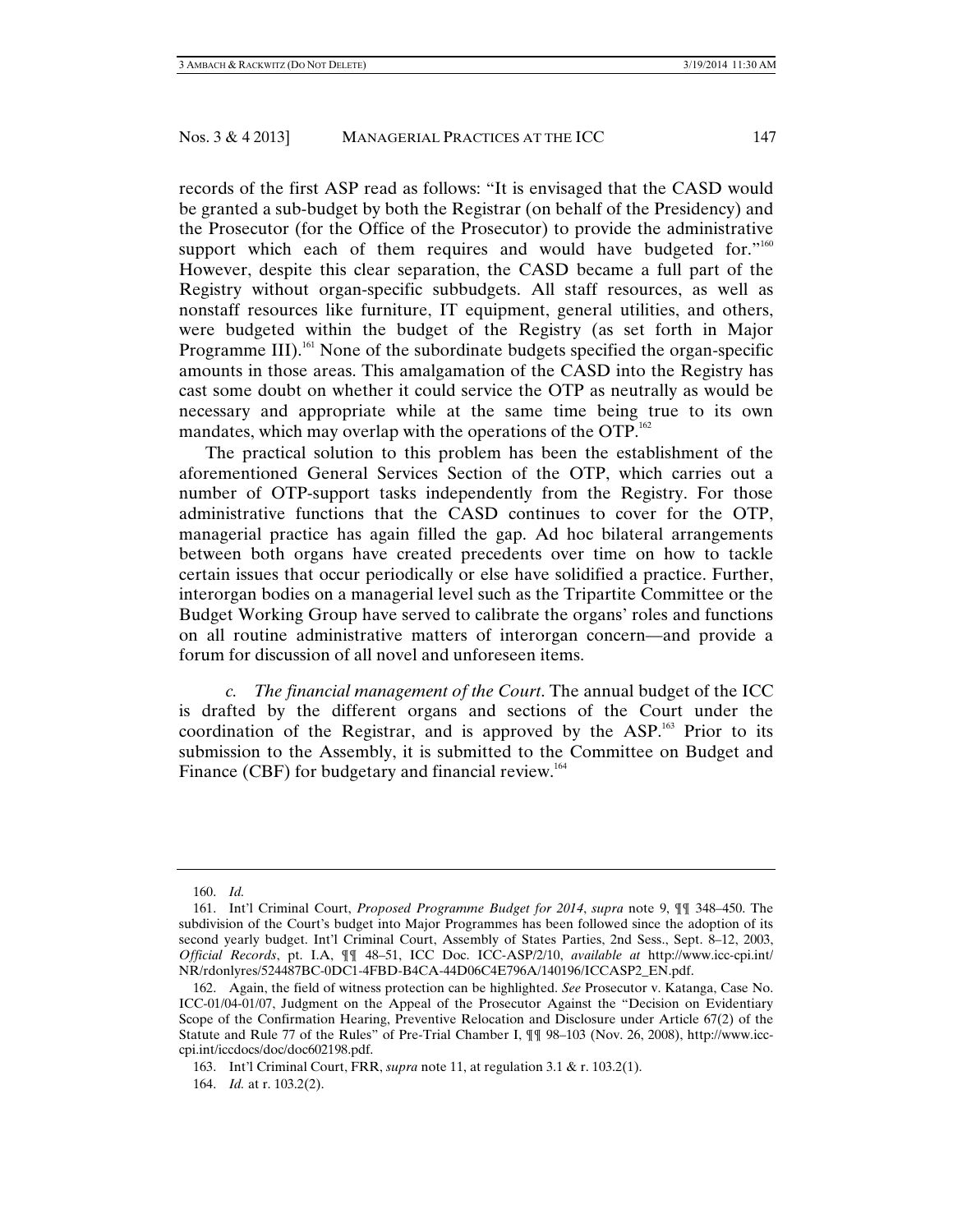*(1) The Committee on Budget and Finance*. The CBF was established by the Assembly during its first plenary meeting on September 3, 2002 as a subsidiary body to the ASP.<sup>165</sup> Its mandate as set forth in article  $112(2)(b)$ , (d), and subparagraph (4) of the Rome Statute encompasses the technical examination of any document submitted to the Assembly that carries financial or budgetary implications or contains any other matter of a financial, budgetary, or administrative consequence. In particular, this includes the consideration of the Court's proposed budget, which the Court usually submits to the CBF in July of the preceding year.<sup>166</sup> The CBF is composed of twelve members who are international experts of recognized standing and experience in financial matters.<sup>167</sup> Shortly prior to each Assembly meeting, the CBF meets with the Court and seeks further clarifications on the proposed budget and additions when appropriate. At the end of the session a CBF report is submitted to the Assembly with a recommendation concerning the final appropriation of the Court's proposed budget.

*(2) The Court's budget development over the years*. The Court's budget has developed dynamically. In the fiscal year 2009 the overall budget crossed the mark of  $E100$  million per annum. As is typical for international organizations, staff costs form the major part of the budget. Contrary to many other organizations, until 2012 the Court did not have to pay for its accommodations because the host state the Netherlands had offered to house the Court during its first ten years free of cost. However, this period came to an end in 2012 and it was unclear for some time that year whether the host state would continue to cover the rent for the Court until the Court's permanent premises are ready to be occupied. After some negotiations, the host state finally declared it would cover fifty percent of the yearly rent up to a ceiling of  $\epsilon$ 3 million until the Court moves into its new permanent premises in 2015.<sup>168</sup>

During its first years, the Court produced significant financial surpluses due to its inability to implement the approved budget in full. This was mainly the result of overly optimistic planning; the first budget for the ICC (for the period from October 2002 until December 2003) estimated  $\epsilon$ 30.8 million in expenditures. This estimate assumed an eventual approved staffing table of 202 posts (excluding elected officials) with a "core staffing" of 49 posts to be

 <sup>165.</sup> Int'l Criminal Court, Assembly of States Parties, *Establishment of the Committee on Budget and Finance*, Res. 4, ICC Doc. ICC-ASP/1/Res.4 (Sept. 3, 2002), *available at* http://untreaty.un.org/ cod/icc/asp/1stsession/report/english/part\_iv\_res\_4\_e.pdf.

 <sup>166.</sup> *Id.* ¶ 3. The CBF also considers reports of the Auditor concerning the financial operations of the Court and transmits them to the Assembly. Int'l Criminal Court, FRR, *supra* note 11, at regulation 12.9.

 <sup>167.</sup> *Id.* 

 <sup>168.</sup> Int'l Criminal Court, Assembly of States Parties, *Programme Budget for 2013, the Working Capital Fund for 2013, Scale of Assessments for the Apportionment of Expenses of the International Criminal Court, Financing Appropriations for 2013 and the Contingency Fund*, pt. C, ICC Doc. ICC-ASP/11/Res.1 (Nov. 21, 2012) [hereinafter Int'l Criminal Court, *Programme Budget for 2013*], *available at* http://www.icc-cpi.int/iccdocs/asp\_docs/Resolutions/ASP11/ICC-ASP-11-Res1-ENG.pdf.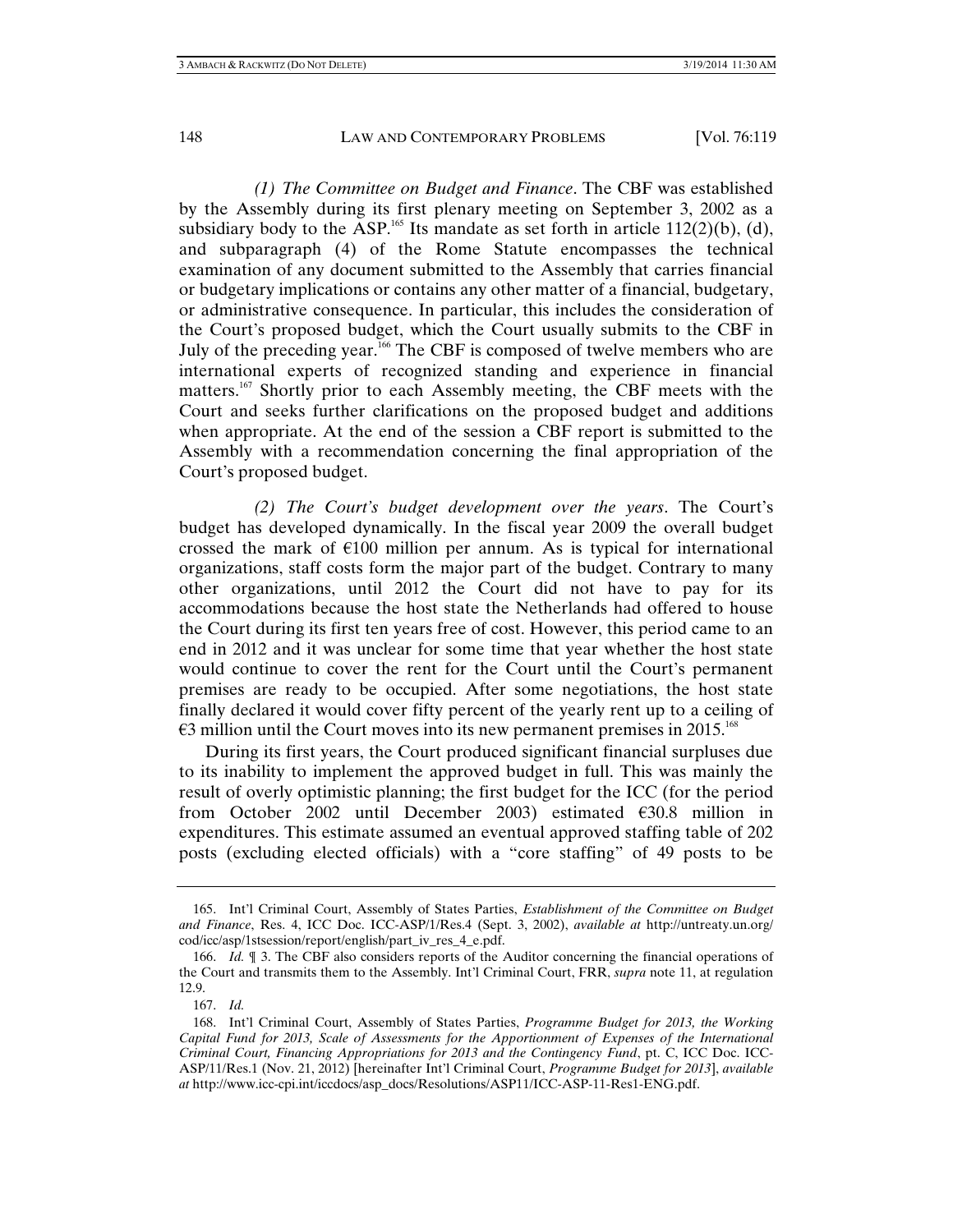recruited in 2002 alone.<sup>169</sup> Given that by the end of the regular session no judges and no Prosecutor had been elected, and that resumption of the session would not take place before February 2003, it was already obvious that the Court would by no means be able to implement its budget in the absence of substantive judicial or prosecutorial activity. Further, it would be impossible to recruit so many staff in such a short period of time. However, during both resumptions this surplus of resources seemingly remained unnoticed and no one asked for a realistic reduction of these amounts. Consequently, the first financial period of the Court ended with a cash surplus of  $E10.4$  million, or onethird of the total approved budget for that period.

The second budget, approved by the ASP in September 2003, continued this optimistic approach. The Court was granted a budget of  $\epsilon$ 53.07 million and an approved staffing of 375 posts for the fiscal year 2004. This budget was also not implemented in full, although the surplus was less significant than in the first financial period. Again, the main reason for the underimplementation was the fact that it was not possible to recruit as many people as posts that had been established, in particular in the OTP, because the Prosecutor had only taken office in June 2003. Before that date, recruitments in the OTP were not possible, because by virtue of article 42 of the Rome Statute it is only the Prosecutor who is able to appoint staff to his or her office.

Apart from overly optimistic planning, the main reason for the initially low implementation of the budget was the fact that the Prosecutor did not open investigations before mid-2003. After the referrals of two situations (the Democratic Republic of the Congo (DRC) and Uganda) by the corresponding governments, the Prosecutor opened investigations into the situation in the DRC on June 23,  $2004^{170}$  and into the situation in Uganda on July 29,  $2004$ .<sup>171</sup> Given that prior to this decision it would have been unwise to recruit larger numbers of investigators, the budget implementation had necessarily been delayed to avoid what in the worst case would have involved hiring investigators who lacked necessary skills, namely language skills.

 <sup>169.</sup> Preparatory Comm'n for the Int'l Criminal Court, 10th Sess., July 1–12, 2002, *Report of the Preparatory Commission for the International Criminal Court*, add., pt. 1, U.N. Doc. PCNICC/2002/2/Add.1 (July 1, 2002) (Draft Budget for the First Financial Period of the Court); *see also* Preparatory Comm'n for the Int'l Criminal Court, 10th Sess., July 1–12, 2002, *Draft Resolution of the Assembly of States Parties Relating to Budget Appropriations for the First Financial Period and Financing of Appropriations for the First Financial Period*, U.N. Doc. PCNICC/2002/2, annex III (July 24, 2002).

 <sup>170.</sup> Press Release, Office of the Prosecutor, The Office of the Prosecutor of the International Criminal Court Opens Its First Investigation, ICC Press Release ICC-OTP-20040623-59 **(**June 23, 2004), *available at* http://www.icc-cpi.int/en\_menus/icc/press%20and%20media/press%20releases/ 2004/Pages/the%20office%20of%20the%20prosecutor%20of%20the%20international%20criminal%2 0court%20opens%20its%20first%20investigation.aspx.

 <sup>171.</sup> Press Release, Office of the Prosecutor, Prosecutor of the International Criminal Court Opens an Investigation into Northern Uganda, ICC Press Release ICC-OTP-20040729-65 (July 29, 2004), *available at* http://www.icc-cpi.int/en\_menus/icc/situations%20and%20cases/situations/situation% 20icc%200204/press%20releases/Pages/prosecutor%20of%20the%20international%20criminal%20cou rt%20opens%20an%20investigation%20into%20nothern%20uganda.aspx.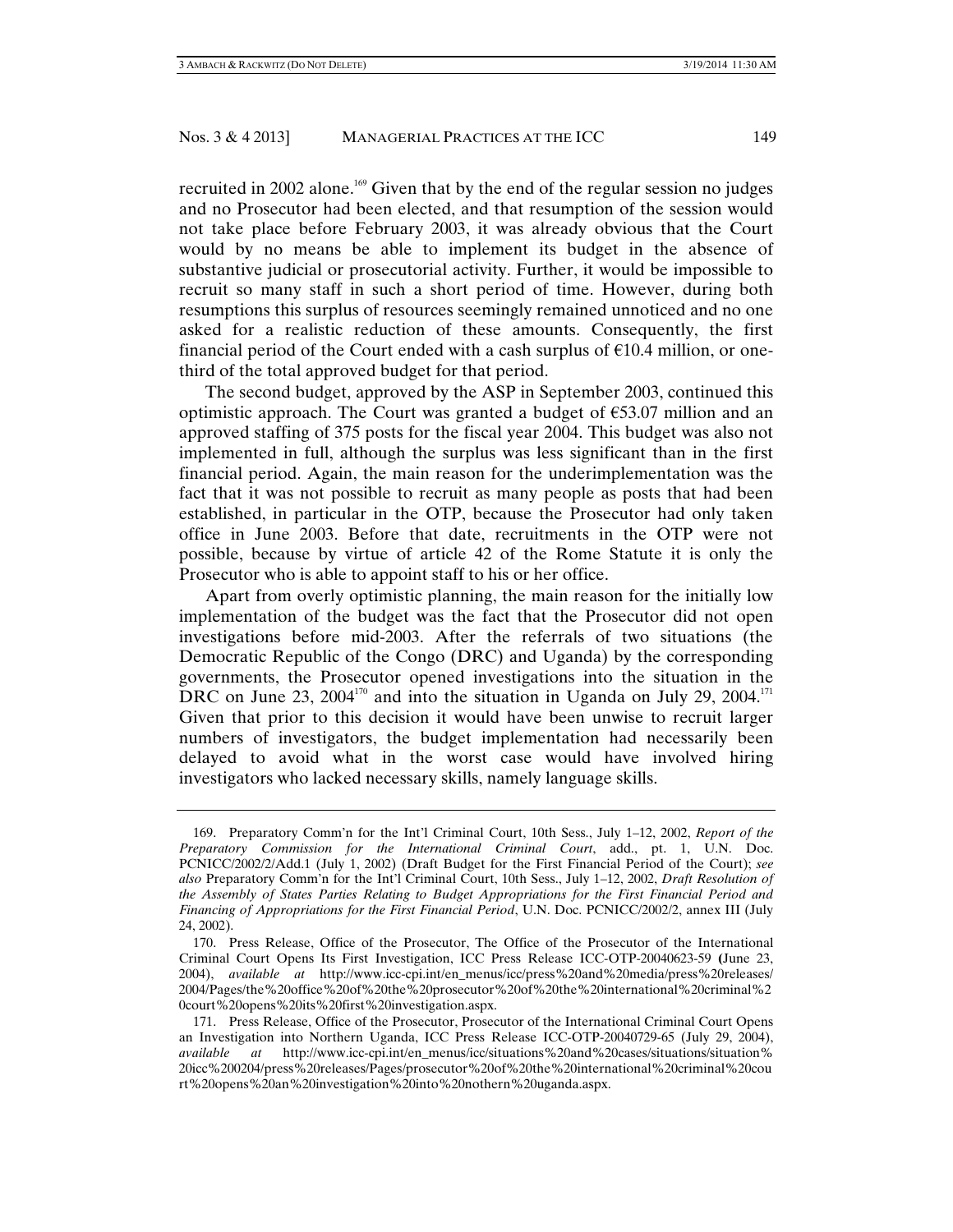The CBF reviewed the situation during its third session in August 2004. It noted that a particular reason for the low implementation of the budget was the fact that the Prosecutor had started investigations only recently, and therefore the recruitment of investigators had been—rightly—delayed.<sup>172</sup> As has been evident in the context of the ad hoc Tribunals, the major cost driver for any court is the caseload brought before it, which is hard and sometimes impossible to predict. This creates a dilemma: On the one hand, the Court and particularly the OTP must be equipped with (at least financial) resources to react immediately (as it would need to react, for example, to a referral of a situation from the UN Security Council), but on the other hand the contributing states hope to keep the budget as realistic as possible to avoid surpluses. In other words, a contingency that is needed cannot be properly provided by a regular budget without risking surplus.

As a remedy to this dilemma, the Court proposed to the CBF the creation of a "Contingency Fund" that would serve as a source for additional funding over and above the approved yearly budget. The Fund would exist as a standing reserve and not be limited to a particular fiscal year.<sup>173</sup> However, in designing the Contingency Fund, the Court needed to ensure that the Prosecutor as well as the other organs could obtain certain funding—for example, funding for necessary investigations—without undergoing a prohibitive authorization process. After all, such a process would risk infringing on the independence of the Prosecutor. Thus, for three limited types of expenditures the Contingency Fund was made accessible upon mere notification to the CBF (but without the requirement of the Committee's prior authorization): (1) costs associated with an unforeseen situation following a decision by the Prosecutor to open an investigation, (2) unavoidable expenses for developments in existing situations that could not be foreseen or could not be accurately estimated at the time of adoption of the budget, and (3) costs associated with an unforeseen meeting of the ASP.174 To date, the ICC is the only international court with such an instrument. All other institutions draw on their regular budgets or on extrabudgetary funds raised on an as-needed basis. As an example, upon apprehension of Mr. Radovan Karadžić, and later again when Mr. Radko Mladić was arrested, the ICTY was forced to submit supplementary budgets to the Fifth Committee of the UN General Assembly in order to secure adequate funding to carry out the highly resource-intensive proceedings against the two accused in addition to the workload anticipated in the ICTY's biennial budget.

 <sup>172.</sup> Int'l Criminal Court, Assembly of States Parties, 3d Sess., Sept. 6–10, 2004, *Report of the Committee on Budget and Finance*, ICC Doc. ICC-ASP/3/8 (Aug. 13, 2004), *available at* http://www.icccpi.int/iccdocs/asp\_docs/library/asp/ICC-ASP-3-18-\_CBF\_report\_English.pdf.

 <sup>173.</sup> *Id*. ¶ 28.

 <sup>174.</sup> Int'l Criminal Court, Assembly of States Parties, *Programme Budget for 2005, Contingency Fund, Working Capital Fund for 2005, Scale of Assessments for the Apportionment of Expenses of the International Criminal Court and Financing of Appropriations for the Year 2005*, Res. 4, ICC Doc. ICC-ASP/3/Res.4 (Sept. 10, 2004), *available at* http://www.icc-cpi.int/iccdocs/asp\_docs/Resolutions/ICC-ASP-ASP3-Res-04-ENG.pdf; *see also* Int'l Criminal Court, FRR, *supra* note 11, at regulation 6.6.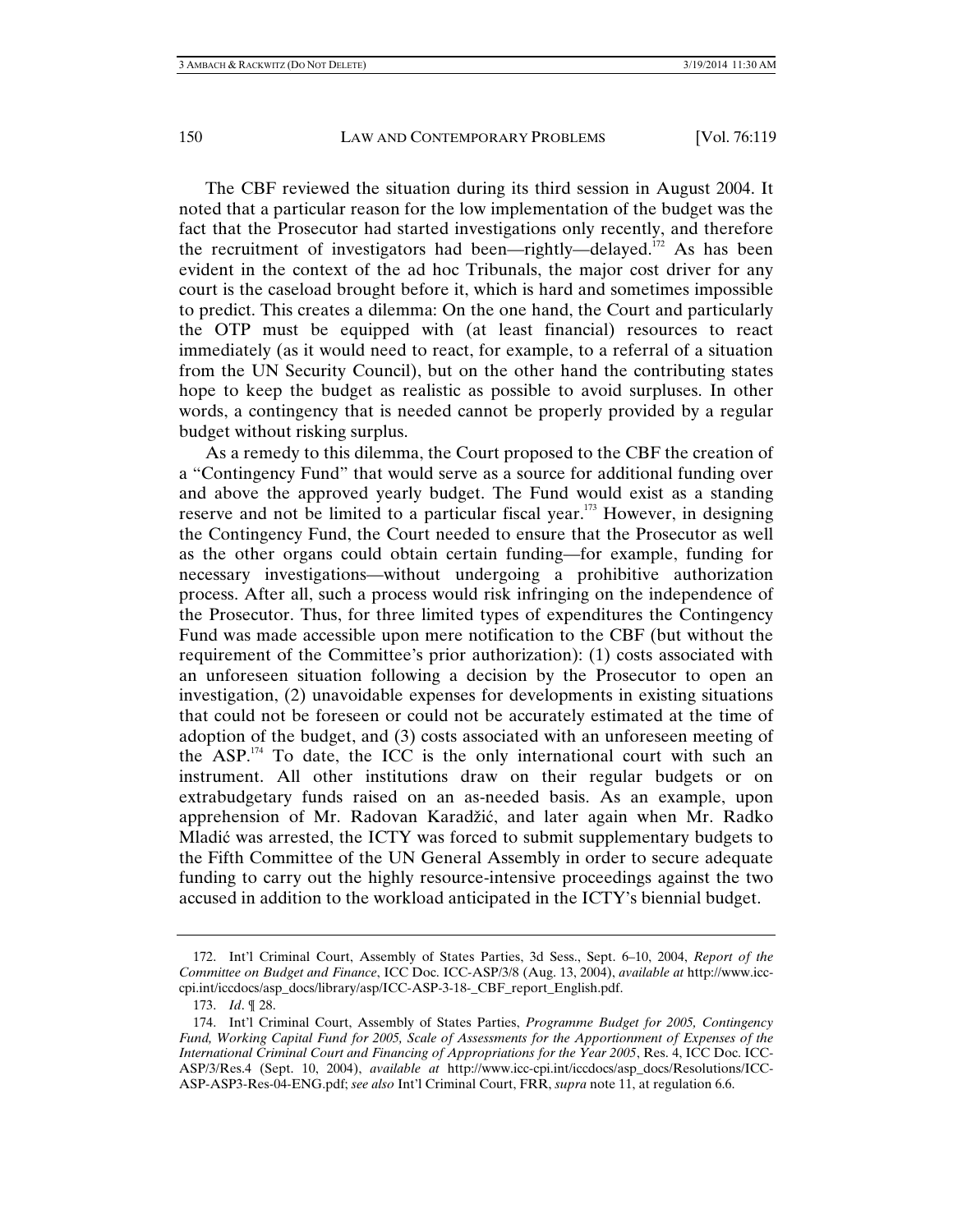In practice, when extraordinary and unbudgeted needs arise during the year, the Registrar of the Court submits a detailed supplementary budget notification to the CBF through its chairperson, specifying the maximum amount that could be required until year end.<sup>175</sup> However, in practice the Court will only withdraw money from the Fund once it has implemented one hundred percent of its regular budget.

It was not until 2010 that the Contingency Fund was actually needed by the Court. In all previous years, the budget had not been utilized to its full extent. The implementation rates generally grew over those years, with an overall budget implementation of 81.4% in 2004, 83.4% in 2005, 79.6% in 2006, 90.5% in 2007, 93.3% in 2008, and 95% in 2009.

In 2010, the overall expenditures, which included the Court's use of the Contingency Fund, amounted to  $\epsilon$ 107.4 million, or  $\epsilon$ 754,000 above the approved budget. In 2011, the Court's expenditures exceeded the approved budget by  $63.8$  million.<sup>176</sup> In 2013, this expense, together with the excess expenditures of the previous year, substantially reduced the amount available for unforeseen operations of the Court. In its budget resolution at the tenth assembly meeting in December 2011, the Assembly decided to replenish the Fund up to the threshold of seven million euros—three million euros below the Contingency Fund's original level.<sup>177</sup> A similar practice was upheld in 2012.<sup>178</sup> Should it turn out that the Court uses the resources of the Contingency Fund during a year, the Court's budgetary implementation rate at year's end will determine whether funds will have to be withdrawn from the Contingency Fund or not.<sup>179</sup> However,

 <sup>175.</sup> Int'l Criminal Court, FRR, *supra* note 11, at regulation 6.7. Note that the term "detailed" was only inserted into the provision by Int'l Criminal Court, Assembly of States Parties, *Programme Budget*  for 2011, the Working Capital Fund for 2011, Scale of Assessments for the Apportionment of Expenses of *the International Criminal Court, Financing Appropriations for 2011 and the Contingency Fund*, Res. 4, pt. VI, ICC Doc. ICC-ASP/9/Res.4 (Dec. 10, 2010), *available at* http://www.icc-cpi.int/iccdocs/ asp\_docs/Resolutions/ICC-ASP-9-Res.4-ENG.pdf.

<sup>176.</sup> The expenditures totalled  $\epsilon$ 107.4 million, instead of the  $\epsilon$ 103.6 million approved.

 <sup>177.</sup> Int'l Criminal Court, Assembly of States Parties, *Programme Budget for 2012, the Working Capital Fund for 2012, Scale of Assessments for the Apportionment of Expenses of the International Criminal Court, Financing Appropriations for 2012 and the Contingency Fund*, Res. 4, pt. E, ICC Doc. ICC-ASP/10/Res.4 (Dec. 21, 2011) [hereinafter Int'l Criminal Court, *Programme Budget for 2012*], *available at* http://www.icc-cpi.int/iccdocs/asp\_docs/ASP10/Resolutions/ICC-ASP-10-Res.4-ENG.pdf; *see also* Int'l Criminal Court, Assembly of States Parties, *Programme Budget for 2010, the Working Capital Fund for 2010, scale of Assessments for the Apportionment of Expenses of the International Criminal Court, Financing Appropriations for the Year 2010, the Contingency Fund, Conversion of a GTA Psychologist Post to an Established One, Legal Aid (Defence) and the Addis Ababa Liaison Office*, Res. 7, pt. E, ICC Doc. ICC-ASP/8/Res.7 (Nov. 26, 2009), *available at* http://www.icc-cpi.int/ iccdocs/asp\_docs/Resolutions/ICC-ASP-8-Res.7-ENG.pdf.

 <sup>178.</sup> Int'l Criminal Court, *Programme Budget for 2013*, *supra* note 168, pt. F.

 <sup>179.</sup> *See* Int'l Criminal Court, Assembly of States Parties, 12th Sess., Nov. 20–28, 2013, *Report of the Committee on Budget and Finance on the Work of its Twenty-First Session*, ¶¶ 22–27, ICC Doc. ICC-ASP/12/15 (Nov. 4, 2013), *available at* http://www.icc-cpi.int/iccdocs/asp\_docs/ASP12/ICC-ASP-12-15- ENG.pdf. For 2013, the Court did not have to access the Contingency Fund due to an implementation rate lower than 100%, allowing the Court to "back-fill" the Contingency Fund through unspent regularbudget resources.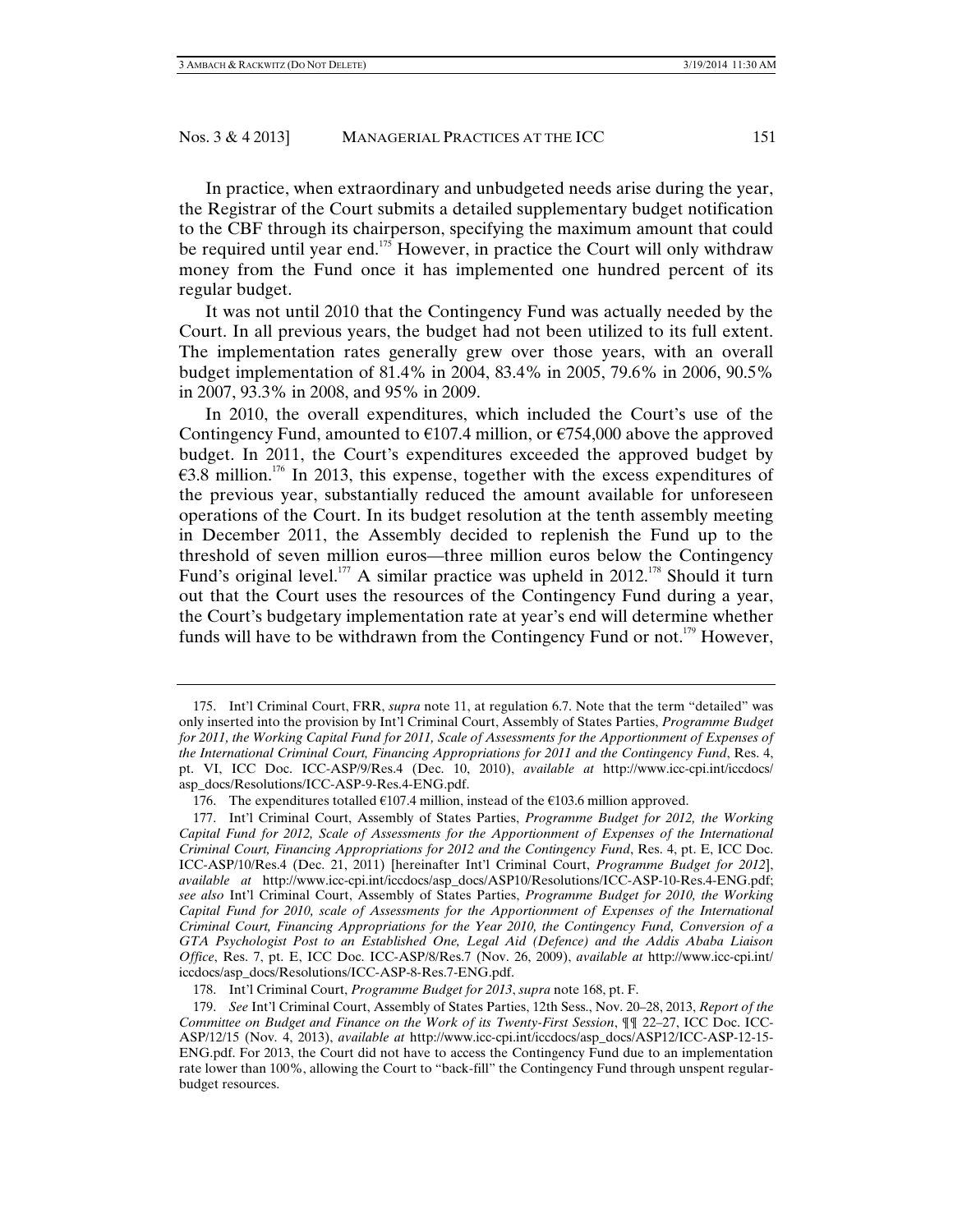in the current financial climate, the risk of increasing reluctance among states to replenish the Contingency Fund is becoming ever more real.

*(3) The Court: budget driven or mandate driven?* Linked to the question of whether the ICC should have financial flexibility is the more general question of whether the Court should act as a demand-driven or a resource-driven institution. Applying the former principle would mean that the Court would react to any situation falling within its mandate and that additional resources would have to be provided as needed. By contrast, a resource-driven approach would mean that the Court would—in the worst case—have to ignore situations and cases or at least postpone their investigation, prosecution, and trial proceedings until such time as the required resources become available. The Statute of the Court would appear to give a clear answer to this question namely, that its budget should be driven by its activities. The preamble stipulates that the States Parties to the Statute are "[d]etermined to put an end to impunity for the perpetrators of [the most serious crimes of concern to the international community as a whole] and thus to contribute to the prevention of such crimes."<sup>180</sup> Further, the Rome Statute's regulatory framework regarding jurisdiction<sup>181</sup> and admissibility,<sup>182</sup> as well as the Prosecutor's investigative mandate,<sup>183</sup> are based on the premise that the Court determines the level of its activities based on the following factors: (1) whether a crime of sufficient gravity been committed, (2) whether the Court has jurisdiction over the crime(s) allegedly committed, and (3) whether the case is admissible.<sup>184</sup> The Statute leaves no room for budgetary considerations in this context, but rather seems to suggest that the Court's budgetary calculations should be guided by these underlying statutory assumptions.

The Court's budgetary situations in 2011, 2012, and 2013, however, have demonstrated that the issue of resources increasingly affects the Court's strategic considerations. At a time when states issue austere domestic budgets and cut out-of-state spending—and their contributions to international organizations in particular—the Court cannot remain unaffected. This reality together with the fact that the Court increasingly reaches regular-budget implementation rates approximating one hundred percent due to its rather conservative budgeting philosophy<sup>185</sup> render the Contingency Fund the last guarantor of the Court's flexibility. The Contingency Fund allows the Court to react to judicial developments despite the absence of regular budget funds, and thus to remain true to its mission: to fight impunity without pecuniary caveat.

 <sup>180.</sup> Rome Statute, *supra* note 1, pmbl. ¶¶ 4–5.

 <sup>181.</sup> *See id.* at art. 13.

 <sup>182.</sup> *See id.* at art. 17.

 <sup>183.</sup> *See id.* at arts. 14 & 15.

 <sup>184.</sup> Otto Triffterer, *Article 1: The Court*, *in* COMMENTARY, *supra* note 31, at 49, 59–60, ¶ 22.

 <sup>185.</sup> *See* Int'l Criminal Court, Assembly of States Parties, *Proposed Programme Budget for 2012 of the International Criminal Court*, ¶ 12, ICC Doc. ICC-ASP/10/10 (July 21, 2011), *available at* http://www.icc-cpi.int/iccdocs/asp\_docs/ASP10/ICC-ASP-10-10-ENG.pdf.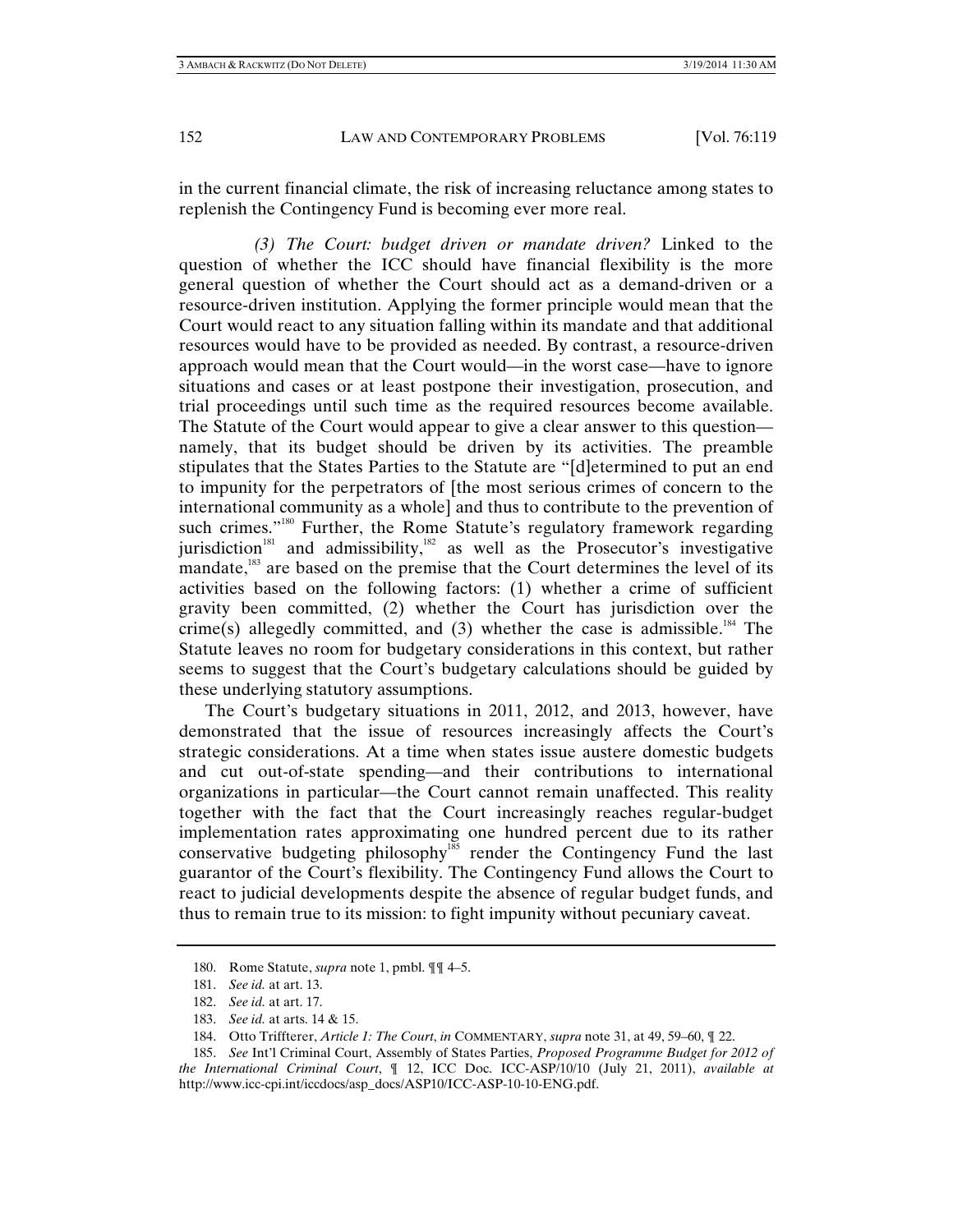Therefore, although not mentioned in the Court's legal framework, the resources available to the Court will ultimately influence its workload. The first Prosecutor of the ICC reflected on the reality of limited resources in his first policy paper in 2003.186 According to the policy in the paper, which has only recently been supplemented and updated by the OTP's new *Strategic Plan*, 187 the limited resources at the OTP's disposition require it to focus investigations on those who bear the greatest responsibility, while at the same time making every effort to strengthen national proceedings. The need for capacity building and a proactive approach to the principle of complementarity is today commonly recognized.<sup>188</sup>

Although the current economic reality and the financial situation of the States Parties must be accepted, the risk that the only permanent criminal court in the world suffers from a lack of resources, just as many domestic courts do, leaves one with mixed feelings. The Court's funding troubles might lead to a vicious circle where cases become admissible before the ICC precisely because domestic judicial systems are—as a result of a lack of resources—unable to investigate and prosecute the relevant crimes, and yet the Court is likewise unable to try these cases for the very same reason. Put another way, the Court's lack of funding might lead to an impunity gap. This puts an enormous burden on the Prosecutor who ultimately might have to explain to a victim community that she is unable to bring to justice those who have murdered hundreds of community members because somewhere else thousands of members of another community have also been killed. This example shows that a strictly resource-driven Court faces consequences that may not have been in its founders' minds. The Contingency Fund is a remedy to ensure the judicial ability to react at all times to emerging situations. It needs to be preserved and its funds must be very carefully spent—under the tight rein and scrutiny of the CBF.

*(4) Application of the UN Common System of Salaries*. Following the Preparatory Commission's deliberations and recommendation that the Court be part of the UN Common System and that it join the United Nations Joint Staff Pension Fund (UNJSPF),<sup>189</sup> the Assembly recommended that the Court

 <sup>186.</sup> OFFICE OF THE PROSECUTOR, PAPER ON SOME POLICY ISSUES BEFORE THE OFFICE OF THE PROSECUTOR (2003), *available at* http://www.icc-cpi.int/nr/rdonlyres/1fa7c4c6-de5f-42b7-8b25- 60aa962ed8b6/143594/030905\_policy\_paper.pdf.

 <sup>187.</sup> OFFICE OF THE PROSECUTOR, STRATEGIC PLAN JUNE 2012–2015 (2013) [hereinafter OFFICE OF THE PROSECUTOR, STRATEGIC PLAN], *available at* http://www.icc-cpi.int/en\_menus/icc/ structure%20of%20the%20court/office%20of%20the%20prosecutor/reports%20and%20statements/st atement/Documents/OTP%20Strategic%20Plan.pdf; *see also* OFFICE OF THE PROSECUTOR, DRAFT POLICY PAPER ON PRELIMINARY EXAMINATIONS (2010), *available at* http://www.icc-cpi.int/ NR/rdonlyres/9FF1EAA1-41C4-4A30-A202-

<sup>174</sup>B18DA923C/282515/OTP\_Draftpolicypaperonpreliminaryexaminations04101.pdf.

 <sup>188.</sup> *See generally* ACTIVE COMPLEMENTARITY: LEGAL INFORMATION TRANSFER (Morten Bergsmo ed., 2011), *available at* http://www.fichl.org/fileadmin/fichl/documents/FICHL\_8\_Web.pdf.

 <sup>189.</sup> *See* Preparatory Comm'n for the Int'l Criminal Court, Inter-Sess., Mar. 11–15, 2002,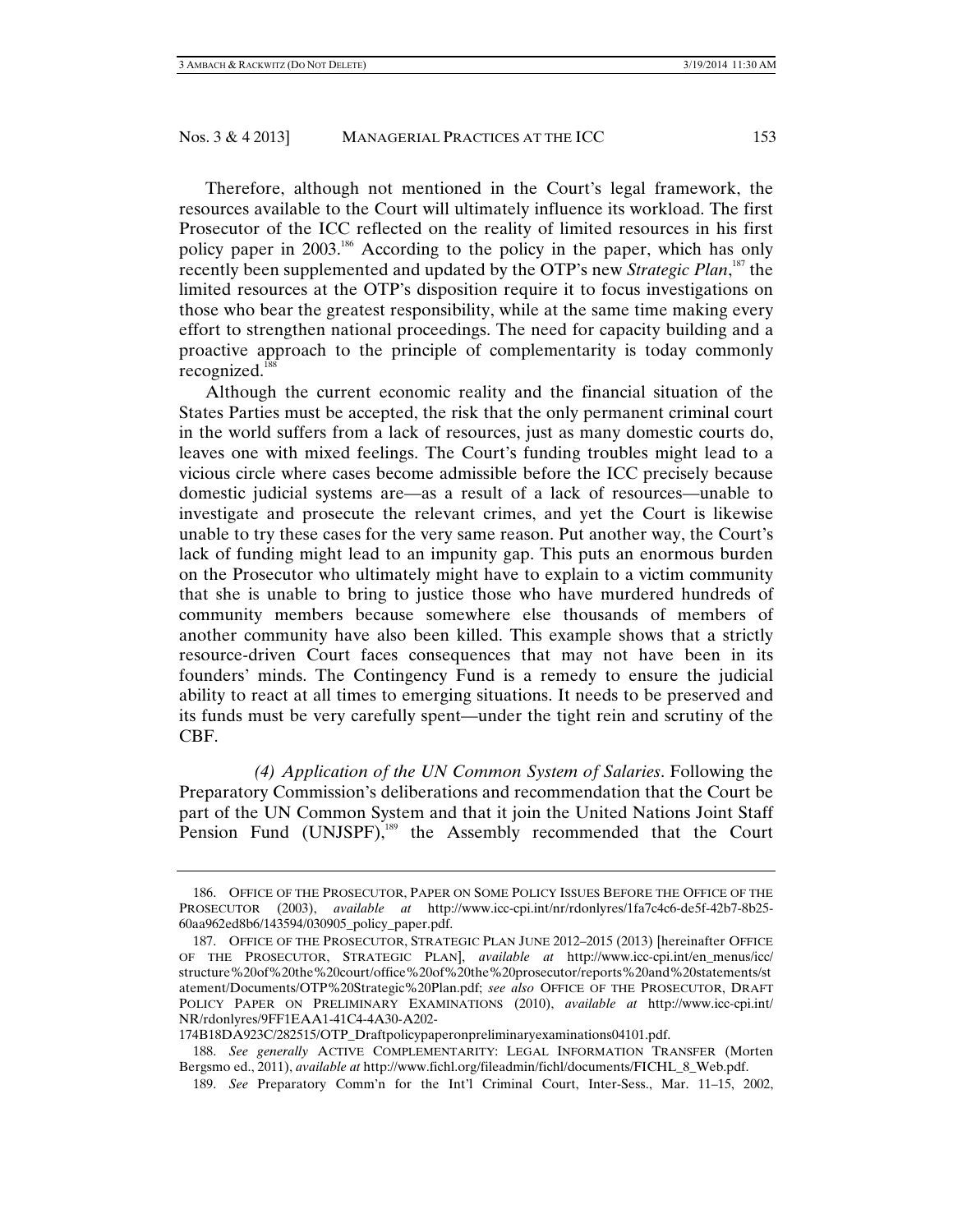participate in the UNJSPF in accordance with the pension fund's regulations.<sup>190</sup> It requested the Registrar to take the necessary steps for the ICC to apply for membership in the pension fund, and to conclude an agreement with the pension fund's board pursuant to article 3, paragraph (c), of the regulations of the fund.

The alignment of the Court's salary structure with the UN Common System has not been disputed in the first years, and consequently the Staff Rules prescribe that the salaries should be paid in conformity with the UN Common System.<sup>191</sup> In 2012, some States Parties questioned this, with a view to reducing the Court's expenditures on salaries, and requested an examination of whether this system includes discretionary elements.<sup>192</sup> This development was of high concern for the Court and was perceived as putting the Court at a significant risk. It is legitimate for the Court's stakeholders to request that discretionary benefits be reduced or cancelled in order to alleviate the financial burden. However, the question of whether the conditions of service under the UN-Common-System scheme are overgenerous in times of financial austerity must be discussed with the UN and the International Civil Service Commission (ICSC), not with an individual international organization that applies this scheme as the result of the expressed will of all its member states. A unilateral deviation from this system—in particular on a nondiscretionary item—not only would be legally questionable (at least, the Assembly would have to alter the Staff Rules and Regulations), but also would be fatal for the Court because it would make the only permanent international criminal court in the world a second-class employer. The Court would be offering less favorable conditions of service than the two UN ad hoc Tribunals as well as the Mechanism for International Criminal Tribunals  $(MICT)$ ,<sup>193</sup> the most immediately comparable institutions, or any other UN mission or agency applying the UN Common System. In short, the ICC would run the risk of deterring the best available talent.

192. Int'l Criminal Court, *Programme Budget for 2012, supra* note 177, pt. I.

*Provisional Internal Rules and Regulations of the International Criminal Court: Inter-Sessional Meeting of Experts Held at The Hague From 11 to 15 March 2002*, U.N. Doc. PCNICC/2002/INF/2, annex I (Mar. 21, 2002).

 <sup>190.</sup> Int'l Criminal Court, Assembly of States Parties, 1st Sess., Sept. 3–10, 2002, *Participation of the International Criminal Court in the United Nations Joint Staff Pension Fund*, ICC Doc. ICC-ASP/1/Decision 3 (Sept. 9, 2002), *available at* http://legal.un.org/icc/asp/1stsession/report/english/ annex\_iii\_e.pdf.

 <sup>191.</sup> Int'l Criminal Court, Assembly of States Parties, 4th Sess., Nov. 28–Dec. 3, 2005, *Staff Rules of the International Criminal Court (Annex to ICC/AI/2005/003)*, rs. 103.2 & 103.3, ICC Doc. ICC-ASP/4/3 (Aug. 25, 2005) [hereinafter Int'l Criminal Court, Staff Rules], *available at* http://www.icc-cpi.int/ en\_menus/icc/legal%20texts%20and%20tools/vademecum/vademecum/Staff%20Rules.pdf. As the Staff Rules were approved by the Assembly of States Parties, so was the alignment with the UN Common System.

 <sup>193.</sup> The UN Security Council established the MICT on December 22, 2010, "to carry out a number of essential functions of the [ICTR and the ICTY] after the completion of their respective mandates" in July 2012 and July 2013, respectively. *About*, UNITED NATIONS MECHANISM FOR INT'L CRIM. TRIBUNALS, http://www.unmict.org/about.html (last visited Nov. 16, 2013).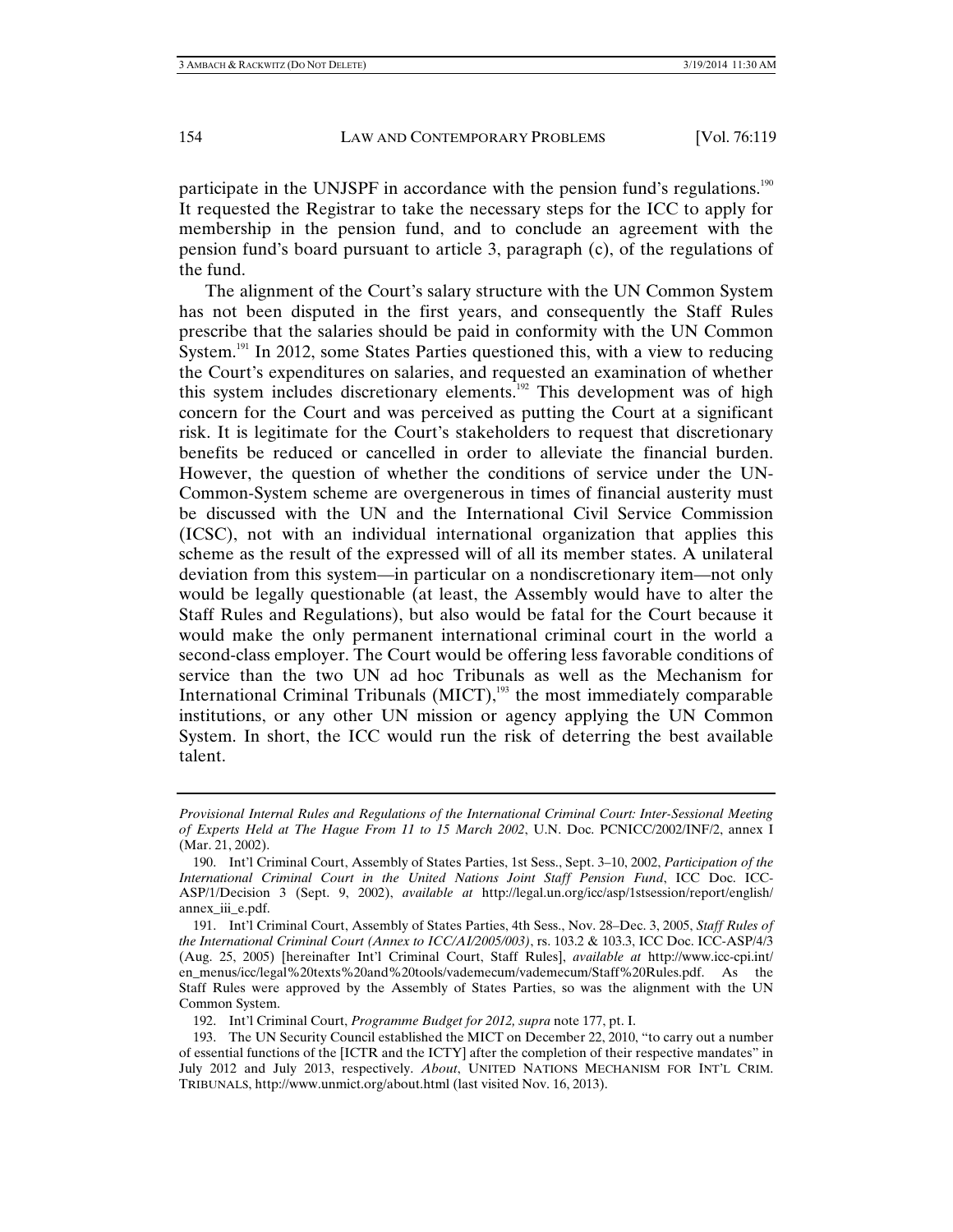As a member organization of the pension fund, the Court has assumed all obligations and responsibilities under the UNJSPF regulations, including the obligation to adhere to the common standards, methods, and arrangements that are applied to salaries, allowances, and benefits for international civil-service staff.<sup>194</sup> Salaries, benefits, and pensionable remuneration scales must thus be those in force within the Common System as determined by the ICSC and approved by the General Assembly.

Although there is no alternative to applying the UN Common System (because the UN Common System is the only existing worldwide scheme for employment of international staff and has become the de facto standard for international civil service that operates globally), the system does have some elements that are not necessarily favorable. The system is quite rigid, and does not allow for tools commonly used in corporate human resources, in particular performance-based pay such as bonuses or other incentives. However, the ICC has always striven to be effective and result-oriented in order to attract the best candidates to the best jobs. One practical example is that the ICC does not request a formal test if a staff member from the general service category wants to apply for a position in the professional category.<sup>195</sup>

Other elements such as the Court's performance-appraisal system or the length and conditions of contracts have been subject to managerial practice that, again, was inspired by the practice of UN or other Common System members. Recently, the Court has formalized these practices in Administrative Instructions in order to create more certainty and transparency within the system, which is of particular benefit to the institution's employees.<sup>196</sup>

# B. Administrative Accountability of the Court Vis-à-Vis the Assembly

As previously outlined, the Registrar, being the principal administrative officer, exercises his role under the authority of the President.<sup>197</sup> However, there is no direct link to the Assembly, which itself provides management oversight over the President, the Prosecutor, and the Registrar.<sup>198</sup> More importantly, the Assembly decides on the budget for the Court,<sup>199</sup> and therefore, as a practical matter, defines the scope of activities and resources of the Court. It seems unusual that the Assembly can exercise budgetary authority over the Court, but

 <sup>194.</sup> Int'l Criminal Court, Staff Rules, *supra* note 191, ch. III.

 <sup>195.</sup> *Id.* at r. 103.9.

 <sup>196.</sup> *See* Int'l Criminal Court, Registry, *Probationary Period and Performance Appraisal*, ICC Doc. ICC/AI/2013/004 (Apr. 5, 2013), *available at* http://www.icc-cpi.int/en\_menus/icc/legal%20texts% 20and%20tools/vademecum/AI/Probationary%20period%20and%20performance%20appraisal.PDF (amending Int'l Criminal Court, Registry, *Duration and Extension of Fixed-term Appointments Against Established Posts*, ICC Doc. ICC/AI/2013/005 (Apr. 5, 2013), *available at* http://www.icc-cpi.int/ en\_menus/icc/legal%20texts%20and%20tools/vademecum/AI/Duration%20and%20extension%20of% 20fixed-term%20appointments%20against%20established%20posts.PDF).

 <sup>197.</sup> Rome Statute, *supra* note 1, at arts. 38(3)(a) & 43(2).

 <sup>198.</sup> *Id.* at art. 112(2)(b).

 <sup>199.</sup> *Id.* at art. 112(2)(c).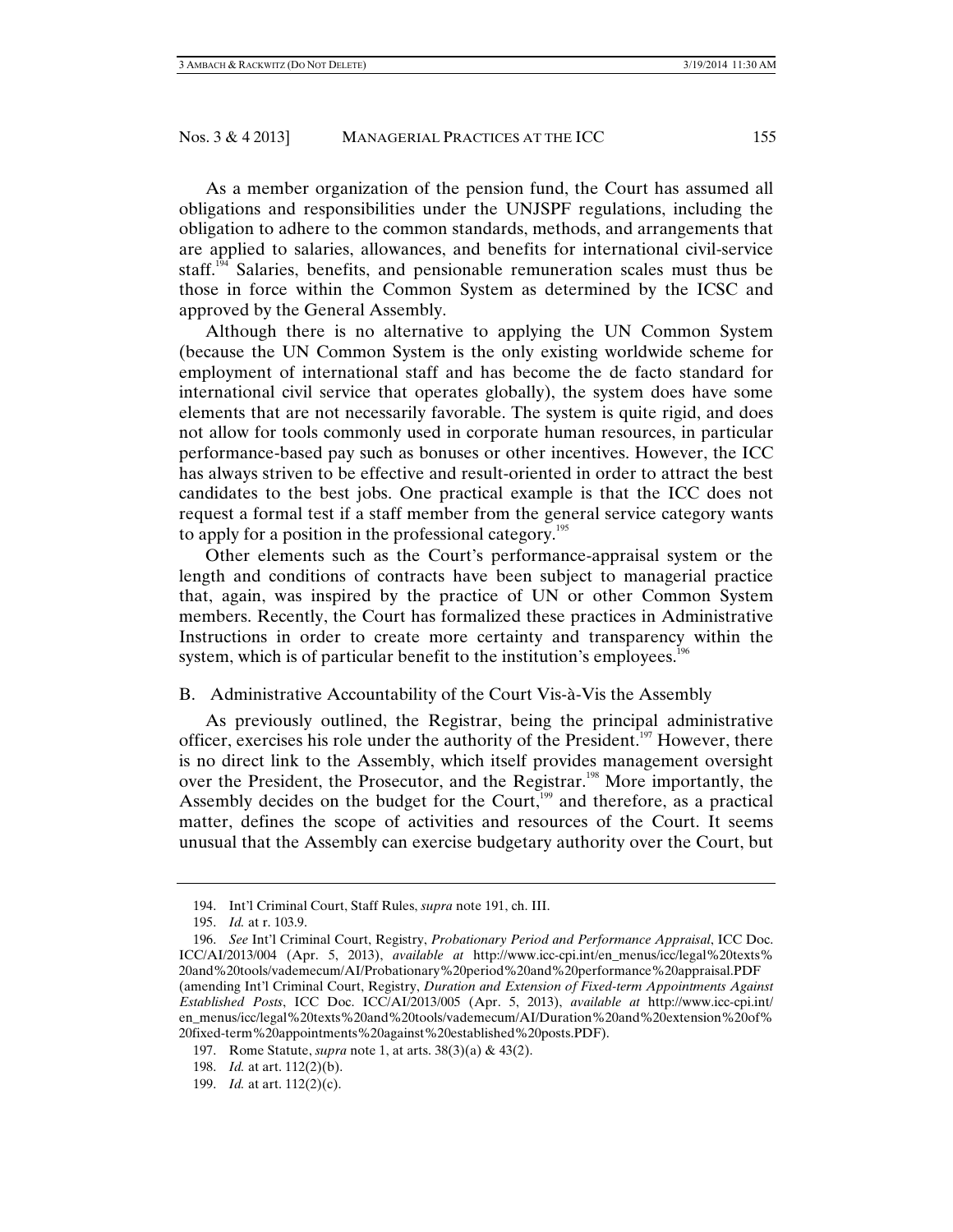has no finer tool at hand for expressing whether the President, the Registrar, or the Prosecutor have fulfilled their respective obligations in administrative—and in particular in financial—matters. In other words, even if matters in those areas were to go grossly wrong, the Assembly, despite having budgetary authority and broad oversight over the Court's administration, has no narrower means to correct things. It cannot, for example, replace the officials in charge where necessary. The Assembly can only remove an official from office pursuant to the strict criteria in article 46 of the Rome Statute. One of the article 46 criteria is serious misconduct, and neither that article nor the corresponding rules 24 and 25 of the RPE mention administrative or financial mismanagement as serious misconduct.<sup>200</sup>

The discussion over many years on the creation as well as the—as of 2014, effective—operationalization of an independent oversight mechanism  $(IOM)^{201}$ may finally provide a solution. In 2013, the working group has focused not only on procedural and practical questions regarding the establishment and general mandate of an oversight mechanism, but in fact submitted an *Operational Mandate of the Independent Oversight Mechanism* to the ASP.<sup>202</sup> The possibility of an investigation regarding (serious financial) mismanagement by the heads of organs could arguably be covered by the IOM's mandate.<sup>203</sup>

Further ways could be found to strengthen the position of the budgetary authority while at the same time preserving the independence of the Court and its organs, most importantly the judicial and prosecutorial independence. One model for such a strengthened position of the budgetary authority could be the EU Parliament's procedure for discharging the EU Commission (and, by analogy, the directors of the EU agencies).<sup>204</sup> Although the parliament does not appoint or remove the commissioners or the directors of the EU agencies, it can, by granting or refusing the discharge, formally confirm the legality and regularity of all financial transactions<sup>205</sup> and thus express its judgment that financial management has been exercised in accordance with the legal framework. The Parliament's observations on financial-management legality take on practical importance because it is the obligation of the institution under

 <sup>200.</sup> Further, neither article 46 of the Rome Statute, *supra* note 1, nor rules 24 and 25 of the ICC RPE, *supra* note 8, explicitly provide for the removal of the President from office; however, because the President and both Vice Presidents are judges of the Judicial Divisions, the removal in their judicial function is implicitly encompassed in those provisions. Rome Statute, *supra* note 1, at art. 46; Int'l Criminal Court, RPE, *supra* note 8, at rs. 24 & 25.

 <sup>201.</sup> It is expected that the Independent Oversight Mechanism, foreseen in art. 112(4) of the Rome Statute, *supra* note 1, will be operationalized by the ASP in its twelfth session. *See* Int'l Criminal Court, Assembly of States Parties, 12th Sess., Nov. 20–28, 2013, *Report to the Bureau on the Independent Oversight Mechanism*, ICC Doc. ICC-ASP/12/27 (Oct. 15, 2013), *available at* http://www.icc-cpi.int/ iccdocs/asp\_docs/ASP12/ICC-ASP-12-27-ENG.pdf.

 <sup>202.</sup> *See id.* at app., pt. II.C.

 <sup>203.</sup> *Id.* at app., ¶¶ 27–30.

 <sup>204.</sup> Council Directive 1605/2002, Financial Regulation Applicable to the General Budget of the European Communities, art. 145, 2002 O.J. (L 248) 1, 34 (EC).

 <sup>205.</sup> *Id.* at art. 146(2).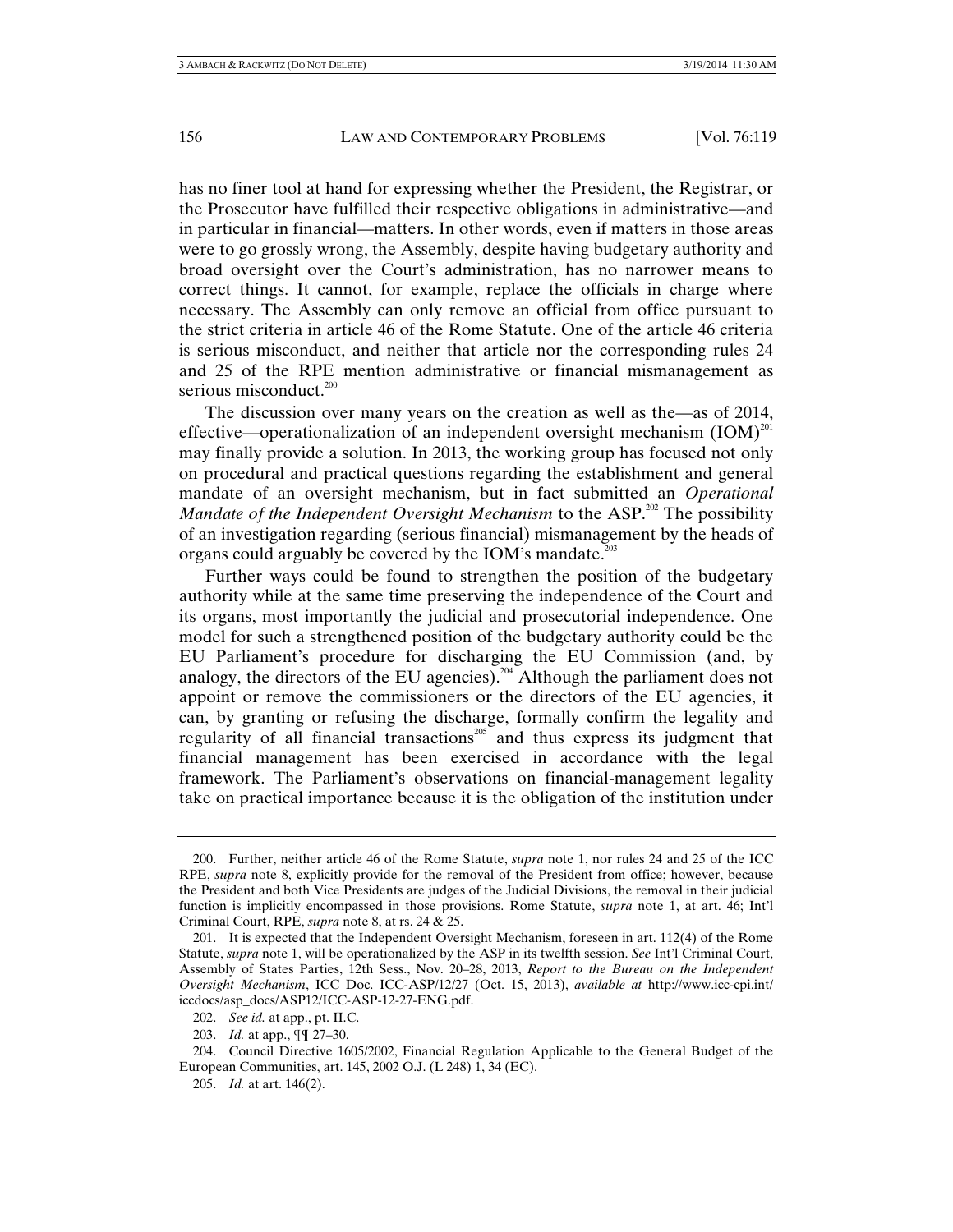discharge to take action on those observations.<sup>206</sup> This ensures that recommendations of the auditors or the Parliament itself do not remain unimplemented. After all, an official's refusal to discharge a commissioner or director in the wake of a parliamentary recommendation to do so would manifest a serious mismanagement, and would consequently require action by those in charge of removal from office or disciplinary proceedings against the official concerned. Such a discharge procedure could be implemented in the Financial Regulations and Rules of the Court, namely through an amendment of financial regulation 12, which addresses the Court auditor's financial statements and accounts. An amendment of the Statute would arguably not be necessary because the discharge procedure would not alter any responsibility regarding the election and removal of Court officials.

# C. Ability to Improve the Efficiency of its Judicial Proceedings

Judicial proceedings in an international criminal trial are by definition immensely complicated. For one, they encompass elements of the world's leading procedural systems and philosophies. Moreover, the nature of crimes concerned and the position of the most responsible perpetrators is often far removed from the physical commission of crimes. This makes proceedings complex and extensive, at times involving hundreds of witnesses, thousands of pages of relevant documentary evidence, and a plethora of procedural issues subject to interlocutory motions and litigation. In such an environment, it is important that the Court retain the capacity to react to systemic problems inherent in the procedural framework in an expedited manner in order to keep proceedings fair, efficient, streamlined, and expeditious. One way to achieve this would be to amend the procedural framework using the statutory means available. Article 51 of the Rome Statute provides that the ASP is responsible for adopting or amending the Court's RPE.<sup>207</sup> At the ICC, States Parties have clearly deviated from the practice of the UN ad hoc Tribunals, where it is the responsibility of the judges in plenary session to amend the Tribunals' RPE. At the ICTY, ICTR, and SCSL, judges have made extensive use of this statutory right $x^{208}$  on many occasions.<sup>209</sup> This has led to a dynamic and efficient refinement

 <sup>206.</sup> *Id.* at art. 147(1).

 <sup>207.</sup> *See* Rome Statute, *supra* note 1, at art. 51(2).

 <sup>208.</sup> ICTR Statute, *supra* note 25, at art. 14; ICTY Statute, *supra* note 25, at art. 15; SCSL Statute, *supra* note 39, at art. 14; *see also* Int'l Criminal Tribunal for the former Yugoslavia, RPE, *supra* note 87, at r. 6.

 <sup>209.</sup> For example, the ICTY RPE have been amended approximately forty-seven times since their adoption on February 11, 1994. *See Rules of Procedure and Evidence of the International Criminal Tribunal for the former Yugoslavia*, UNITED NATIONS INT'L CRIM. TRIBUNAL FOR THE FORMER YUGOSLAVIA, http://www.icty.org/sid/136 (last visited Sept. 28, 2013). The ICTR Rules of Procedure and Evidence have been amended more than twenty times since their adoption on June 29, 1995. *See Rules of Procedure and Evidence*, INT'L CRIM. TRIBUNAL FOR RWANDA, http://www.unictr.org/ Legal/RulesofProcedureandEvidence/tabid/95/Default.aspx (last visited Aug. 3, 2013). Finally, the SCSL's Rules of Procedure and Evidence have been amended fourteen times since their adoption on January 16, 2002. *See* SCSL, *Rules of Procedure and Evidence*, *available at* http://www.sc-sl.org/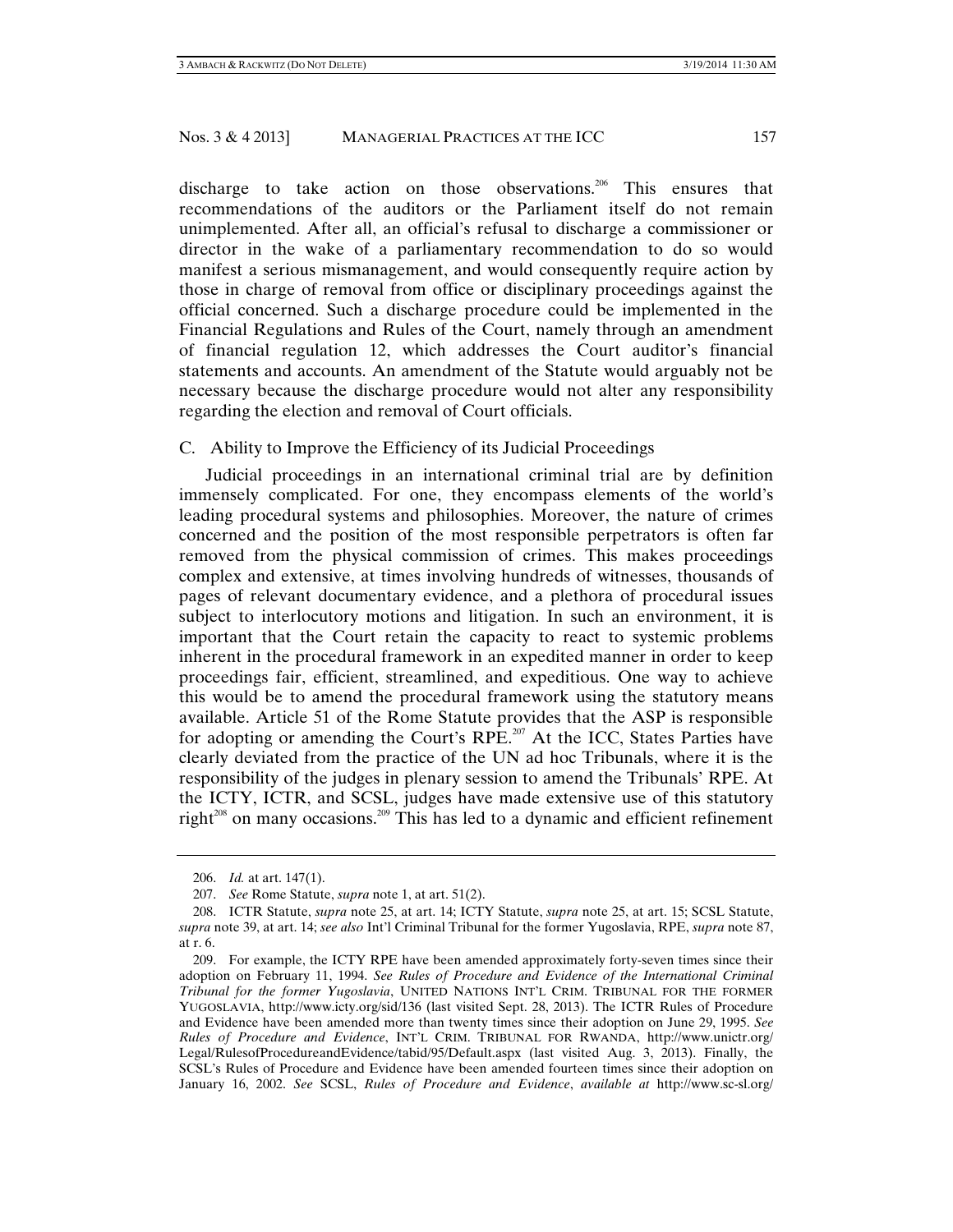of the UN ad hoc Tribunals' as well as the SCSL's rules, reflecting the growing wisdom and lessons learnt from their daily application in the courtroom.

Although it is understandable that States Parties want to keep a higher level of control over the more detailed and complex rules of procedure and evidence applicable at the Court, with this desire comes a certain lack of flexibility. Any change or amendment of the Rules must be proposed to the Assembly by either a State Party, an absolute majority of the judges (which would in itself already suffice for an amendment of a rule at the ad hoc Tribunals), $210$  or the Prosecutor. Subsequently, a two-thirds majority of the members of the Assembly is required for a change's adoption.<sup>211</sup> Because the Assembly meets in ordinary session only once per year in November or December, any amendments can therefore be reasonably expected only at a yearly interval, and only *if* all procedural steps can be taken in time.

At the conclusion of the Court's first criminal case in *Prosecutor v. Lubanga,* and in light of the judicial and prosecutorial experience gained over the lifetime of the Court, the judiciary started a systematic "lessons learnt" exercise.<sup>212</sup> The exercise is aimed at identifying potential improvements in the Statute, Rules, Regulations, and judicial practice in order to increase the efficiency of the Court's judicial process as a whole. Specific conclusions and amendments to the Court's legal framework where necessary are likely to emerge progressively over the years. This initiative will ensure that the Court retains the capacity to react to perceived inefficiencies in its current procedural framework on the one hand and to the dynamic development of international criminal law on the other. From a practice perspective, this initiative is highly relevant because it represents the judges' self-reflection on their practices in and around the courtroom to date. The classification of potential practice modifications—into those that will require a rule change versus those that merely require a common agreement amongst the judges affected—is reflective of the unique environment that the Court represents. Rules and practices need to be constantly tested for their legitimacy and effectiveness. If and when processes are ineffective or inefficient, the institution has to find a solution, often

LinkClick.aspx?fileticket=Psp%2bFh0%2bwSI%3d&tabid=176 (last amended May 31, 2012).

 <sup>210.</sup> *See* Int'l Criminal Tribunal for the former Yugoslavia, RPE, *supra* note 87, at r. 6 (requiring an agreement by "not less than ten permanent Judges at a plenary meeting of the Tribunal"). Pursuant to article 12(1) of the ICTY Statute, *supra* note 25, the Chambers are composed of a maximum of sixteen permanent judges. The ICTR has a similar arrangement. *See* sources cited *supra* notes 25, 209.

 <sup>211.</sup> Rome Statute, *supra* note 1, at art. 51(2). However, in urgent cases, when the present rules do not provide for a specific situation before the Court the judges may, by a two-thirds majority, draw up provisional rules to be applied until adopted, amended, or rejected at the next ordinary or special session of the ASP. *Id.* at art. 51(3).

 <sup>212.</sup> Int'l Criminal Court, *Study Group Lessons Learnt Report 2012*, *supra* note 17; Int'l Criminal Court, Assembly of States Parties, 12th Sess., Nov. 20–28, 2013, *Study Group on Governance: Working Group on Lessons Learnt: Second Report of the Court to the Assembly of States Parties*, annex I.A, II.A., ICC Doc. ICC-ASP/12/37/Add.1 (Oct. 31, 2013), *available at* http://www.icc-cpi.int/ iccdocs/asp\_docs/ASP12/ICC-ASP-12-37-Add1-ENG.pdf.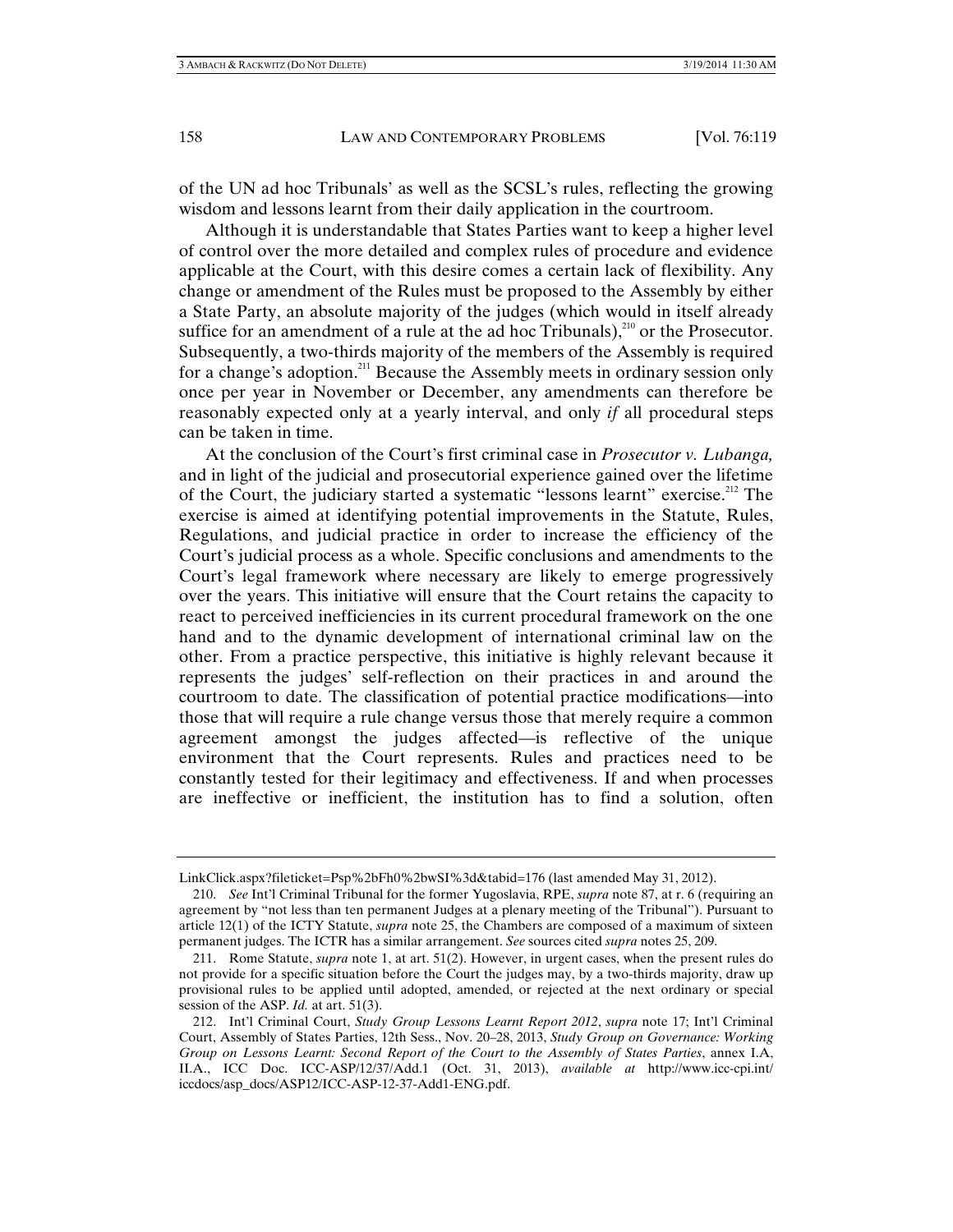involving a multitude of stakeholders.<sup>213</sup> In the same vein, the current "lessons learnt" exercise at the Court involves not only the judges as the driving force, but also the OTP, the Registry, and counsel before the Court.<sup>214</sup> Further, it is being facilitated in close cooperation with the  $ASP<sup>215</sup>$  Finally, the exercise represents an illustrative example of how the Court has grown into a mature organization, analyzing its administrative, managerial, and legal practices, and creating appropriate bodies in order to harmonize its institutional framework with established operational practices.

#### IV

#### **CONCLUSION**

The Court's legal and institutional framework provides the senior managers of the institution with clear guidance as regards the general pillars and foundational arrangements. However, many areas that were left unregulated at the outset have required managerial practice over time to establish appropriate informal structures, procedures, and *modi operandi* on a variety of different topics, on both an in*tra*- and in*ter*organ level. Further, the Rome Statute and other legal texts issued by the Assembly defining the Court's institutional framework contain some ambiguous provisions, which has left the Court with the daunting task of finding the practically achievable arrangements that best approximate optimal arrangements within the confines of the Rome Statute system. Most prominently, the institutional and governance arrangements between the organs of the Court evidence the intelligence of a managerial practice that has made the best of its inherent features: Arrangements are often of an informal nature, leaving the stakeholders with a sufficient degree of flexibility to react to new challenges while at the same time fostering a regulatory framework that may lead to a more solid codification if and when a codification would be suitable. The specific—and managerially complex institutional layout of the ICC with its three organ heads involved in complex

 <sup>213.</sup> For instance, the Court's Advisory Committee on Legal Texts, which considers the details of amendments to legal provisions applicable in the Court's proceedings, consists of representatives from the Judiciary, the OTP, Registry, and Counsel. *See* Int'l Criminal Court, Regulations of the Court, *supra* note 9, at regulation 4(1).

 <sup>214.</sup> Int'l Criminal Court, *Study Group Lessons Learnt Report 2012*, *supra* note 17, § I ¶ 7. The lessons learnt initiative is facilitated and coordinated internally by the Presidency of the Court. Judge Sang-Hyun Song, President, Int'l Criminal Court, Statement to the Committee on Juridical and Political Affairs of the Organization of American States 7 (Apr. 12, 2013) (transcript available at http://www.icc-cpi.int/en\_menus/icc/press%20and%20media/press%20releases/Documents/pr897/ 130412-ICC-President-Remarks-to-OAS.pdf).

 <sup>215.</sup> The liaison between the Court and the assembly is facilitated in a separate "cluster" in the assembly's subgroup to its Hague Working Group, the so-called "Study Group on Governance." *See*  Int'l Criminal Court, Assembly of States Parties, *Establishment of a Study Group on Governance*, Res. 2, ICC Doc. ICC-ASP/9/Res.2 (Dec. 10, 2010), *available at* http://www.icc-cpi.int/iccdocs/asp\_docs/ Resolutions/ICC-ASP-9-Res.2-ENG.pdf; *see also* Int'l Criminal Court, Assembly of States Parties, 11th Sess., Nov. 14–22, 2012, *Report of the Bureau on the Study Group on Governance*, ¶ 10, ICC Doc. ICC-ASP/11/31 (Oct. 23, 2012), *available at* http://www.icc-cpi.int/iccdocs/asp\_docs/ASP11/ICC-ASP-11-31- ENG.pdf.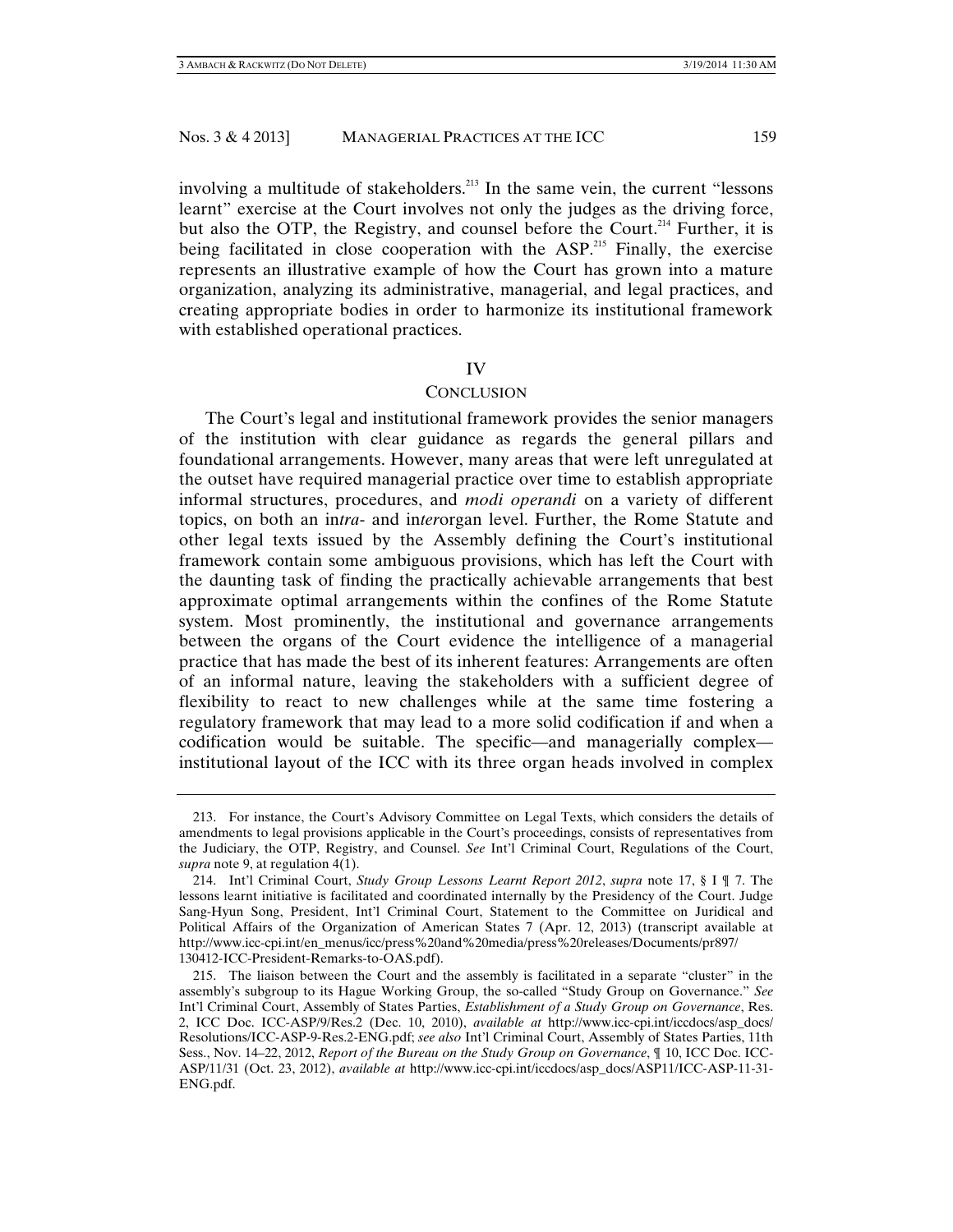and multiple interrelations has evidenced over the past decade that, in the case of a novel institution, managerial practice can be conducive to a relatively swift definition of (near-)optimal arrangements in the many different areas of interactions. Also, *despite* an occasional lack of clarity as to what the overarching arrangement should be, managerial practice has proven to be instrumental in keeping the Court's operations going while the organ heads try to sort out institutional obstacles and disagreements.

With regard to the institutional arrangements of the Court as outlined in the Statute, managerial practice in the execution of statutory exigencies has validated a number of underlying strategic and institutional assumptions: The institutional and administrative independence of the Prosecutor has proven to be preferable to the initial setup of the UN ad hoc Tribunals wherein the Prosecutor was partially dependent on the Registry, both operationally and administratively. The institutional setup between the President, the Prosecutor, and the Registrar, with the latter operating under the President's guidance and authority, has, together with the establishment of the Coordination Council, proven to be a better model than having a Registrar appointed by and accountable to an authority outside the Court.

The cost of an international court is high, and growing budgets, particularly in times of financial austerity, are of great concern for funding entities, in the case of the ICC, the States Parties to the Rome Statute. Internal governance and (budgetary) control tools like the management control system, the Office of Internal Audit, and measures to increase "analytic accountability" (for instance by providing a methodology of cost accounting and cost planning) are steps in the right direction. However, they do not mitigate the unpleasant fact that international criminal justice comes with a price tag,<sup>216</sup> particularly when the underlying legal framework requires the strict application of high legal standards.

With the Court becoming a more and more mature institution and with a budget implementation level nearing one hundred percent, the Court's flexibility depends on the availability of contingency funds. In the absence of these funds, the Court would not be able to react in a timely manner to situations brought before it, if it reacted at all. As desirable as the referral of yet another situation by the UN Security Council would be for the legitimacy, perception, and universal reach of the Court, if such a referral does not include a cost solution it will potentially do more harm than good for the Court. Solutions must be found in the future, and the extent of States Parties' willingness to support and fund the Court will be the decisive factor.  $217$ 

 <sup>216.</sup> Bergsmo & Harhoff, *supra* note 31, at 975, ¶ 12.

 <sup>217.</sup> The UN General Assembly, recalling the Security Council's referrals of situations to the Court, invited all States to consider contributing funds to cover the Court's investigation- or prosecution-related expenses, including expenses in connection with situations referred to it by the UN Security Council. Press Release, UN General Assembly, General Assembly Welcomes Inter-Parliamentary Union's Strengthened Support to UN; Encourages Close Cooperation in Peace and